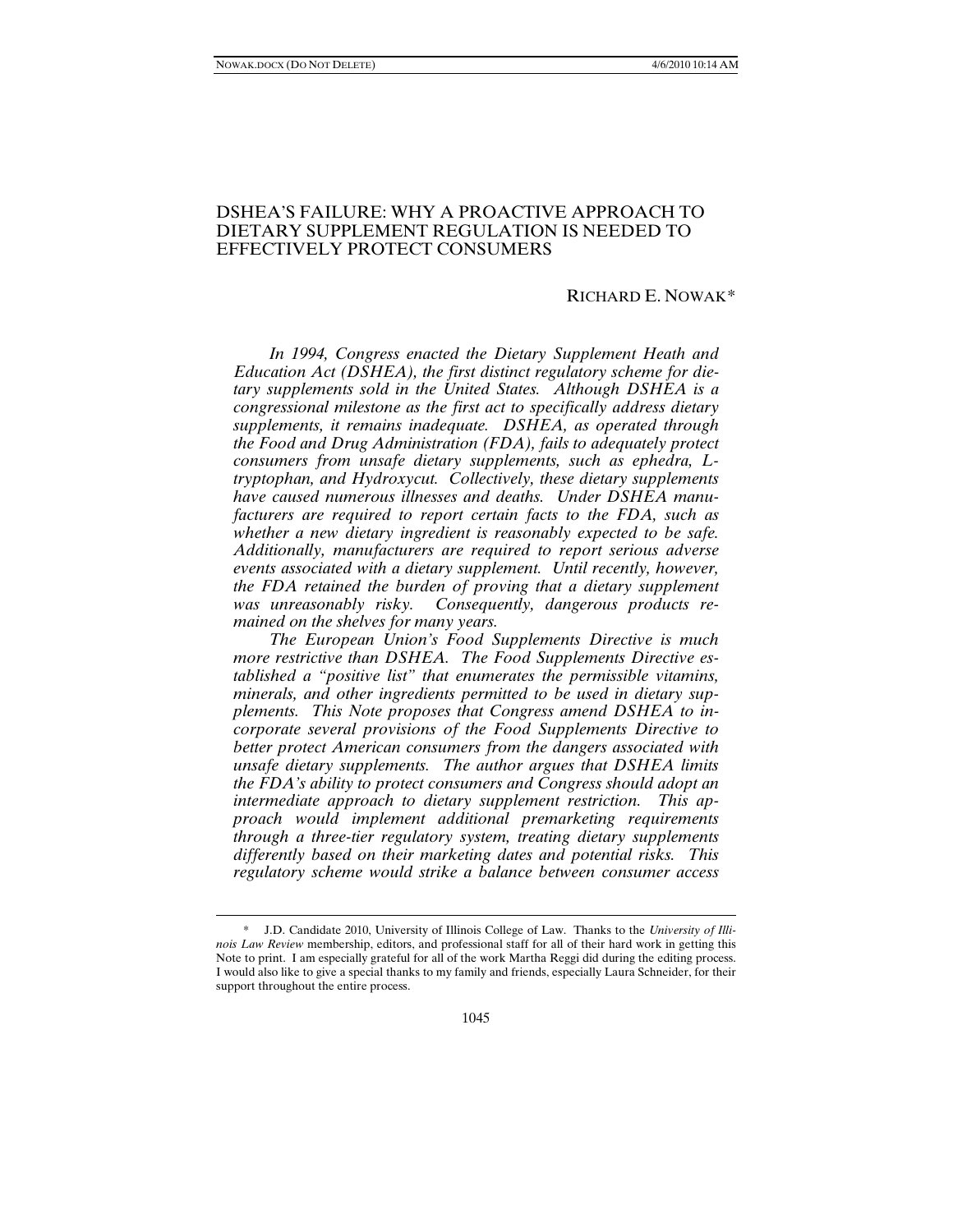1046 UNIVERSITY OF ILLINOIS LAW REVIEW [Vol. 2010]

*and safety and would help prevent additional dietary supplementrelated tragedies.* 

#### I. INTRODUCTION

A routine trip through the health section of a local retail store can be a pretty overwhelming experience. The wide variety of vitamins, minerals, herbs, and athletic performance products makes selecting a dietary supplement quite difficult. To put this difficulty into perspective, consider that Wal-Mart currently sells over 500 different dietary supple-ments,<sup>[1](#page-1-0)</sup> and specialty stores like GNC sell significantly more.<sup>[2](#page-1-1)</sup> Dietary supplements vary widely, and even common multivitamins now target specific groups of people by age, gender, physical conditions, and also ac-tivity level.<sup>[3](#page-1-2)</sup> While the dietary supplement industry has grown rapidly in recent years, dietary supplements have been commercially available in the United States for almost a century. That said, Congress decided to wait until 1994 to officially define and enact dietary supplement specific regulations as part of the Dietary Supplement Health and Education Act (DSHEA).[4](#page-1-3)

DSHEA represented a major step toward broadening the regulatory definition of dietary supplement and altered the federal government's oversight of the industry.<sup>[5](#page-1-4)</sup> DSHEA's implications are broad, but to understand its effect on the dietary supplement industry, one needs some foundational knowledge about dietary supplements. Congress currently defines "dietary supplement" as "a product (other than tobacco) intended to supplement the diet" that contains one or more dietary ingredients listed in DSHEA.[6](#page-1-5) These ingredients include—but are not limited to—vitamins, minerals, herbs, botanicals, amino acids, and dietary substances used to increase total dietary intake, as well as any combination

<span id="page-1-0"></span><sup>1.</sup> Walmart, Health & Beauty: Vitamins, http://www.walmart.com/catalog/catalog.gsp?cat= 1005863 (follow "Supplements" hyperlink) (last visited Mar. 14, 2010).

<span id="page-1-1"></span><sup>2.</sup> GNC, http://www.gnc.com (last visited Mar. 14, 2010). For example, GNC currently sells 480 different protein products and over 100 different diet and energy products. GNC, Sports Nutrition: Shop for All Categories, http://www.gnc.com (follow "Protein" or "Diet" hyperlinks) (last visited Mar. 14, 2010).

<span id="page-1-2"></span><sup>3.</sup> *See, e.g.*, One A Day Products, http://www.one-a-day.com/products.html (last visited Mar. 14, 2010). One A Day, which is a well-known and popular brand of multivitamins from Bayer Healthcare, currently markets the following different formulas to consumers: Women's, Women's, O, Men's Health Formula, Women's 50+ Advantage, Men's 50+ Advantage, Women's Prenatal, Women's Active Mind & Body, Women's Active Metabolism, Cholesterol Plus, Energy, Energy Advantage<sub>2</sub>O, Maximum, Essential, Teen Advantage, and Vitacraves Gummies. *Id.*

<span id="page-1-3"></span><sup>4.</sup> Dietary Supplement Health and Education Act of 1994, Pub. L. No. 103-417, 108 Stat. 4325 (codified as amended in scattered sections of 21 and 42 U.S.C.).

<span id="page-1-4"></span><sup>5.</sup> HEATHER HEDRICK FINK ET AL., PRACTICAL APPLICATIONS IN SPORTS NUTRITION 259 (2006).

<span id="page-1-5"></span><sup>6.</sup> § 3, 108 Stat. at 4327 (codified as amended at 21 U.S.C. § 321(ff)(1) (2006)). The adopted definition is very similar to Merriam-Webster's definition of dietary supplement as being "a product taken orally that contains one or more ingredients (as vitamins or amino acids) that are intended to supplement one's diet and are not considered food." MERRIAM-WEBSTER'S COLLEGIATE DICTIONARY 348 (11th ed. 2006).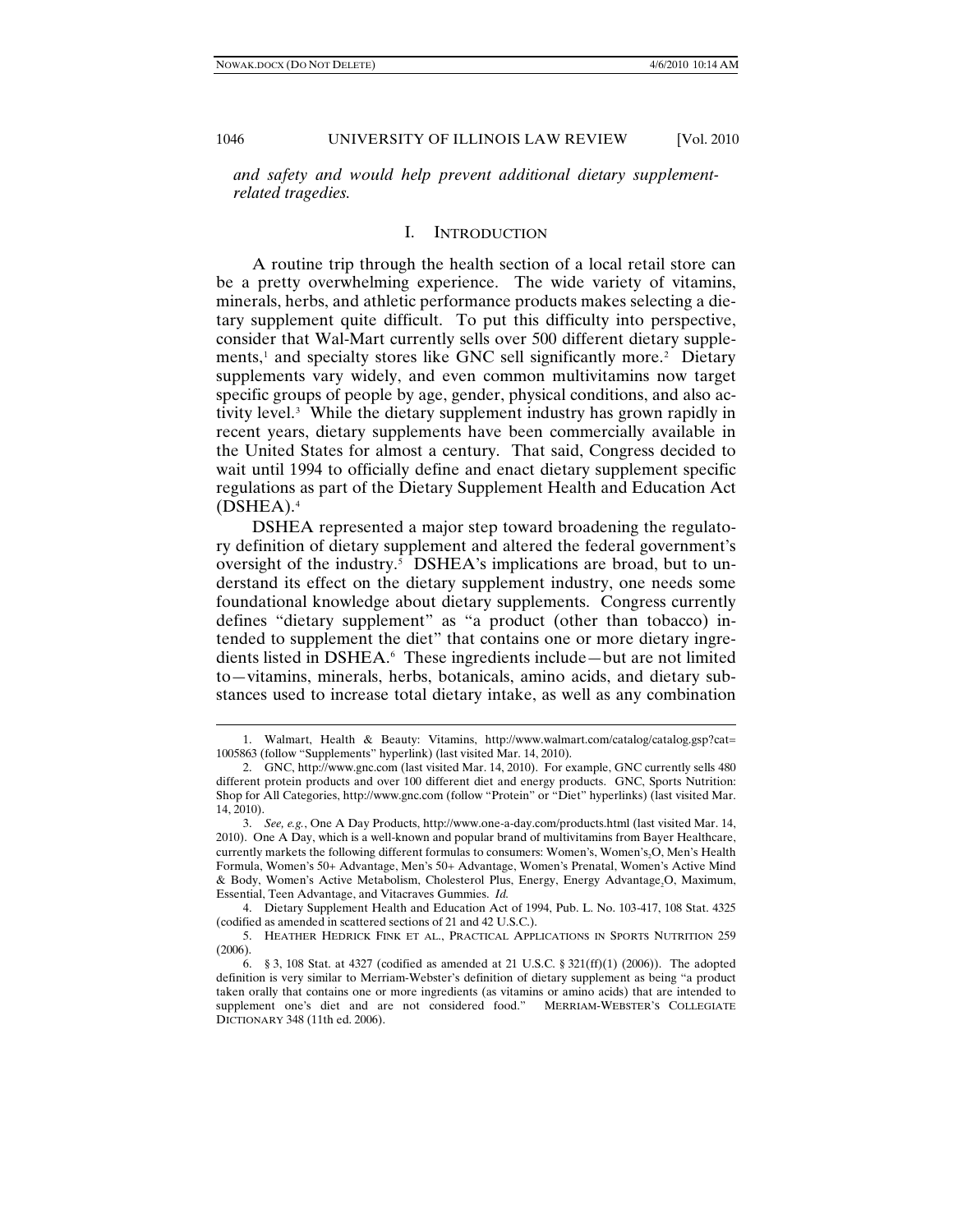#### No. 3] DSHEA'S FAILURE AND A PROACTIVE ALTERNATIVE 1047

of these ingredients.[7](#page-2-0) As a result, the congressional definition of dietary supplement encompasses everything from sport performance products like creatine, protein powders, and weight loss products, to vitamins, mineral extracts, and most herbal remedies.<sup>[8](#page-2-1)</sup>

Whereas most consumers would have no problem distinguishing between dietary supplements, drugs, and foods, Congress waited over eighty years from the introduction of vitamin tablets to actually establish a separate regulatory scheme for dietary supplements.<sup>[9](#page-2-2)</sup> This delay is quite puzzling considering many consumers likely would expect substantial governmental regulation in this area. Therefore, during the period of congressional silence, the Food and Drug Administration (FDA) was forced to regulate dietary supplements under the existing congressional stan-dards for food or drugs.<sup>[10](#page-2-3)</sup>

The impact of dietary supplements on the average consumer is considerable and can be demonstrated by a simple Internet search. For example, a search for the term "supplement" on Bodybuilding.com, a popular exercise and nutrition Web site, yields almost  $4500$  results,<sup>[11](#page-2-4)</sup> and a more refined search for "dietary supplement" yields almost 1200 results[.12](#page-2-5) Meanwhile, a similar search on Google yields over 5.5 million results.<sup>13</sup> The economic impact of dietary supplements is equally significant. In 2002, the sports nutrition market (comprised of sports energy bars, drinks, and other performance supplements) generated sales of over six billion dollars,<sup>[14](#page-2-7)</sup> and the dietary supplement industry as a whole has grown significantly since DSHEA's passage.<sup>[15](#page-2-8)</sup> Despite this growth

<sup>7.</sup> § 3, 108 Stat. at 4327 (codified as amended at 21 U.S.C. § 321(ff)(1)).

<span id="page-2-1"></span><span id="page-2-0"></span><sup>8.</sup> *See generally* Nutrition Guide, Common Vitamins and Minerals, http://www.dcdoctor. com/pages/rightpages\_wellnesscenter/dietandnutrition/nutritionguide/nutriguide\_vitamins.html (last visited Mar. 14, 2010) (listing common vitamins and minerals).

<span id="page-2-2"></span><sup>9.</sup> *See* Lewis A. Grossman, *Food, Drugs, and Droods: A Historical Consideration of Definitions and Categories in American Food and Drug Law*, 93 CORNELL L. REV. 1091, 1119 (2008). During the early 1900s there was a struggle over whether vitamins should be considered foods or drugs. Congress failed to address this question specifically, but vitamins nonetheless typically were considered to be food. *Id.* at 1119–23.

<span id="page-2-3"></span><sup>10.</sup> Not surprisingly, Congress delegated the authority to regulate dietary supplements to the FDA, as it had previously done for food and drugs. *See generally* U.S. Food & Drug Administration, Overview of Dietary Supplements, http://www.cfsan.fda.gov/~dms/ds-oview.html#regulate (last visited Mar. 14, 2010).

<span id="page-2-4"></span><sup>11.</sup> Bodybuilding.com, http://www.bodybuilding.com/fun/bbmainsupp.htm (enter "supplement" in the search box at top of the page) (last visited Mar. 14, 2010).

<span id="page-2-5"></span><sup>12.</sup> *Id.* (enter "dietary supplement" in the search box at top of the page). The common use of the word "supplement" in the context of weightlifting and exercise would likely explain the difference in the overall number of results for searches for "supplement" and "dietary supplement," along with the other possible uses of the word supplement, beyond referencing dietary supplements.

<span id="page-2-6"></span><sup>13.</sup> Google, http://www.google.com (enter "dietary supplements" in the search box) (last visited Mar. 14, 2010).

<span id="page-2-7"></span><sup>14.</sup> FINK ET AL., *supra* note 5, at 259 (citing *Sports Nutrition and Weight Loss Market III*, 7 NUTRITION BUS. J. 1, 1–8 (2002)).

<span id="page-2-8"></span><sup>15.</sup> For example, the FDA estimated that Sports Nutrition Products accounted for only \$927 million in sales in the year 1996. MARY K. MUTH ET AL., ECONOMIC CHARACTERIZATION OF THE DIETARY SUPPLEMENT INDUSTRY 5-2 (1999). This growth has not been limited to consumer spending as it has been estimated that one thousand new dietary supplements are marketed each year, raising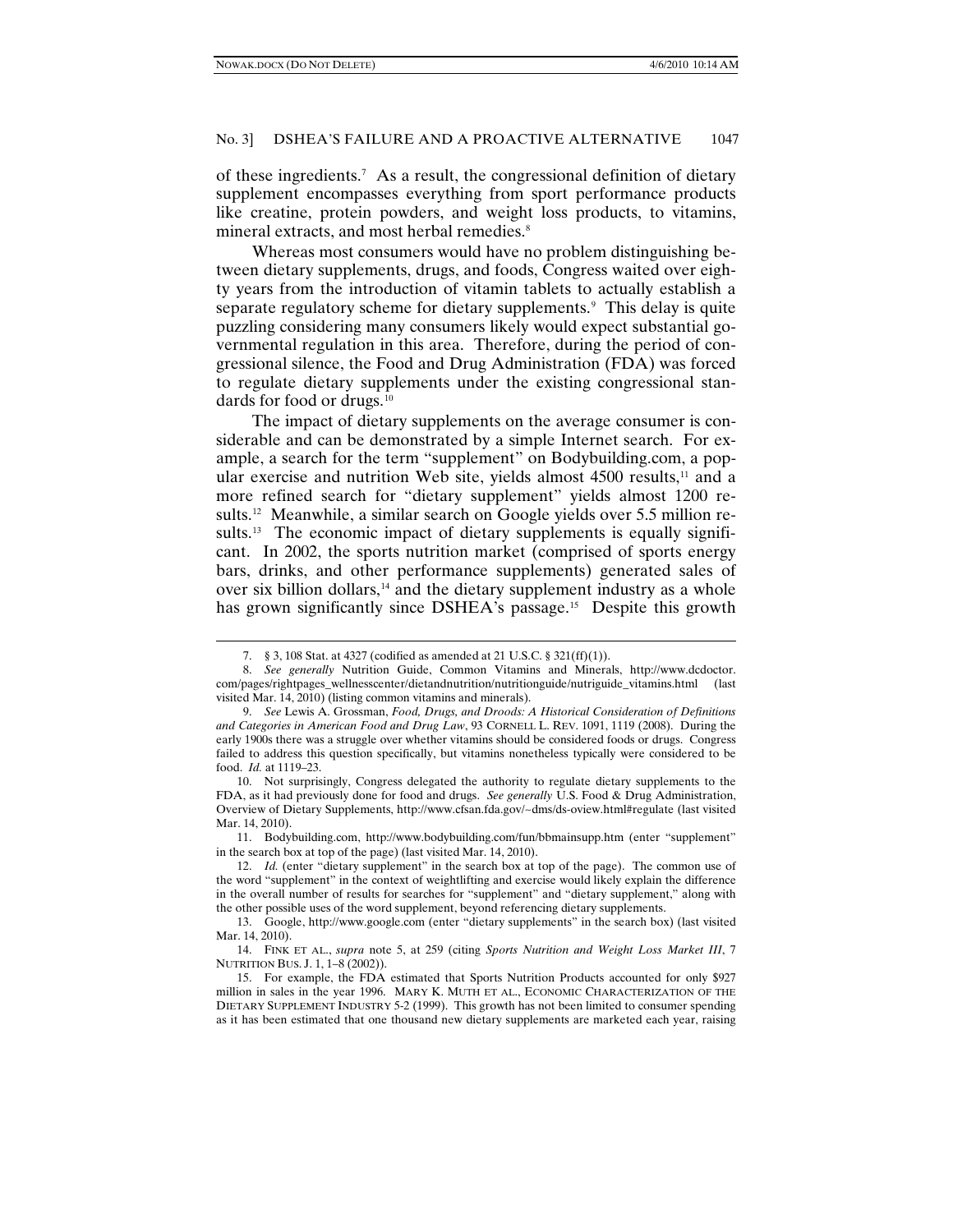# 1048 UNIVERSITY OF ILLINOIS LAW REVIEW [Vol. 2010]

and DSHEA being the first legislation directed specifically at dietary supplements, it has failed to effectively protect consumers from potentially harmful dietary supplements.

A return to the retail store example emphasizes the problem. Besides the difficulty in selection, it is nearly impossible for consumers to know which dietary supplements are actually safe and which may be harmful. Take, for example, the millions of consumers who took Hydroxycut products before they were voluntarily recalled in May 2009[.16](#page-3-0)  The FDA issued a consumer warning only after it had received twentythree reports of serious health problems related to liver damage and a teenager had died[.17](#page-3-1) Although the FDA was ultimately able to take action and encourage the manufacturer to recall the product, DSHEA lim-its its ability to take proactive measures.<sup>[18](#page-3-2)</sup> DSHEA's flawed and ineffective reactive regulatory approach prevents the FDA from acting swiftly to protect consumers from unsafe dietary supplements.

Under DSHEA, the FDA has the burden of proving that a particular dietary supplement is unsafe for consumer use before it can be taken off the market. This Note proposes that Congress enact more proactive legislation using the European Union's Food Supplements Directive as a model. [19](#page-3-3) In doing so, Congress should place a greater premarket burden on manufacturers seeking to market new dietary supplements and grant the FDA greater authority to investigate and ensure they are safe for consumption.

In Part II, this Note presents a substantive history of the FDA and its regulation of dietary supplements before and after DSHEA. Part III continues with an analysis of DSHEA's specific provisions and the requirements placed specifically on the manufacturers [20](#page-3-4) and the FDA. Part III then compares those requirements with the Food Supplements Directive. Part IV closes by proposing legislative changes that would enable the FDA to effectively regulate dietary supplements and ensure consumer safety.

the total number to over twenty-nine thousand. NWEZE EUNICE NNAKWE, COMMUNITY NUTRITION: PLANNING HEALTH PROMOTION AND DISEASE PREVENTION 328 (2009).

<span id="page-3-0"></span><sup>16.</sup> *See* Saundra Young, *Stop Using Hydroxycut Products, FDA Says*, CNN, May 1, 2009, http://www.cnn.com/2009/HEALTH/05/01/hydroxycut.fda.recall/index.html.

<span id="page-3-1"></span><sup>17.</sup> *See* U.S. Food & Drug Administration, Warning on Hydroxycut Products, http://www.fda. gov/ForConsumers/ConsumerUpdates/ucm152152.htm (last visited Mar. 14, 2010).

<span id="page-3-2"></span><sup>18.</sup> In fact, the FDA did not even learn about the death until 2009 even though it occurred in 2007. Kathleen Doheny, *Hydroxycut Recall Due to Liver Injuries*, EMEDICINEHEALTH, May 1, 2009, http://www.emedicinehealth.com/script/main/art.asp?articlekey=99885*.*

<span id="page-3-3"></span><sup>19.</sup> Council Directive 2002/46, On the Approximation of the Laws of the Member States Relating to Food Supplements, 2002 O.J. (L 183) 51 (EC) [hereinafter Food Supplements Directive].

<span id="page-3-4"></span><sup>20.</sup> The majority of DSHEA's requirements apply to both manufacturers and distributors. *See, e.g.*, Dietary Supplement Health and Education Act of 1994, Pub. L. No. 103-417, § 8, 108 Stat. 4325, 4331 (codified as amended at 21 U.S.C. § 350b (2006)). For the purposes of this Note, I refer to them collectively as the manufacturer. This is to prevent confusion and unnecessary verbiage.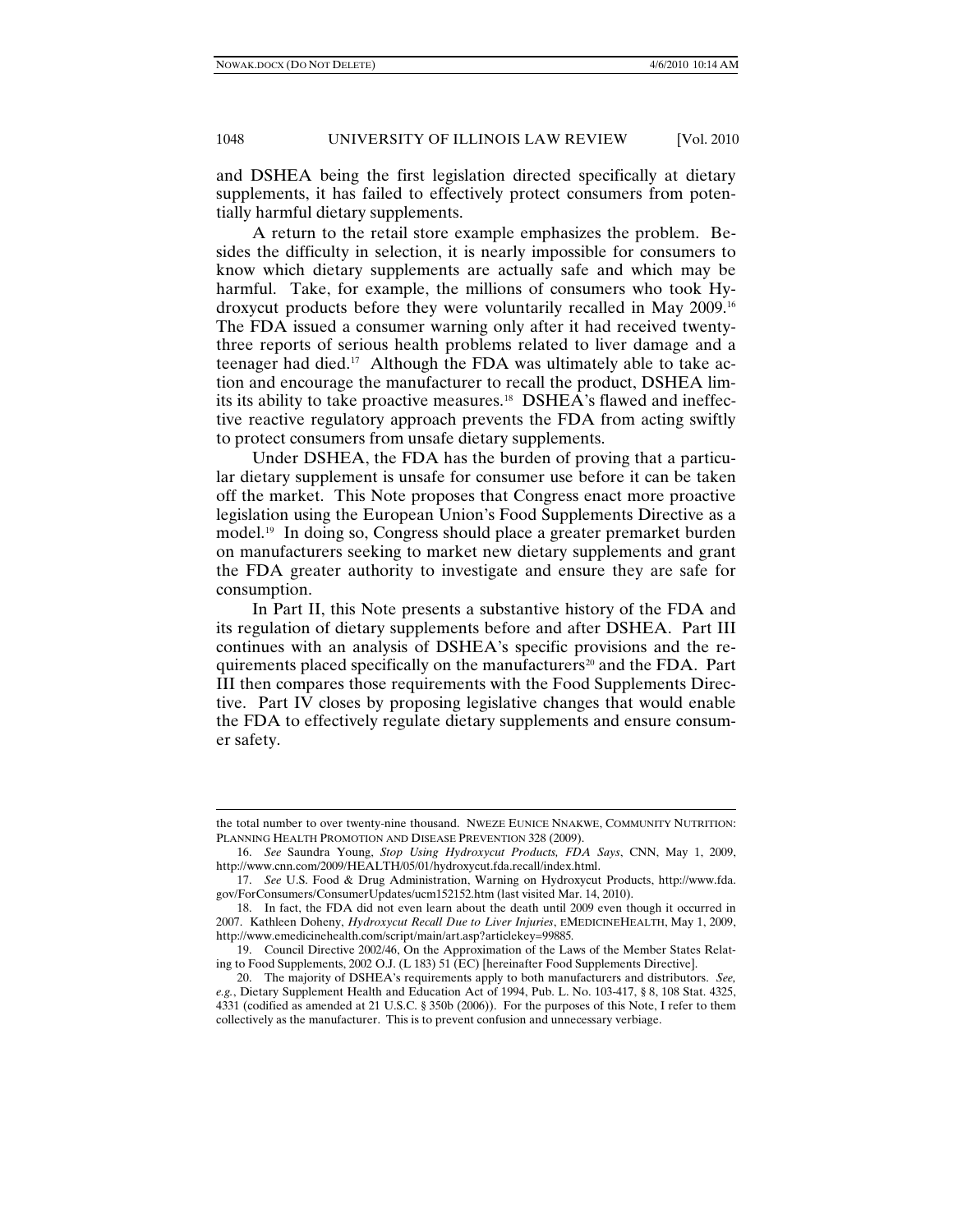#### No. 3] DSHEA'S FAILURE AND A PROACTIVE ALTERNATIVE 1049

#### II. BACKGROUND

The FDA is a regulatory agency within the U.S. Department of Health and Human Services.<sup>21</sup> Its primary mission is to "protect<sup>[]</sup> the public health by assuring the safety, efficacy, and security of . . . drugs, biological products, medical devices, our nation's food supply, cosmetics, and products that emit radiation."<sup>[22](#page-4-1)</sup> In executing this mission, the FDA has the duty to "ensur[e] that foods are safe, wholesome and sanitary" and that they are "honestly, accurately and informatively represented to the public."<sup>[23](#page-4-2)</sup> This duty applies to dietary supplements because they cur-rently fall within the overarching category of food.<sup>[24](#page-4-3)</sup> Nevertheless, Congress has consistently altered the FDA's ability to regulate dietary supplements during the last century, which is why an analysis of DSHEA requires an understanding of the FDA's traditional role in dietary supplement regulation.

This Part begins by describing the historical backdrop of the FDA and how dietary supplement regulation has evolved over time. Next, this Part continues by discussing the FDA's ability to regulate dietary supplements under DSHEA and how its limitations delayed the ephedra ban. Finally, this Part compares DSHEA's reactive scheme with the European Union's proactive scheme, the Food Supplements Directive.

#### *A. Historical Regulation of Dietary Supplements*

The FDA impacts U.S. consumers on a daily basis. FDA regulated products<sup>[25](#page-4-4)</sup> account for an astounding twenty percent of consumer spend $ing$ —over one trillion dollars each year.<sup>26</sup> Meanwhile, dietary supplement sales account for over twenty billion dollars each year, $27$  a figure that continues to rise.[28](#page-4-7) The number of U.S. consumers who purchase and use dietary supplements is just as significant. A recent compilation of studies revealed that fifty-two percent of consumers over nineteen

<span id="page-4-0"></span><sup>21.</sup> U.S. Food & Drug Administration, Centers & Offices, http://www.fda.gov/opacom/7org.html (last visited Mar. 14, 2010).

<span id="page-4-1"></span><sup>22.</sup> U.S. Food & Drug Administration, What Do We Do, http://www.fda.gov/AboutFDA/ WhatWeDo/default.htm (last visited Mar. 14, 2010).

<span id="page-4-2"></span><sup>23.</sup> U.S. Food & Drug Administration, What FDA Regulates, http://www.fda.gov/comments/ regs.html (last visited Mar. 14, 2010).

<span id="page-4-3"></span><sup>24.</sup> *See* U.S. Food & Drug Administration, Foods, http://www.fda.gov/Food/default.htm (last visited Mar. 14, 2010).

<span id="page-4-4"></span><sup>25.</sup> These products include—but are not limited to—food, drugs, cosmetics, animal products, and dietary supplements. *See generally* U.S. Food & Drug Administration, *supra* note 23.

<span id="page-4-5"></span><sup>26.</sup> Carol Rados, *FDA Law Enforcement: Critical to Product Safety*, FDA CONSUMER, Jan.–Feb. 2006, http://www.fda.gov/AboutFDA/WhatWeDo/History/FOrgsHistory/ORA/ucm084102.htm.

<span id="page-4-6"></span><sup>27.</sup> MARY FRANCES PICCIANO, OFFICE OF DIETARY SUPPLEMENTS, WHO IS USING DIETARY SUPPLEMENTS AND WHAT ARE THEY USING? 5 (2005), http://ods.od.nih.gov/pubs/fnce2005/M%20F% 20Picciano-Who%20Is%20Using%20Dietary%20Supplements%20and%20What%20are%20They% 20Using.pdf.

<span id="page-4-7"></span><sup>28.</sup> *See* MUSCLE & FITNESS, Dec. 2008, at 50. The current estimate is twenty-two billion dollars each year. *Id.*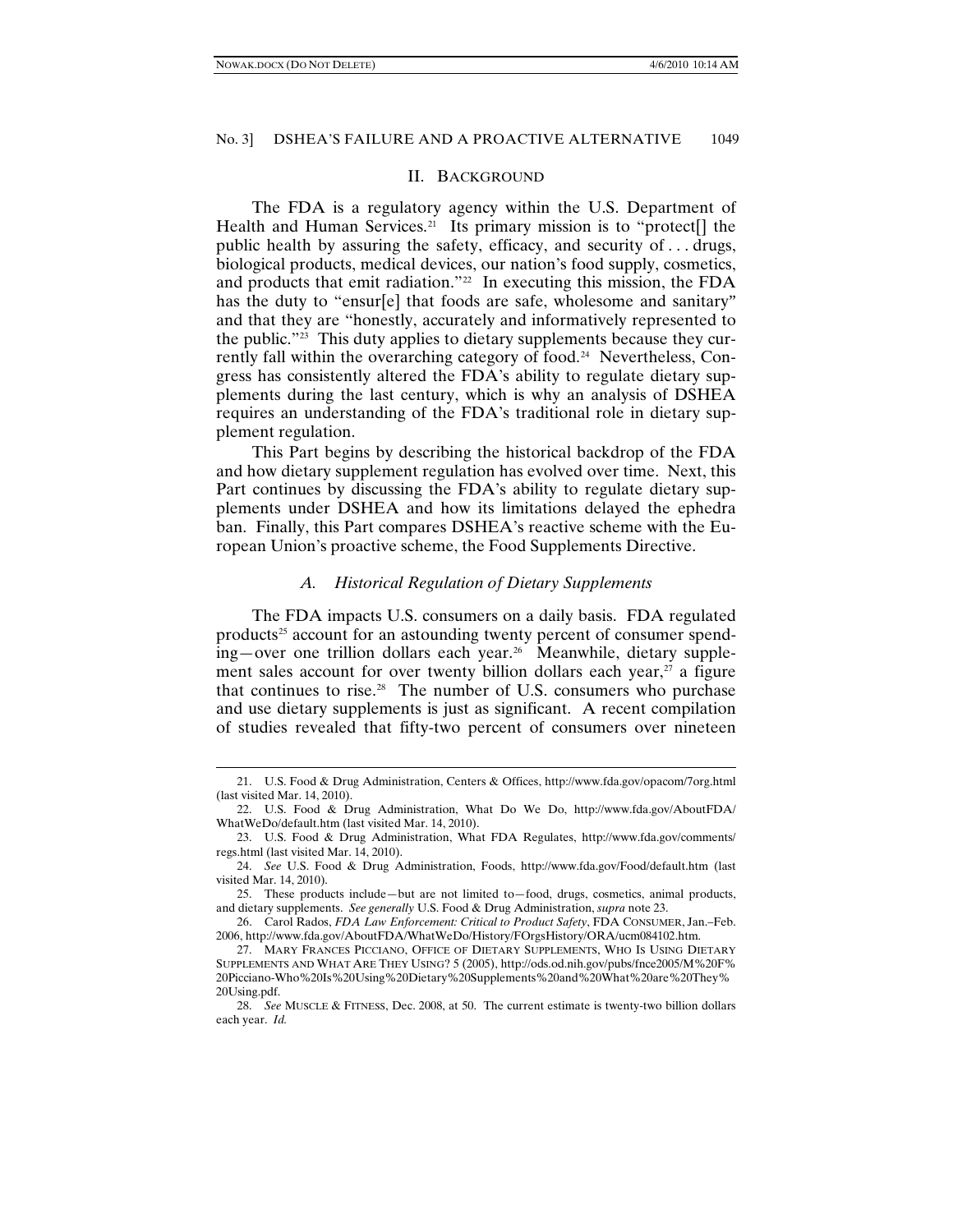# 1050 UNIVERSITY OF ILLINOIS LAW REVIEW [Vol. 2010]

years of age reported taking dietary supplements.[29](#page-5-0) Others have esti-mated that between 100 and 150 million<sup>[30](#page-5-1)</sup> Americans currently use dietary supplements.<sup>31</sup> It is also significant that many people use several at a time. Of the fifty-two percent reported above, almost twenty percent reported taking at least four dietary supplements each day.[32](#page-5-3)

The wide use of dietary supplements in the United States is not a recent phenomenon, as dietary supplements have been available for several generations. Nevertheless, dietary supplements have recently increased in popularity and have become more widely available in the last two decades.[33](#page-5-4) This popularity increase helps explain why Congress finally decided in 1994 to separately define and regulate dietary supplements. In doing so, Congress codified the means by which the FDA could monitor and evaluate dietary supplements. With DSHEA, however, Congress actually limited the FDA's ability to effectively regulate dietary supplements because now, the FDA may only remove a dietary supplement from the market if an extensive review indicates that it poses a significant and unreasonable health risk.<sup>[34](#page-5-5)</sup> This was not an unintended result, as Congress intentionally responded to political pressure urging a less restrictive regulatory approach in the wake of years of regulatory uncertainty.

<span id="page-5-0"></span><sup>29.</sup> PICCIANO, *supra* note 27, at 12. Another study conducted by Harris Interactive in 2001, showed that nearly sixty percent of the 1027 American adults surveyed reported regularly taking dietary supplements. *See* Michael Devitt, *Supplement Use Continues to Rise in the U.S.*, ACUPUNCTURE TODAY, Oct. 2001, http://www.acupuncturetoday.com/mpacms/at/article.php?id=27871.

<span id="page-5-1"></span><sup>30.</sup> *See* S. REP. NO. 109-324, at 2 (2006) (noting that critics of DSHEA have urged requirements of premarket approval for at least some dietary supplements).

<span id="page-5-2"></span><sup>31.</sup> For example, the 2006 U.S. census report found the population of the United States to be 300 million with 72.5 percent of the population being twenty years of age or older. United States Census Bureau, Age and Sex, http://factfinder.census.gov/servlet/STTable?\_bm=y&-geo\_id=01000US&-qr\_ name=ACS\_2006\_EST\_G00\_S0101&-ds\_name=ACS\_2006\_EST\_G00\_ (last visited Mar. 14, 2010)*.*  Applying these figures results in a finding that 217.5 million Americans are in that age group, and if fifty-two percent of Americans in this age range are taking dietary supplements, then over 113 million Americans consume dietary supplements. Though the 150 million estimate may seem high, the 113 million estimate does not include anyone under the age of nineteen, and there are numerous vitamin supplements available for children as well as adults.

<span id="page-5-3"></span><sup>32.</sup> PICCIANO, *supra* note 27, at 18*.* In athletes, the usage rate of dietary supplements is even greater, with twenty-three percent of National Collegiate Athletic Association (NCAA) athletes reporting taking dietary supplements at least five times per week. FINK ET AL., *supra* note 5, at 259. Considering the NCAA places restrictions on the types of dietary supplements and performanceenhancing substances that may be used, this figure is likely an underestimate of the actual usage among NCAA athletes. *See* National Collegiate Athletic Association, Nutritional Supplements, http://www.ncaa.org/wps/ncaa?ContentID=8787 (last visited Mar. 14, 2010).

<span id="page-5-4"></span><sup>33.</sup> For example, in the ten year span from 1991 to 2001, dietary supplement sales tripled from five billion to fifteen billion dollars. Scott Eric Barrett, *Supplementing Your Profits: Health Supplement Sales Continue to Rise*, LOOKING FIT, Feb. 1, 2003, http://www.lookingfit.com/articles/321feat2. html*.*

<span id="page-5-5"></span><sup>34.</sup> Iona N. Kaiser, Comment, *Dietary Supplements: Can the Law Control the Hype?*, 37 HOUS. L. REV. 1249, 1262 (2000).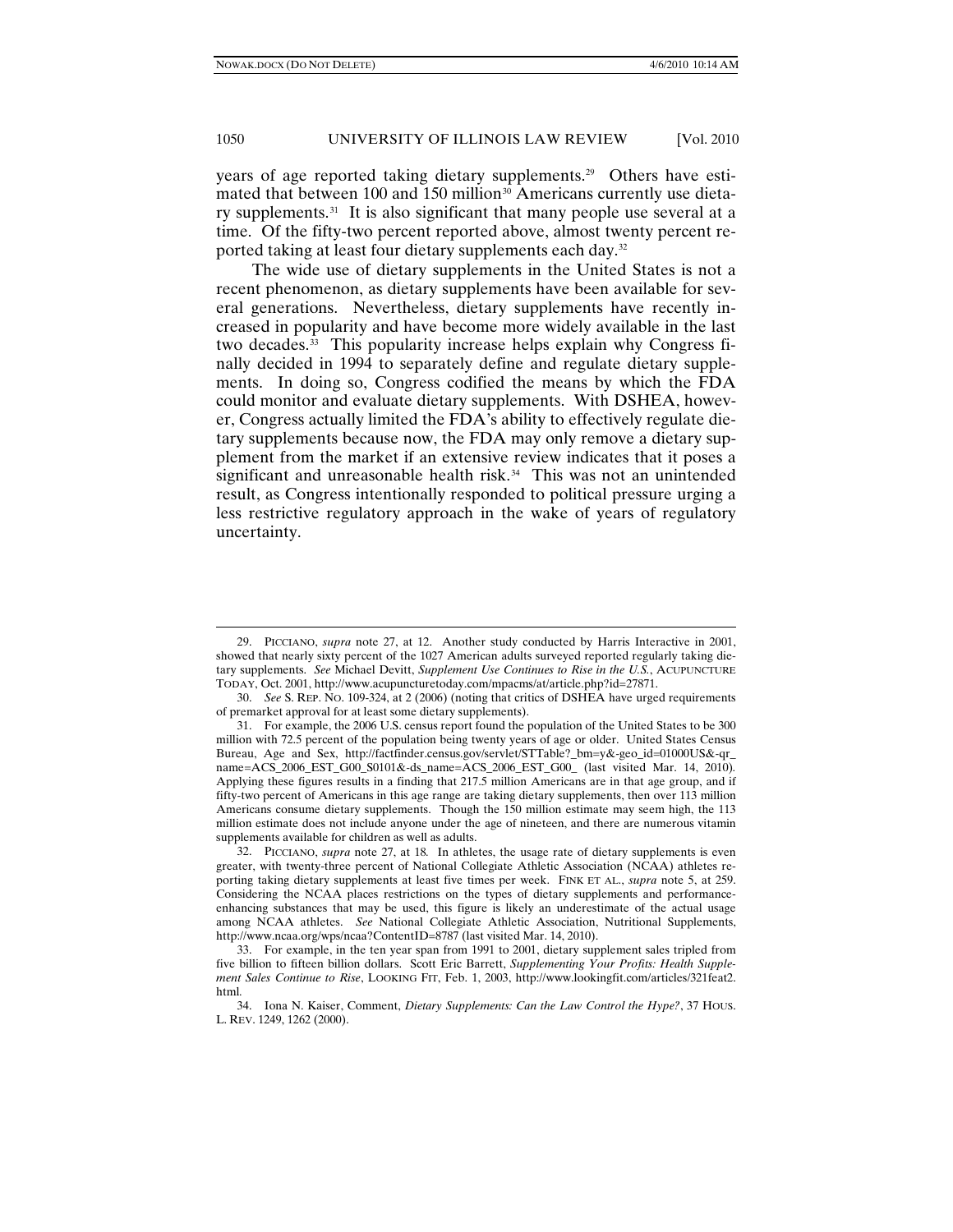#### *1. The Origins of the FDA*

The FDA, as it exists today, was established in 1906<sup>[35](#page-6-0)</sup> with the pass-ing of the Pure Food and Drugs Act.<sup>[36](#page-6-1)</sup> The Act's main feature was the implementation of distinct regulatory schemes to prevent the sale of adulterated and misbranded food, drugs, liquor, and medicine.<sup>[37](#page-6-2)</sup> At the time, Congress did not need to create a separate scheme for dietary supplements because they were not yet marketed to U.S. consumers.[38](#page-6-3) This need arose shortly thereafter, however, as vitamin tablets were marketed less than a decade later.<sup>[39](#page-6-4)</sup> Nevertheless, the Act was the controlling legislative act at the time so dietary supplements were necessarily grouped into the preexisting categories. This was problematic because none of the categories was a perfect fit for dietary supplements, an issue that would persist until they were uniformly classified by DSHEA.

Under the Pure Food and Drugs Act, "food" included "all articles used for food, drink, confectionery, or condiment by man or other animals, whether simple, mixed, or compound." [40](#page-6-5) Meanwhile, drugs were "any substance . . . intended to be used for the cure, mitigation, or prevention of disease of either man or other animals."[41](#page-6-6) The introduction of vitamins established the need for an additional category because vitamin tablets do not fall completely within either category. Vitamins do not cure, mitigate, or prevent disease (although some were historically adver-tised as doing so),<sup>[42](#page-6-7)</sup> but are generally not a food, drink, confectionery, or condiment either. Despite this inherent classification issue, the problem was initially tolerable because the vitamin industry, like many others, began as a small entity.

As vitamins became more established and other dietary supplements began to be marketed, the need for an additional regulatory category increased. As a result, there was an ongoing debate as to whether

<span id="page-6-0"></span><sup>35.</sup> U.S Food & Drug Administration, History, http://www.fda.gov/AboutFDA/WhatWeDo/ History/Default.htm (last visited Mar. 14, 2010). Prior to the passing of the Pure Food and Drugs Act, the FDA began as the Division of Chemistry, which was modified in 1901 to be the Bureau of Chemistry. John P. Swann, FDA's Origins, http://www.fda.gov/AboutFDA/WhatWeDo/History/Origin/ ucm124403.htm (last visited Mar. 14, 2010).The 1906 Act began the modern era of the FDA as it added regulatory functions to the agency's mission. *Id.*

<span id="page-6-1"></span><sup>36.</sup> Pure Food and Drugs Act, ch. 3915, 34 Stat. 768, 768–72 (1906), *repealed by* Federal Food, Drug, and Cosmetic Act of 1938, Pub. L. No. 75-717, 52 Stat. 1040, 1040.

<sup>37.</sup> Pure Food and Drugs Act §§ 3–4.

<span id="page-6-3"></span><span id="page-6-2"></span><sup>38.</sup> In fact, it was not until 1911 that scientists isolated and identified the substances now known as vitamins. HARVEY A. LEVENSTEIN, REVOLUTION AT THE TABLE: THE TRANSFORMATION OF THE AMERICAN DIET 148 (1988).

<span id="page-6-5"></span><span id="page-6-4"></span><sup>39.</sup> Grossman, *supra* note 9, at 1119 ("[I]n 1911, scientists isolated and identified a series of substances they called 'vitamins' . . . .").

<sup>40.</sup> Pure Food and Drugs Act § 6.

<sup>41.</sup> *Id.* 

<span id="page-6-7"></span><span id="page-6-6"></span><sup>42.</sup> *See* Grossman, *supra* note 9, at 1119. In addition to being advertised as preventing ailments, vitamins were also at the time marketed in both "drug-like dosage forms and in drug-like packaging." *Id.* at 1120. It would not be surprising then that the general public likely misconceived the properties of vitamins and their actual functionality.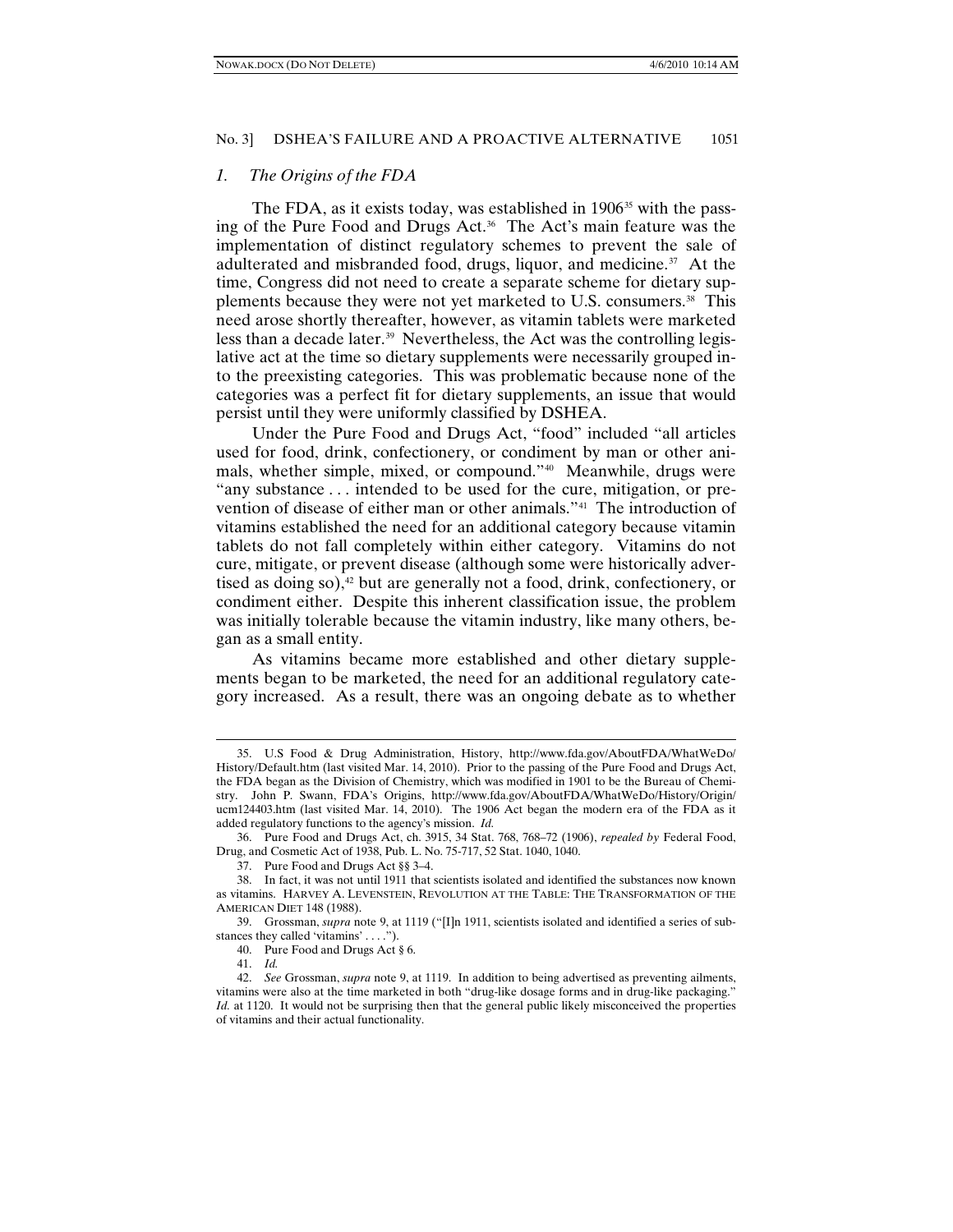vitamins and minerals should be considered foods or drugs.<sup>[43](#page-7-0)</sup> The Pure Food and Drugs Act did not make this an easy question.

Likely because Congress did not provide sufficiently detailed definitions, the FDA established its own regulatory definitions. According to the FDA, vitamins are "essential nutrients that contribute to a healthy life." [44](#page-7-1) Congress has also decided to address the inherent problems in its earlier definitions and currently defines food as "(1) articles used for food or drink for man or other animals, (2) chewing gum, and (3) articles used for components of any such article."<sup>[45](#page-7-2)</sup> Despite the change, neither the original nor the current definition of food is completely clear.<sup>[46](#page-7-3)</sup> Congress has retained much of the original definition of drug, however, so dietary supplements fit better within the current definition of food. The FDA definition of vitamins supports this conclusion because there is clearly a difference between nutrients that contribute to a healthy life and "articles intended for use in the diagnosis, cure, mitigation, treatment, or prevention of disease."<sup>47</sup>

For regulatory purposes, the distinction between dietary supplements and drugs is significant. In the Pure Food and Drugs Act, Congress emphasized that drugs and food are different, not only by establishing separate definitions, but also by subjecting drugs to more stringent requirements.[48](#page-7-5) This distinction remains today as Congress considers dietary supplements a subset of food, $49$  and distinguishes them from drugs by definition and in regulation.<sup>[50](#page-7-7)</sup>

A glance at the two industries emphasizes the differences. Although U.S. consumers annually spend a significant amount on dietary supplements, that figure pales in comparison to the amount spent on prescription drugs. For example, in 2005 consumers spent over \$250 billion

<sup>43.</sup> *See id.* at 1115–16.

<span id="page-7-1"></span><span id="page-7-0"></span><sup>44.</sup> U.S. FOOD & DRUG ADMIN., FDA CONSUMER HEALTH INFORMATION, FORTIFY YOUR KNOWLEDGE ABOUT VITAMINS 1 (2009), http://www.fda.gov/downloads/ForConsumers/ ConsumerUpdates/ucm142298.pdf.

<sup>45.</sup> 21 U.S.C. § 321(f) (2006).

<span id="page-7-3"></span><span id="page-7-2"></span><sup>46.</sup> The lack of clarity is primarily caused by the fact that both definitions of food are circular and use the word "food" in the definition.

<sup>47.</sup> 21 U.S.C. § 321(g)(1)(B).

<span id="page-7-5"></span><span id="page-7-4"></span><sup>48.</sup> Pure Food and Drugs Act, ch. 3915, § 7, 34 Stat. 768, 769–70 (1906), *repealed by* Federal Food, Drug, and Cosmetic Act of 1938, Pub. L. No. 75-717, 52 Stat. 1040, 1040. Drugs were deemed adulterated if when "sold under or by a name recognized in the United States Pharmacopoeia or National Formulary, it differ[ed] from the standard of strength, quality, or purity, as determined by the test laid down in the United States Pharmacopoeia or National Formulary official at the time of investigation . . . ." *Id.* § 7. Meanwhile, foods were deemed adulterated only if they contained specific deleterious ingredients or failed to satisfy other mixture and appearance requirements. *Id.* 

<span id="page-7-7"></span><span id="page-7-6"></span><sup>49.</sup> The heading for section 3 is "Definition of Certain Foods as Dietary Supplements." Dietary Supplement Health and Education Act of 1994, Pub. L. No. 103-417, § 3, 108 Stat. 4325, 4327 (codified as amended at 21 U.S.C. § 321(ff)(1)); U.S. Food & Drug Administration, Dietary Supplements, http://www.fda.gov/Food/DietarySupplements/default.htm (last visited Mar. 14, 2010).

<sup>50.</sup> *See* 21 U.S.C. § 321(ff).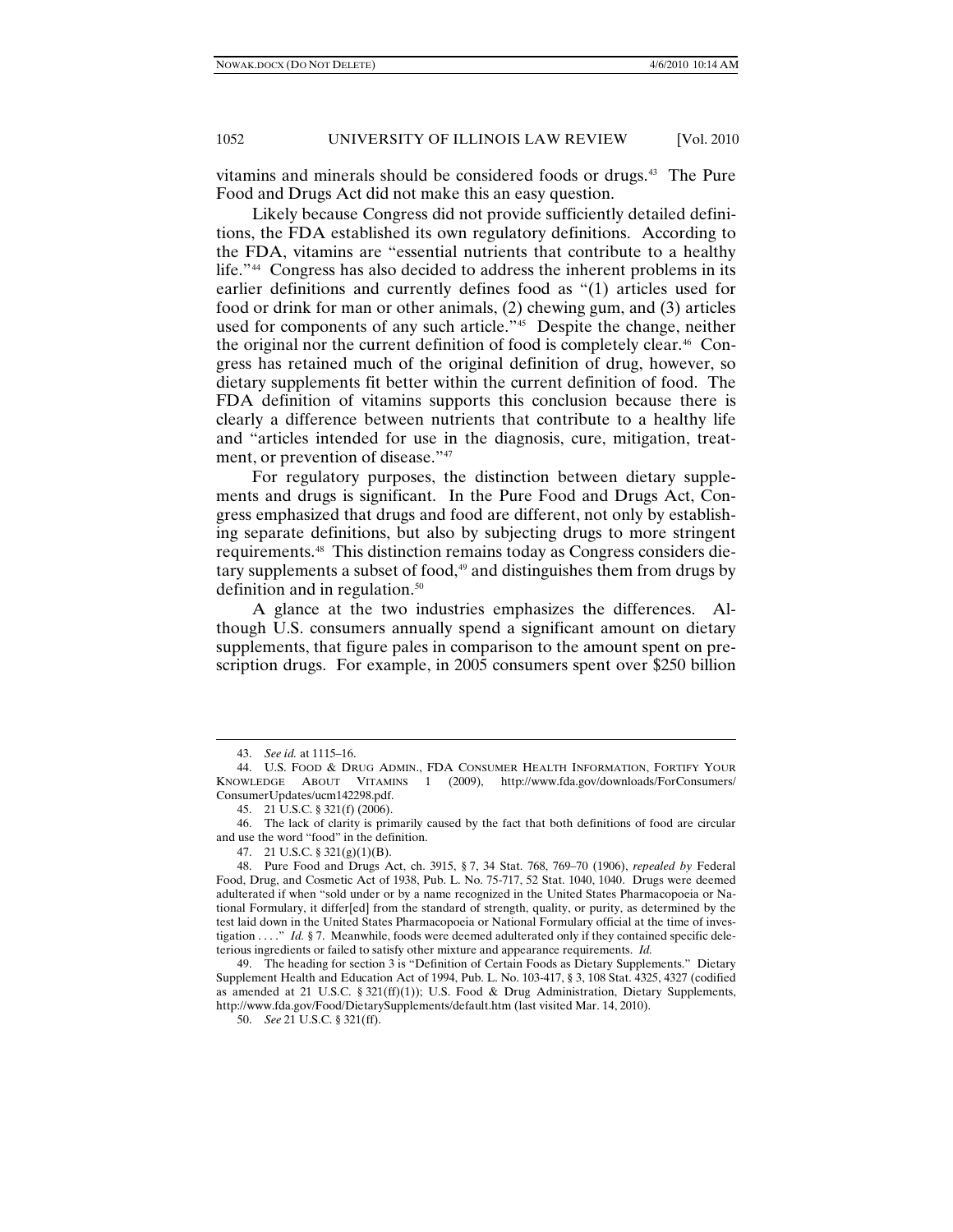on prescription drugs,  $51$  ten times the amount spent each year on dietary supplements.<sup>52</sup> Furthermore, the Department of Health and Human Services found that in 1999–2000, over forty-five percent of the U.S. population had taken at least one prescription drug in the previous month, with the number being significantly higher in older age groups.<sup>[53](#page-8-2)</sup>

Besides the sheer volume of drugs in the United States, prescription and over-the-counter drugs also have significant side effects<sup>[54](#page-8-3)</sup> and may cause adverse-to-severe health effects when taken improperly. For example, acetaminophen, a common over-the-counter pain reliever, can cause severe liver damage as well as gastrointestinal bleeding when taken frequently or in high doses.<sup>55</sup> Not surprisingly, the current definition of drug is significantly more detailed and specific than the corresponding definition for food.[56](#page-8-5) Therefore, considering the traditional notion that drugs require more stringent regulation than foods, it is not surprising that Congress's initial attempts at regulating dietary supplements were in the realm of food and food additives.

#### *2. The FDCA and Subsequent Amendments*

Congress's first, but indirect, attempt at regulating dietary supple-ments<sup>[57](#page-8-6)</sup> was the Food, Drug, and Cosmetic Act of 1938<sup>[58](#page-8-7)</sup> (FDCA). Under FDCA, vitamins and minerals were considered foods so they were subject to the corresponding misbranding and adulteration requirements

<span id="page-8-0"></span><sup>51.</sup> Matthew Herper & Peter Kang, *The World's Ten Best-Selling Drugs*, FORBES, Mar. 22, 2006, http://www.forbes.com/home/sciencesandmedicine/2006/03/21/pfizer-merck-amgen-cx\_mh\_pk\_ 0321topdrugs.html.

<sup>52.</sup> *See supra* notes 27–28 and accompanying text.

<span id="page-8-2"></span><span id="page-8-1"></span><sup>53.</sup> NAT'L CTR. FOR HEALTH STAT., HEALTH, UNITED STATES, 2004: WITH CHARTBOOK ON TRENDS IN THE HEALTH OF AMERICANS 91 (2004), http://www.cdc.gov/nchs/data/hus/hus04.pdf. Although these numbers seem equivalent to the number of Americans reporting using dietary supplements, these figures include the entire population, including those persons under eighteen years old. The statistics on dietary supplement statistics are only based on adult usage. *See supra* note 31 and accompanying text.

<span id="page-8-3"></span><sup>54.</sup> PRISCILLA EBERSOLE ET AL., TOWARD HEALTHY AGING: HUMAN NEEDS AND NURSING RESPONSE 320–21 (6th ed. 2004).

<span id="page-8-4"></span><sup>55.</sup> U.S. Food & Drug Administration, Use Caution with Pain Relievers, http://www.fda. gov/Drugs/EmergencyPreparedness/BioterrorismandDrugPreparedness/ucm133425.htm (last visited Mar. 14, 2010). Additionally, Lipitor, a common prescription drug used to fight high cholesterol, has side effects ranging from headache and stomach pain to serious muscle and liver problems. Lipitor, Lipitor Side Effects, http://www.lipitor.com/about-lipitor/side-effects.aspx (last visited Mar. 14, 2010).

<span id="page-8-5"></span><sup>56.</sup> *See* 21 U.S.C. § 321(f)–(g)(1) (2006). In fact, "drugs are required to undergo a series of preclinical and clinical studies to determine effectiveness, safety, possible interactions with other substances, and appropriate dosages." SHAWN M. TALBOTT, A GUIDE TO UNDERSTANDING DIETARY SUPPLEMENTS 1 (2003). The FDA does not authorize or test dietary supplements before marketing. *Id.* at 1–2.

<span id="page-8-6"></span><sup>57.</sup> Remember that Congress did not actually define dietary supplements until DSHEA's enactment in 1994. Therefore, any use of the term dietary supplement before then is merely to reference those products which are now officially considered dietary supplements.

<span id="page-8-7"></span><sup>58.</sup> Federal Food, Drug, and Cosmetic Act of 1938, Pub. L. No. 75-717, 52 Stat. 1040. Note that FDCA remains good law and subsequent legislation, including DSHEA, are simply amendments or additions to FDCA. *See generally* 21 U.S.C. § 301.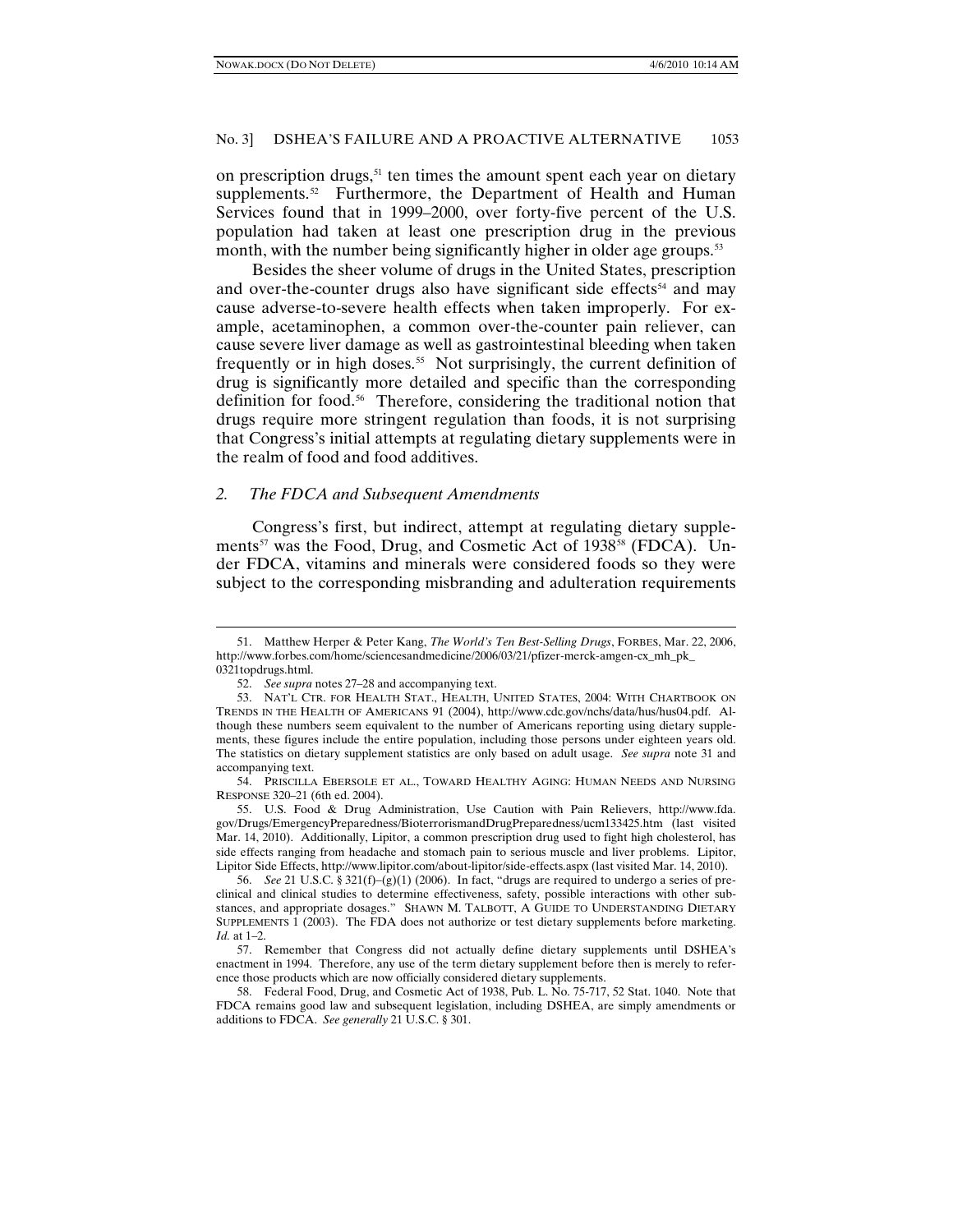of food.[59](#page-9-0) Nevertheless, this initial categorization was short lived because under the 1958 Food Additives Amendment<sup>[60](#page-9-1)</sup> Congress classified dietary supplements as food additives. $61$  Dietary supplements were thereafter considered "substance[s] the intended use of which results or may reasonably be expected to result . . . in its becoming a component or otherwise affecting the characteristics of any food." $62$  Regulating dietary supplements as food additives was a tenuous match, however, because the definition of food additive did not clearly include vitamin or mineral tab- $lets.<sup>63</sup>$  $lets.<sup>63</sup>$  $lets.<sup>63</sup>$ 

Despite the definitional incongruence, the timing of the Food Additives Amendment represented a growing congressional concern for consumer safety as dietary supplements were becoming increasingly popular. In fact, by the late 1930s, vitamins had already become the second most popular item purchased in drugstores.<sup>[64](#page-9-5)</sup> Considering that one of the first dietary supplements, Cod Liver Oil, was first available in the 1920s, [65](#page-9-6) and other vitamin tablets were commercially synthesized in the early 1930s, [66](#page-9-7) the popularity of dietary supplements increased rapidly.<sup>[67](#page-9-8)</sup>

What is most noteworthy about the Food Additives Amendment is that despite the growing popularity of dietary supplements, Congress placed the burden on manufacturers to "establish that the proposed use of the . . . [dietary supplement], under the conditions of use to be specified in the regulation  $\dots$  [would] be safe."<sup>68</sup> This required the manufacturer to present sufficient evidence demonstrating that a dietary supplement was safe before it could be marketed. This also enabled the FDA to increase its regulatory efforts by targeting potentially unsafe dietary supplements and new dietary ingredients. $69$  As a result, the FDA was

62. Food Additives Amendment § 2.

-

64. HARVEY A. LEVENSTEIN, PARADOX OF PLENTY: A SOCIAL HISTORY OF EATING IN MODERN AMERICA 20 (1993).

<span id="page-9-7"></span><span id="page-9-6"></span><span id="page-9-5"></span>65. Peter Barton Hutt, *FDA Statutory Authority to Regulate the Safety of Dietary Supplements*, 31 AM. J.L. & MED. 155, 158 (2005).

66. *See* Grossman, *supra* note 9, at 1119.

<span id="page-9-8"></span>67. The rise in vitamin popularity has often been linked with the changing perceptions of body image and the incredible claims scientists were making about vitamins throughout the early twentieth century and the Depression Era. *See, e.g.*, LEVENSTEIN, *supra* note 64, at 11–14.

<span id="page-9-9"></span>68. Food Additives Amendment of 1958, Pub. L. No. 85-929, § 4(c)(3)(A), 72 Stat. 1784, 1786 (codified as amended at 21 U.S.C. § 348(c)(3)(A) (2006)).

<span id="page-9-10"></span>69. For example, Congress primarily focused on regulating herbal supplements using tactics aimed at irrational combinations or potency levels. *See* Reilley Michelle Dunne, Note, *How Much Regulation Can We Swallow? The Ban on Ephedra and How It May Affect Your Access to Dietary Supplements*, 31 J. LEGIS. 351, 353–54 (2005).

<span id="page-9-1"></span><span id="page-9-0"></span><sup>59.</sup> *See* Federal Food, Drug, and Cosmetic Act §§ 201, 402–403; *see also* W. STEVEN PRAY, A HISTORY OF NONPRESCRIPTION PRODUCT REGULATION 205 (2003).

<sup>60.</sup> Food Additives Amendment of 1958, Pub. L. No. 85-929, 72 Stat. 1784.

<sup>61.</sup> *See* Kaiser, *supra* note 34, at 1252.

<span id="page-9-4"></span><span id="page-9-3"></span><span id="page-9-2"></span><sup>63.</sup> An in-depth discussion of the scientific differences and chemical reactions within the body is outside the scope of this Note, but it is important to note that vitamins which naturally exist in foods react differently in the body than do over-the-counter vitamin pills. For this reason, the FDA and the 2005 Dietary Guidelines for Americans advise that nutrient needs be met through food consumption and only suggest vitamin supplementation for certain sensitive population groups. *See* U.S. FOOD & DRUG ADMIN.,*supra* note 44.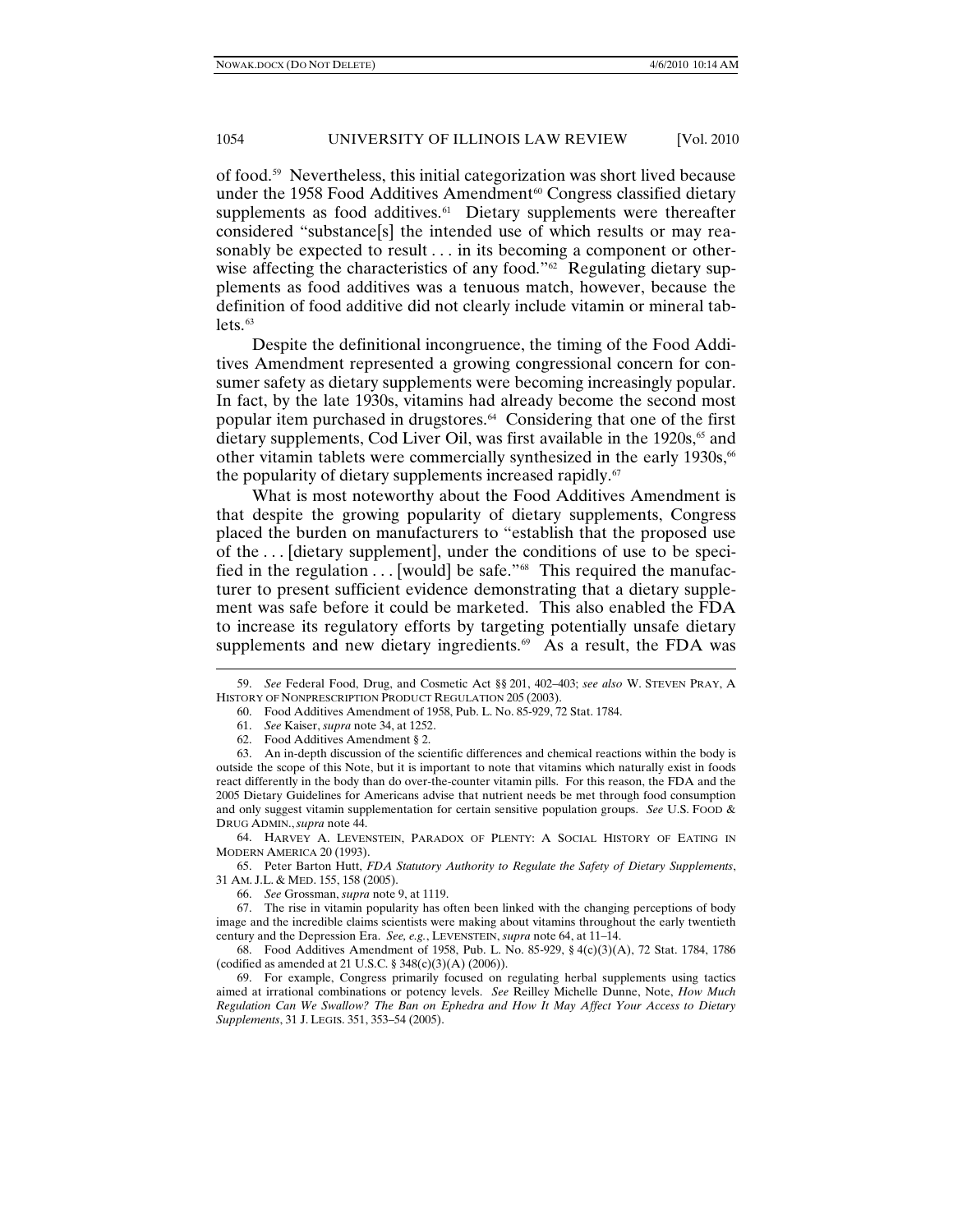able to take additional steps to ensure that all dietary supplements were labeled correctly and ultimately safe for consumers.<sup>[70](#page-10-0)</sup> Compared with the Food Additives Amendment, DSHEA enables manufacturers to market products much more easily as dietary supplements because they can only be removed if the FDA demonstrates that they bear a signifi-cant or unreasonable risk to consumers.<sup>[71](#page-10-1)</sup>

In response to the Food Additives Amendment, there was a significant outcry from dietary supplement manufacturers as well as consum-ers.<sup>[72](#page-10-2)</sup> Congress, obviously affected by the negative response, responded by passing the relaxed Health Research and Health Services Amendments of 1976.[73](#page-10-3) These amendments effectively limited the FDA's ability to evaluate dietary supplements and "seemed to signal congressional intent that supplement-type products not be regulated without indications of real danger to health."[74](#page-10-4) The Amendments also forced the FDA to scale back its regulatory efforts throughout the 1980s, resulting in an in-flux of new dietary supplements.<sup>[75](#page-10-5)</sup>

One of these supplements was L-tryptophan, a substance used to increase strength and muscle mass.[76](#page-10-6) Within months of being marketed in 1989, however, L-tryptophan was linked to over 1500 adverse effects and thirty-eight deaths.[77](#page-10-7) After such devastating consequences, the FDA was no longer willing to take a backseat and established a task force, which

<span id="page-10-3"></span>73. Health Research and Health Services Amendments, Pub. L. No*.* 94-278, 90 Stat. 401, 410 (1976) (codified at 21 U.S.C. §§ 350, 321, 341, 343). The section of this Act that amends the FDCA is commonly referred to as the Proxmire Amendments. *See, e.g.*, PRAY, *supra* note 59, at 205; Dunne, *supra* note 69, at 353–54.

<span id="page-10-0"></span><sup>70.</sup> *See id.* at 353 (citing Kaiser, *supra* note 34, at 1252) ("As a result of the [Food Additives Amendment], the FDA devoted considerable resources to protecting the public from potential dangers presented by dietary supplements . . . [and] in the 1960s, the FDA . . . spent more money trying to regulate dietary supplements than in any other area.").

<span id="page-10-1"></span><sup>71.</sup> Dietary Supplement Health and Education Act of 1994, Pub. L. No. 103-417, § 4, 108 Stat. 4325, 4328 (codified as amended at 21 U.S.C. § 342(f)).

<span id="page-10-2"></span><sup>72.</sup> Dunne, *supra* note 69, at 354. Furthermore, the costs associated with a food additive petition to the FDA are immense. The Committee on Labor and Human Resources estimated that such a petition can cost two million dollars and that it typically takes between two and six years to receive FDA approval. *See* S. REP. NO. 103-410, at 21 (1994).

<span id="page-10-4"></span><sup>74.</sup> *FDA's Regulation of the Dietary Supplement L-tryptophan: Hearing Before the Human Resources and Intergovernmental Relations Subcomm. of the Comm. on Government Operations H.R.*, 102d Cong. 98 (1991) (statement of Douglas L. Archer, Deputy Director, Center for Food Safety and Applied Nutrition, Food and Drug Administration). Prior to the amendment, the FDA had the authority to "limit[] the potency of a vitamin or mineral supplement based on either food misbranding charges or on the grounds that the supplement would be a drug if it exceeded the level of potency that FDA considered to be rational or useful." *Id.* at 105.

<span id="page-10-5"></span><sup>75.</sup> Dunne, *supra* note 69, at 354. The result of this scaled-back effort was that herbal supplements became more popular and the industry grew considerably. Grossman, *supra* note 9, at 1139. This growth allowed the industry to put considerable pressure on Congress as well as mount an organized and well-funded defense if the FDA sought to increase its regulations on dietary supplements. *See* Dunne, *supra* note 69, at 355.

<sup>76.</sup> Kaiser, *supra* note 34, at 1255.

<span id="page-10-7"></span><span id="page-10-6"></span><sup>77.</sup> *Id.* These deaths were primarily caused by increased incidents of eosinophilia-myolagia syndrome (EMS), which was linked to L-tryptophan usage. *Id.*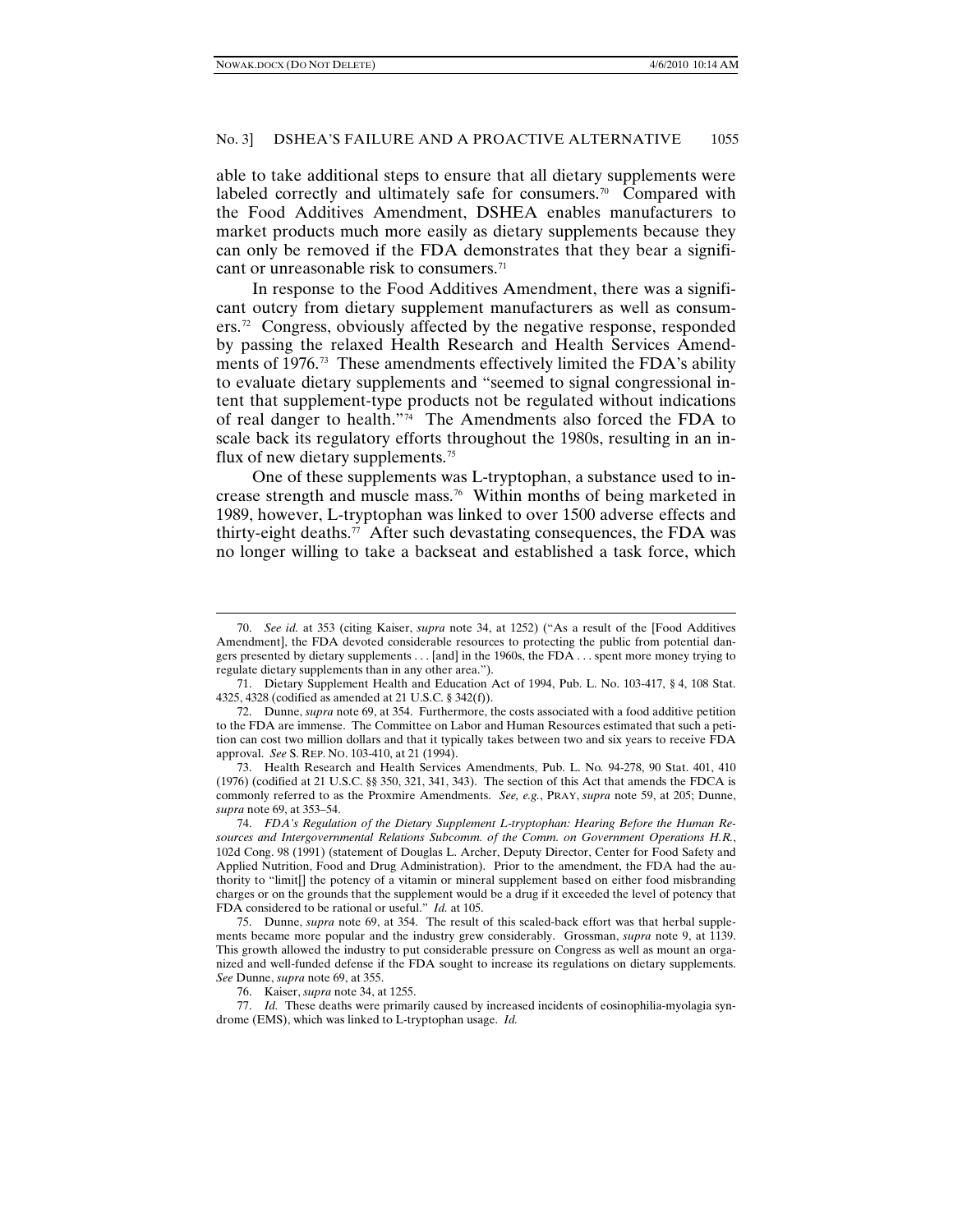advocated an aggressive dietary supplement regulatory scheme.[78](#page-11-0) Furthermore, whereas Congress was willing to advocate a more liberal stan-dard for dietary supplement disease prevention claims,<sup>[79](#page-11-1)</sup> the FDA refused and proposed that these claims be subject to the same "significant scientific agreement" standard that applied to conventional foods.<sup>[80](#page-11-2)</sup>

Despite the FDA's efforts to tighten dietary supplement regulation, Congress ultimately decided to deregulate dietary supplements. Again, like with the Health Research and Health Services Amendments, this change was a specific response to pressure from consumers and manufacturers to increase consumer access to dietary supplements. $81$  This deregulation was the Dietary Supplement and Health Education Act of 1994.[82](#page-11-4)

# *B. The FDA's Regulatory Powers Under DSHEA*

When it enacted DSHEA, Congress understood that although dietary supplements were historically regulated as a subset of food, most consumers did not consider them to be food in the general sense of the word.<sup>[83](#page-11-5)</sup> Nonetheless, Congress decided that a consistent regulatory approach was ideal and stated that dietary supplements were "deemed to be a food" for most purposes under FDCA.<sup>[84](#page-11-6)</sup> As a result, Congress continued to regulate dietary supplements as a food, but created a separate definitional and regulatory scheme.

Before DSHEA, food was deemed misbranded if it "purport[ed] to be or . . . [was] represented for special dietary uses, unless its label b[ore] such information."<sup>[85](#page-11-7)</sup> This definition generally applied to dietary supple-

<span id="page-11-4"></span>82. Clearly, Congress had difficulty making up its mind and withstanding pressure from the public and manufacturers because the L-tryptophan scare was likely still fresh in the minds of legislators when the initial bill seeking to amend the FDCA came before the Senate in March of 2002, less than three years later. *See* S. 2835, 102d Cong. (1992).

83. Grossman, *supra* note 9, at 1144.

<span id="page-11-0"></span><sup>78.</sup> *Id.* In fact, the FDA argued that amino acids were not actually dietary supplements, but were "unapproved food additives that did not have 'adequate scientific evidence to ensure their safe use." *Id.* at 1256 (quoting Regulation of Dietary Supplements, 58 Fed. Reg. 33,690, 33,697 (proposed June 18, 1993)).

<span id="page-11-1"></span><sup>79.</sup> *See* Nutrition Labeling and Education Act of 1990, Pub. L. No. 101-535, § 3, 104 Stat. 2353, 2360 (codified as amended at 21 U.S.C. § 343 (2006)).

<span id="page-11-2"></span><sup>80.</sup> Labeling; General Requirements for Health Claims for Food, 56 Fed. Reg. 60,537, 60,539 (proposed Nov. 27, 1991) (to be codified at 21 C.F.R. pts. 20, 101).

<span id="page-11-3"></span><sup>81.</sup> Dunne, *supra* note 69, at 354. For example, dietary supplement manufacturers organized a "National Blackout Day" where retailers covered the bottles of potentially affected dietary supplements with black cloths to emphasize to consumers that Congress was seeking to limit access to them. *Id.* at 354–55; *see also* Kaiser, *supra* note 34, at 1258.

<span id="page-11-6"></span><span id="page-11-5"></span><sup>84.</sup> 21 U.S.C. § 321(ff) (2006). There are two primary exceptions to this rule. *Id.* The first is under subsection (g), which defines the term "drug" and establishes that dietary supplements meeting the definition of drug shall be considered drugs. *Id.* § 321(g). The second falls under § 350f, which requires a report to the FDA when the food will cause serious health consequences or death. *Id.* § 350f.

<span id="page-11-7"></span><sup>85.</sup> Federal Food, Drug, and Cosmetic Act of 1938, Pub. L. No. 75-717, § 403(j), 52 Stat. 1040, 1048 (codified as amended at 21 U.S.C. § 343(j)). This information must include the different vitamin, mineral, and other dietary properties in order to fully inform purchasers as to its value as determined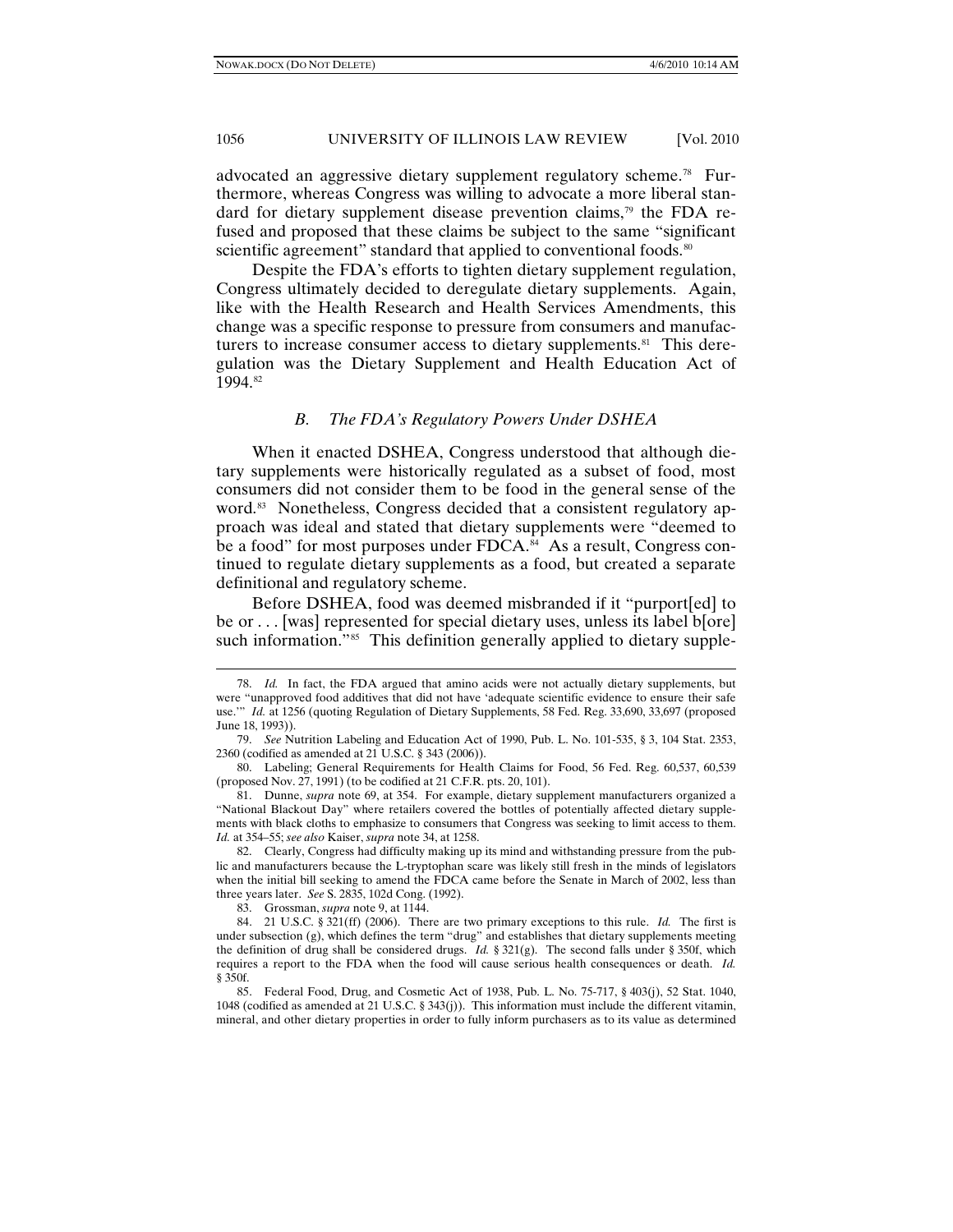ments because most were not "articles intended for use in the diagnosis, cure, mitigation, treatment, or prevention of disease."<sup>86</sup> Because FDCA's definition of drug was specific, products like dietary supplements were necessarily considered food. The lack of a standard dietary supplement definition, however, was problematic because although most dietary supplements were regulated as food, those with labels or advertisements alleging therapeutic uses were often regulated as drugs. $87$  And under FDCA, drugs were subject to additional premarketing require-ments.<sup>[88](#page-12-2)</sup> Therefore, it was a manufacturer's labeling and advertising decisions, not a dietary supplement's ingredients, which was the determinative factor.

It may have taken decades, but Congress ultimately recognized the need for a uniform system of dietary supplement regulation. [89](#page-12-3) DSHEA remedied the situation by defining "certain foods as dietary supplements,"[90](#page-12-4) with Congress codifying dietary supplements as a subgroup of food and granting the FDA regulatory authority over them.<sup>[91](#page-12-5)</sup>

DSHEA was also an effort to balance access to dietary supplements with consumer safety concerns.<sup>92</sup> Congress declared that "the benefits of dietary supplements to health promotion and disease prevention have been documented increasingly in scientific studies" and "legislative action that protects the right of access of consumers to safe dietary supplements is necessary in order to promote wellness."[93](#page-12-7) Congress relied on the fact that over "100 million Americans supplement their diets through the regular or occasional use of [dietary supplements]."[94](#page-12-8) At the same time, however, Congress seemed to disregard the L-tryptophan tragedy, which took place a mere five years earlier.<sup>95</sup> In fact, the Senate Report recommending DSHEA's enactment never even mentions L-tryptophan or the problems associated with it.<sup>[96](#page-12-10)</sup> It seems Congress looked at the overall statistics, decided dietary supplements were safe, and concluded the federal government should avoid taking actions that would "impose

89. *See* S. REP. NO. 103-410, at 1 (1994).

<span id="page-12-4"></span><span id="page-12-3"></span><span id="page-12-2"></span>90. Dietary Supplement Health and Education Act, Pub. L. No. 103-417, § 3, 108 Stat. 4325, 4327 (codified as amended at 21 U.S.C. § 321(ff)).

<span id="page-12-1"></span><span id="page-12-0"></span>by the Secretary and prescribed by the regulations as necessary for such special dietary use. 21 U.S.C. § 343(j).

<sup>86.</sup> 21 U.S.C. § 201(g).

<sup>87.</sup> Hutt, *supra* note 65, at 156.

<sup>88.</sup> These premarket requirements remain in effect today. *See* 21 U.S.C. § 360e.

<sup>91.</sup> *See id.* 

<sup>92.</sup> TALBOTT, *supra* note 56, at 4–5; Dunne, *supra* note 69, at 355.

<span id="page-12-7"></span><span id="page-12-6"></span><span id="page-12-5"></span><sup>93.</sup> §§ 2(2), (15)(A), 108 Stat. at 4325, 4326 (codified as amended at 21 U.S.C. § 321). This legislation may also account for the growing impact and size of the dietary supplement industry as Congress also noted that in 1994, the six hundred United States-based dietary supplement manufacturers produced around 4000 products with annual sales from those products totaling more than four billion dollars. *Id.* § 2(12)(C), 108 Stat. at 4326.

<sup>94.</sup> S. REP. NO. 103-410, at 6.

<sup>95.</sup> *See supra* notes 76–78 and accompanying text.

<span id="page-12-10"></span><span id="page-12-9"></span><span id="page-12-8"></span><sup>96.</sup> S. REP. NO. 103-410. The only mention of tryptophan is that it is an essential amino acid because it is not synthesized by the human body. *Id.* at 12.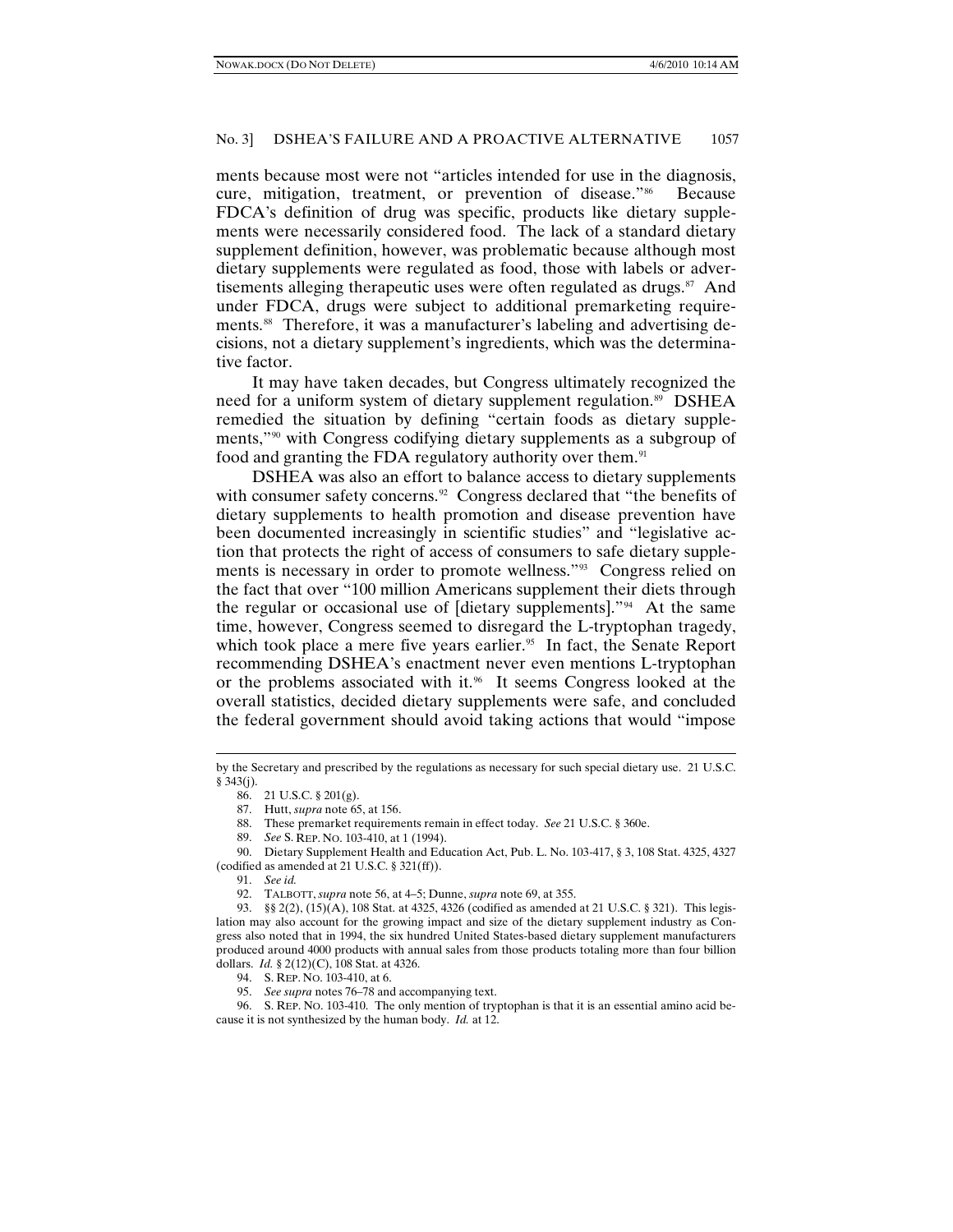unreasonable regulatory barriers limiting or slowing the flow of safe products . . . to consumers."[97](#page-13-0)

Despite its outspoken position that dietary supplements were safe, Congress still instructed the FDA to "take swift action" against unsafe or adulterated dietary supplements.<sup>[98](#page-13-1)</sup> Although this was a laudable instruction, DSHEA actually made it easier for manufacturers to market dietary supplements and more difficult for the FDA to restrict unsafe dietary supplements. Notwithstanding the instruction, DSHEA places a greater priority on consumer access than on safety. Nevertheless, Congress did place several safety provisions in DSHEA, which are outlined in the two Sections below. The first Section focuses on the safety provisions in DSHEA, and the second Section outlines the safety provisions added by the 2006 amendments to FDCA. Together, these Sections provide a foundation for understanding the current interaction between dietary supplement manufacturers and the FDA.

### *1. DSHEA's Regulatory Scheme*

DSHEA was the first legislation implementing a distinct regulatory scheme for dietary supplements. With DSHEA, Congress codified dietary supplements as a distinct subset of food; no longer are they considered food additives or conventional food ingredients. As a result, dietary supplements are no longer subject to the heightened requirements of the Food Additive Amendment[.99](#page-13-2) This change was crucial because unlike food additives, dietary supplements normally are not required to satisfy premarket notification requirements under DHSEA.[100](#page-13-3) Therefore, manufacturers generally do not need to submit any scientific evidence demonstrating safety prior to marketing a dietary supplement unless it contains a "new dietary ingredient[]."<sup>[101](#page-13-4)</sup>

New dietary ingredients are ingredients not marketed in the United States prior to DSHEA.<sup>[102](#page-13-5)</sup> Under DSHEA, manufacturers are required to submit to the FDA information regarding the "safety and efficacy"[103](#page-13-6)

<span id="page-13-0"></span><sup>97.</sup> § 2(13), 108 Stat. at 4326 (codified as amended at 21 U.S.C. § 321). Obviously no one would argue that Congress should not limit the flow of "*safe* products and *accurate* information." *Id.* (emphasis added). The main purpose of this Note, however, is that DSHEA generally fails to limit the flow of *any* dietary supplement or information about them. *Id.*

<sup>98.</sup> *Id.* 

<span id="page-13-2"></span><span id="page-13-1"></span><sup>99.</sup> *See* Grossman, *supra* note 9, at 1141; *see also* Food Additives Amendment of 1958, Pub. L. No. 85-929, § 409, 72 Stat. 1784, 1785 (codified as amended at 21 U.S.C. § 341). This Act defined the requirements for food ingredients by taking a German Rule approach, deeming such ingredients unsafe unless satisfying the requirements set forth in the act.

<span id="page-13-3"></span><sup>100.</sup> Hutt, *supra* note 65, at 156. This change is important because food additives still require premarket approval from the FDA whereas dietary supplement manufacturers no longer must meet such a burden. *See* Dunne, *supra* note 69, at 355.

<span id="page-13-6"></span><span id="page-13-5"></span><span id="page-13-4"></span><sup>101.</sup> Grossman, *supra* note 9, at 1147 n.405 (citing Federal Food, Drug, and Cosmetic Act § 413(a) (1938) (codified as amended at 21 U.S.C. § 350b(a))).

<sup>102.</sup> § 8, 108 Stat. at 4331 (codified as amended at 21 U.S.C. § 350b(c)).

<sup>103.</sup> FINK ET AL., *supra* note 5, at 263.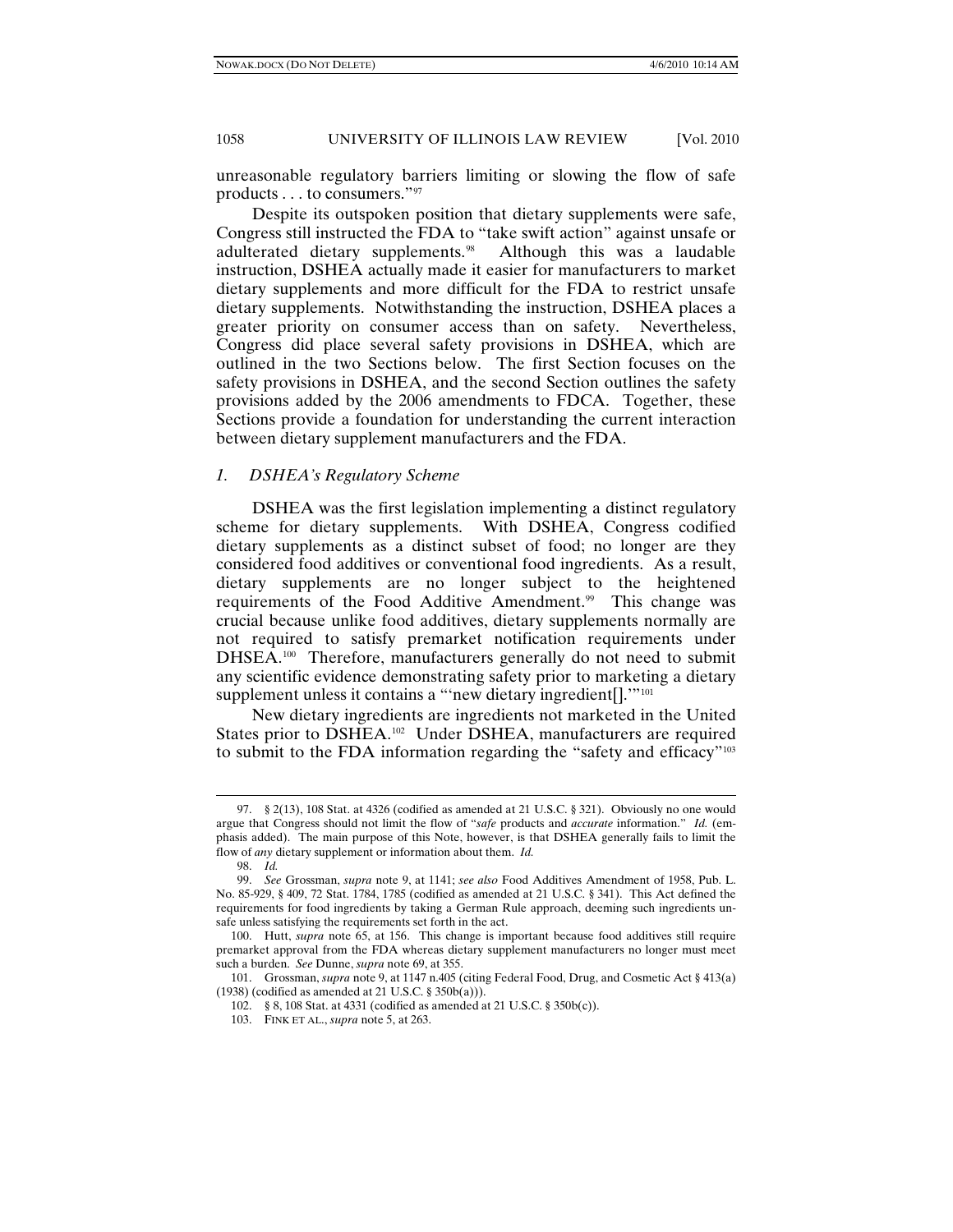of a dietary supplement containing a new dietary ingredient[.104](#page-14-0) This submission must take place at least seventy-five days before the manufacturer introduces or delivers the dietary supplement into interstate commerce.[105](#page-14-1) Nevertheless, the manufacturer must merely demonstrate that the new dietary ingredient can "reasonably be expected to be safe."<sup>106</sup> This is not a difficult showing because "manufacturers are only obligated to provide 'some' evidence of safety to the FDA and are not responsible for *proving* that a new ingredient is indeed safe."[107](#page-14-3) As long as it makes the requisite demonstration, the manufacturer is free to market the dietary supplement once the seventy-five day submission period concludes. Therefore, a significant aspect of DSHEA is that the FDA does not actually have to approve the new ingredient or dietary supple-ment before it is marketed.<sup>[108](#page-14-4)</sup>

Although new dietary supplements do not require actual approval, the premarket notification requirement is not meaningless. First, the premarket notification requirement places a greater burden on manufacturers. Failure to make an adequate premarket demonstration seventyfive days before marketing may result in the dietary supplement being deemed adulterated. New dietary ingredients are considered adulterated if the FDA can demonstrate, by a preponderance of the evidence, that there is "inadequate information to provide reasonable assurance that such ingredient does not present a significant or unreasonable risk of illness or injury."[109](#page-14-5)

With DSHEA, Congress also restricted the type of information that can be placed on dietary supplement labels.[110](#page-14-6) Manufacturers are no longer permitted to make claims that a dietary supplement "diagnose[s], mitigate[s], treats, cure[s], or prevent[s] a specific disease or class of diseases."[111](#page-14-7) This provision was enacted to avoid dietary supplements being classified based on labels and advertisements. Now, only drugs may make such claims under FDCA unless the manufacturer first notifies the  $FDA$ ,<sup>[112](#page-14-8)</sup> and does so within a thirty-day notification period.<sup>[113](#page-14-9)</sup>

<span id="page-14-0"></span><sup>104. § 4, 108</sup> Stat. at 4328 (codified as amended at 21 U.S.C. § 342(f)(1)). The information must be submitted to the Office of Nutritional Products, Labeling, and Dietary Supplements. 21 C.F.R. § 190.6(a) (2009). This regulatory subsection also outlines in detail what information must be submitted as well as the duties of the FDA to acknowledge the receipt of such information. *Id.* § 190.6(b)– (c).

<sup>105.</sup> 21 C.F.R. § 190.6(a).

<sup>106.</sup> *Id.* 

<span id="page-14-3"></span><span id="page-14-2"></span><span id="page-14-1"></span><sup>107.</sup> TALBOTT, *supra* note 56, at 10. Talbott also notes that "[a]lthough one would hope that all supplement manufacturers would exercise the highest ethical and scientific standards to develop strong safety evidence before introducing a new product, such is not always the case." *Id.*

<sup>108.</sup> FINK ET AL., *supra* note 5, at 263.

<span id="page-14-8"></span><span id="page-14-7"></span><span id="page-14-6"></span><span id="page-14-5"></span><span id="page-14-4"></span><sup>109. 21</sup> U.S.C. § 342(f)(1)(B). Section (f)(1) explicitly specifies that the FDA bears the burden of proof because it states "the United States shall bear the burden of proof on each element to show that a dietary supplement is adulterated." *Id.* § 342(f)(1).

<sup>110.</sup> *See id.* § 343(r).

<sup>111.</sup> *Id.* § 343(r)(6).

<sup>112.</sup> *See id.* § 321(g)(1)(B).

<span id="page-14-9"></span><sup>113.</sup> *Id.* § 343(r)(6).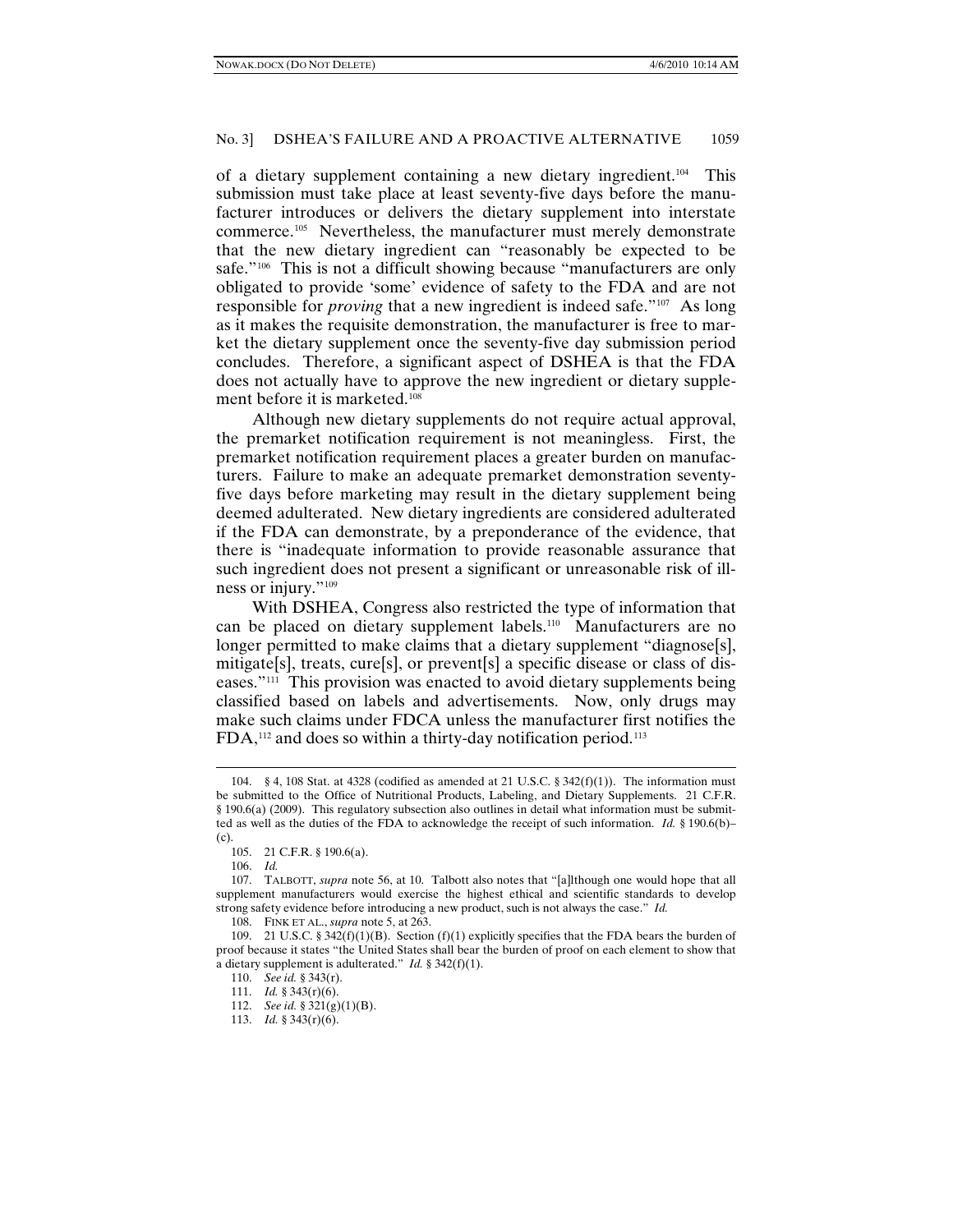In marketing dietary supplements, manufacturers are allowed to make statements that claim a "benefit related to a classical nutrient deficiency disease."[114](#page-15-0) These statements must describe the prevalence of such a disease in the United States and explain how the dietary supplement acts to maintain the "structure or function" of the body affected by the disease.[115](#page-15-1) The statement must also be backed by scientific evidence so that the manufacturer has "substantiation"<sup>116</sup> that it is truthful and not misleading. Finally, the dietary supplement must contain a boldface disclaimer that the statement has not been evaluated by the FDA on its outer packaging[.117](#page-15-3) As a whole, these requirements seek to ensure that consumers are able to make informed decisions without being misled.

Finally, DHSEA also requires that dietary supplements meet "good manufacturing practice regulations." [118](#page-15-4) These regulations apply to how a dietary supplement is "prepared, packed, or held."[119](#page-15-5) Despite this provision, the FDA chose to wait over ten years to enact regulations describing good manufacturing practices for dietary supplements.[120](#page-15-6) Nevertheless, during that period, the FDA was able to rely on the similar regulations it had promulgated for food.[121](#page-15-7)

# *2. The Dietary Supplement and Nonprescription Drug Consumer Protection Act*

Over the years, Congress has often been criticized because DSHEA prevents the FDA from acting aggressively and effectively to protect consumers from unsafe dietary supplements.[122](#page-15-8) DSHEA's limitations were highlighted during the 1990s as dietary supplements containing ephedrine alkaloids caused a significant number of injuries and deaths.<sup>[123](#page-15-9)</sup>

<sup>114.</sup> *Id.* § 343(r)(6)(A).

<sup>115.</sup> *Id.* 

<span id="page-15-2"></span><span id="page-15-1"></span><span id="page-15-0"></span><sup>116.</sup> The Federal Trade Commission has defined "advertising substantiation" as a reasonable basis for believing that each claim in the advertisement is true. BLACK'S LAW DICTIONARY 63 (9th ed. 2009). Again, because the burden is placed on the FDA under DSHEA, although the manufacturer under § 343 $(r)(6)(B)$  must have substantiation, in reality the standard is that the FDA must show they did not have substantiation.

<sup>117.</sup> 21 U.S.C. § 343(r)(6)(C).

<span id="page-15-4"></span><span id="page-15-3"></span><sup>118.</sup> *Id.* § 342 $(g)(1)$ . Congress thereafter granted the FDA the authority to "prescribe good manufacturing practices for dietary supplements" by regulation. *See id.* § 342(g)(2).

<span id="page-15-5"></span><sup>119.</sup> *Id.* § 342(g)(1). The typical good manufacturing practices in place for food generally require that "personnel follow sanitary procedures and have suitable training; processing facilities be clean; processing equipment be designed to permit thorough cleaning and be properly maintained; and . . . finished products be appropriately packaged, labeled, stored, and shipped." *See* Council for Responsible Nutrition, Before and After DSHEA, http://www.crnusa.org/about\_pubs\_DSHEA\_facts.html (last visited Mar. 14, 2010).

<span id="page-15-9"></span><span id="page-15-8"></span><span id="page-15-7"></span><span id="page-15-6"></span><sup>120.</sup> *See* Current Good Manufacturing Practice in Manufacturing, Packaging, Labeling, or Holding Operations for Dietary Supplements, 72 Fed. Reg. 34,752 (June 25, 2007) (codified at 21 C.F.R. pt. 111).

<sup>121.</sup> *See, e.g.*, 21 C.F.R. pt. 110 (2009).

<sup>122.</sup> RICHARD R. ABOOD, PHARMACY PRACTICE AND THE LAW 48 (4th ed. 2005).

<sup>123.</sup> *See id.*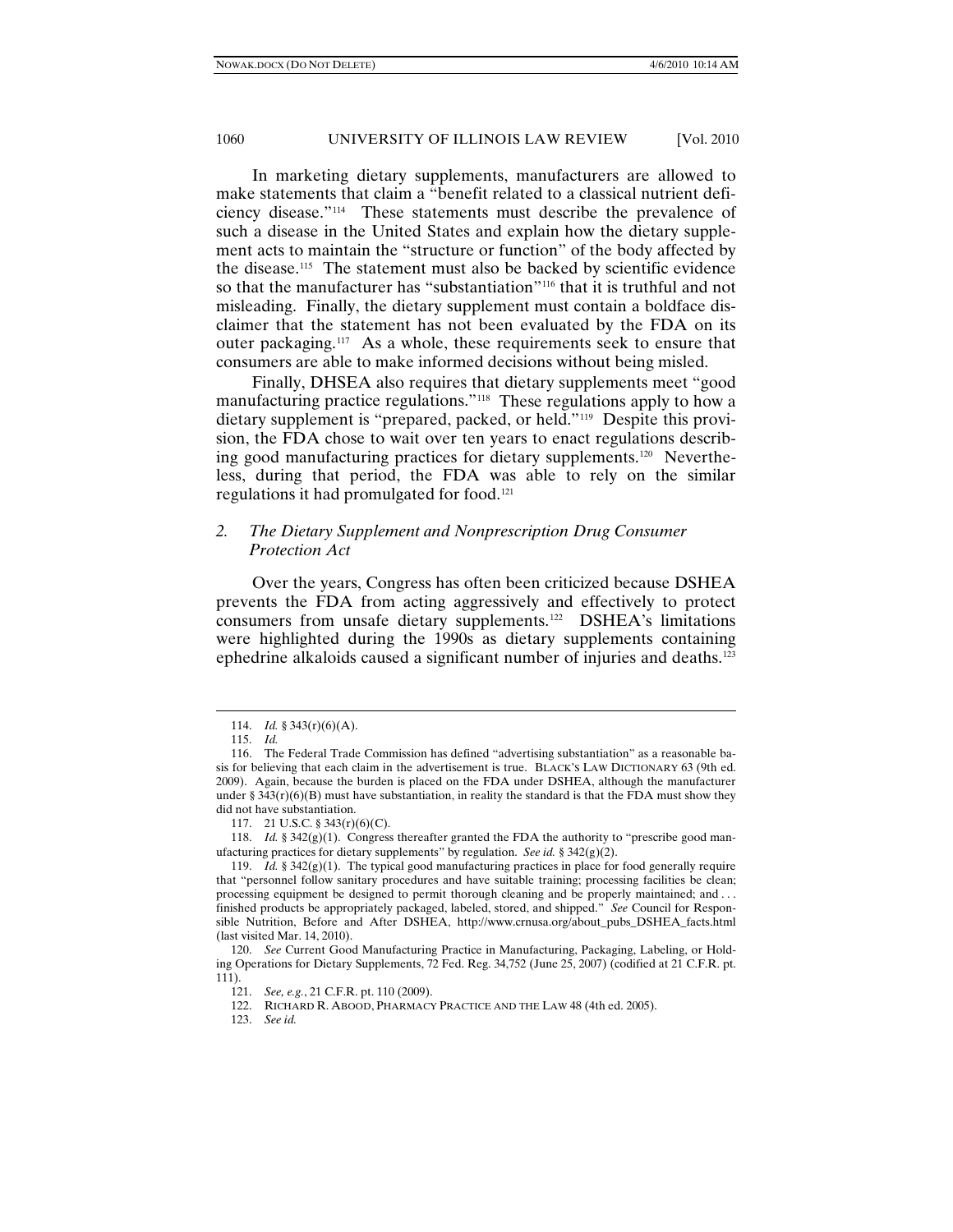A detailed discussion of ephedrine-containing products and the fallout is discussed at length below in Part II.C.

In response to the criticism, Congress decided in 2006 to enact the Dietary Supplement and Nonprescription Drug Consumer Protection Act (2006 Act).<sup>[124](#page-16-0)</sup> The purpose of the 2006 Act was to enhance the FDA's ability "to identify potential public health issues . . . associated with the use of [dietary supplements], ... and [to] enable the government, manufacturers, and retailers to respond more quickly to problems which may be identified."<sup>[125](#page-16-1)</sup> The 2006 Act primarily added the requirement that a "responsible person" submit to the FDA all reports of a "serious adverse event" associated with a dietary supplement.[126](#page-16-2) Though this seems simple, the requirement has several significant implications.

First, Congress defined responsible person as "[t]he manufacturer, packer, or distributor of a dietary supplement whose name . . . appears on the label of a dietary supplement marketed in the United States . . . . "<sup>[127](#page-16-3)</sup> Therefore, the term "responsible person" encompasses individual persons and partnerships, as well as corporations, because all could potentially be the manufacturer, packer, or distributor of a given dietary supplement. Second, under the 2006 Act, "serious adverse event" is defined as an "adverse event"<sup>128</sup> that results in death, "a life threatening experience," "inpatient hospitalization," "persistent or significant disability or incapacitation," "a congenital anomaly or birth defect," or that requires medical intervention to prevent one of the previous outcomes based on reasonable medical judgment.[129](#page-16-5) Finally, to help ease manufacturer transition, this requirement did not come into effect until December 2007, more than one year after the Act was passed[.130](#page-16-6)

Although DSHEA and the 2006 Act contain several consumer protection provisions, neither is particularly effective. Most consumers would likely be surprised to hear that the FDA was simply unable to ban an unsafe dietary supplement for over ten years—a period in which thousands of adverse events were reported and over one hundred deaths, including several professional athletes, were caused by the supplement. The culprit was the dietary supplement commonly known as ephedra.<sup>[131](#page-16-7)</sup>

<span id="page-16-1"></span><span id="page-16-0"></span><sup>124.</sup> Dietary Supplement and Nonprescription Drug Consumer Protection Act, Pub. L. No. 109- 462, 120 Stat. 3469 (2006) (codified as amended at 21 U.S.C. § 371).

<sup>125.</sup> S. REP. NO. 109-324, at 2–3 (2006).

<sup>126.</sup> § 761, 120 Stat. at 3472 (codified as amended at 21 U.S.C. § 379aa-1).

<sup>127.</sup> *Id.* § 761(b)(1).

<span id="page-16-4"></span><span id="page-16-3"></span><span id="page-16-2"></span><sup>128.</sup> An adverse event is "any health-related event associated with the use of a dietary supplement that is adverse." *Id.* § 761(a)(1). Note that although this definition is circular, it is pretty clear that Congress meant adverse to mean "causing harm." *See* MERRIAM-WEBSTER'S COLLEGIATE DICTIONARY 19 (11th ed. 2006).

<sup>129.</sup> § 761(a)(2)(A)–(B), 120 Stat. at 3472 (codified as amended at 21 U.S.C. § 379aa-1).

<span id="page-16-7"></span><span id="page-16-6"></span><span id="page-16-5"></span><sup>130.</sup> Draft Guidance for Industry: Questions and Answers Regarding Adverse Event Reporting and Recordkeeping for Dietary Supplements as Required by the Dietary Supplement and Nonprescription Drug Consumer Protection Act; Availability, 72 Fed. Reg. 58,313, 58,314 (Oct. 15, 2007).

<sup>131.</sup> *See* Dunne, *supra* note 69, at 359–60.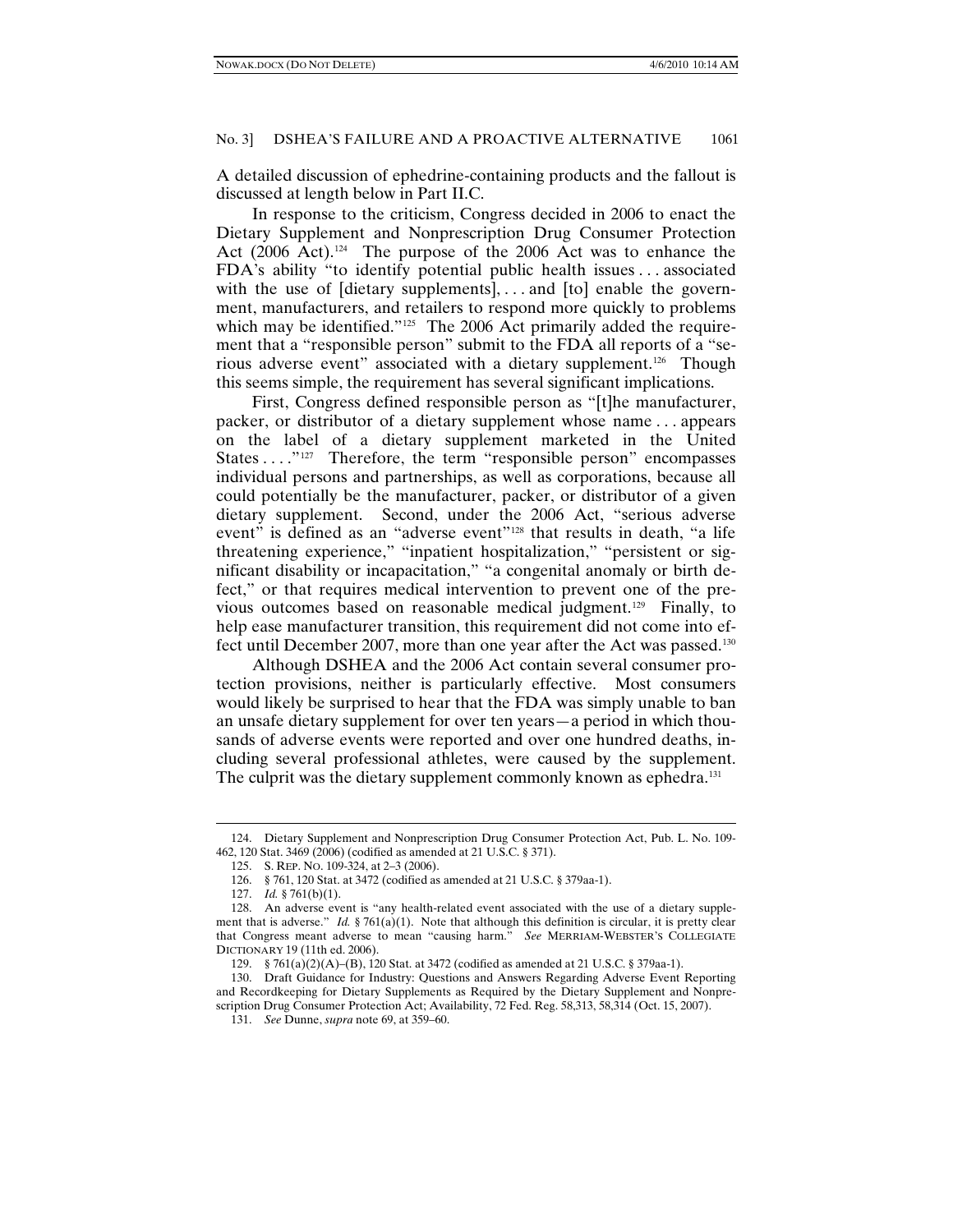### *C. DSHEA and the Ephedra Debacle*

Ephedra is the common name for a group of dietary supplements containing ephedrine alkaloids,<sup>[132](#page-17-0)</sup> powerful stimulants naturally produced in botanical plants[.133](#page-17-1) During the 1990s, ephedra was commonly marketed and used "to promote weight loss, increase energy, and enhance athletic performance."[134](#page-17-2) Ephedrine alkaloids, the primary ingredient in ephedra, work by boosting metabolism and increasing the amount of calories the body burns during activity because they excite the nervous sys-tem through blood vessel dilation and heart stimulation.<sup>[135](#page-17-3)</sup> Although ephedrine alkaloids have performance benefits, they have been linked to serious adverse health effects, including heart attack and stroke.<sup>[136](#page-17-4)</sup> The cause of these harmful effects is that ephedrine alkaloids take several hours to metabolize in the body, leading users to take multiple doses, which exacerbates the harmful effects.<sup>[137](#page-17-5)</sup>

Ephedra initially gained notoriety for its ability to accelerate weight loss. Over time it became incredibly popular, and in 2002, the dietary supplement industry claimed Americans consumed three billion servings each year. [138](#page-17-6) Nevertheless, the positive publicity quickly turned negative after it became known that ephedra had caused nearly 150 deaths, including Major League Baseball pitcher Steve Bechler and National Football League player Korey Stringer.<sup>[139](#page-17-7)</sup> Despite the strong media reaction and the overwhelming number of adverse event reports submitted, the FDA was unable to definitively act to protect consumers for several years.

In 2004, the FDA and the Department of Health and Human Ser-vices finally banned the sale of ephedra in the United States.<sup>[140](#page-17-8)</sup> In its fi-

-

<span id="page-17-6"></span><span id="page-17-5"></span>138. Jaime Holguin, *Pressure on to Ban Ephedra*, CBS EVENING NEWS, Aug. 13, 2002, http://www.cbsnews.com/stories/2002/08/13/eveningnews/main518563.shtml.

<span id="page-17-0"></span><sup>132.</sup> I refer to ephedrine as ephedrine alkaloids because this is how it is referred to by the FDA in its final register ruling. *See infra* note 140; *see also* FINK ET AL., *supra* note 5, at 260.

<span id="page-17-2"></span><span id="page-17-1"></span><sup>133.</sup> NCAAM, FDA Has Banned Ephedra: Consumer Advisory, http://nccam.nih.gov/news/ alerts/ephedra/consumeradvisory.htm (last visited Mar. 14, 2010).

<sup>134.</sup> *Id.*

<sup>135.</sup> Dunne, *supra* note 69, at 358.

<span id="page-17-4"></span><span id="page-17-3"></span><sup>136.</sup> Press Release, U.S. Food & Drug Admin., FDA Issues Regulation Prohibiting Sale of Dietary Supplements Containing Ephedrine Alkaloids and Reiterates Its Advice that Consumers Stop Using These Products (Feb. 6, 2004), http://www.thenhf.com/FDAPressRelease\_02062004.pdf.

<sup>137.</sup> Dunne, *supra* note 69, at 358.

<span id="page-17-7"></span><sup>139.</sup> Dunne, *supra* note 69, at 351–52. Furthermore, the FDA received over 16,000 adverse event reports related to the use of ephedra before enacting the ban. *Id.* at 352. Though some have disagreed with the FDA's conclusion that ephedra caused a significant number of deaths, critics like Mike Fillon, the author of *Ephedra: Fact or Fiction*, have not stated that ephedra products were safe, but that they were not convinced ephedra was unsafe. Larry M. Edwards, *Metabolife: Morally Corrupt or Misunderstood Victim?*, SAN DIEGO MAG., Mar. 2004, at 52 (citing MIKE FILLON, EPHEDRA: FACT OR FICTION (2004)).

<span id="page-17-8"></span><sup>140.</sup> *See* Final Rule Declaring Dietary Supplements Containing Ephedrine Alkaloids Adulterated Because They Present an Unreasonable Risk, 69 Fed. Reg. 6788, 6853 (Feb. 11, 2004) (codified at 21 C.F.R. pt. 119) (promulgating that all dietary supplements containing ephedrine alkaloids are considered to be adulterated under FDCA).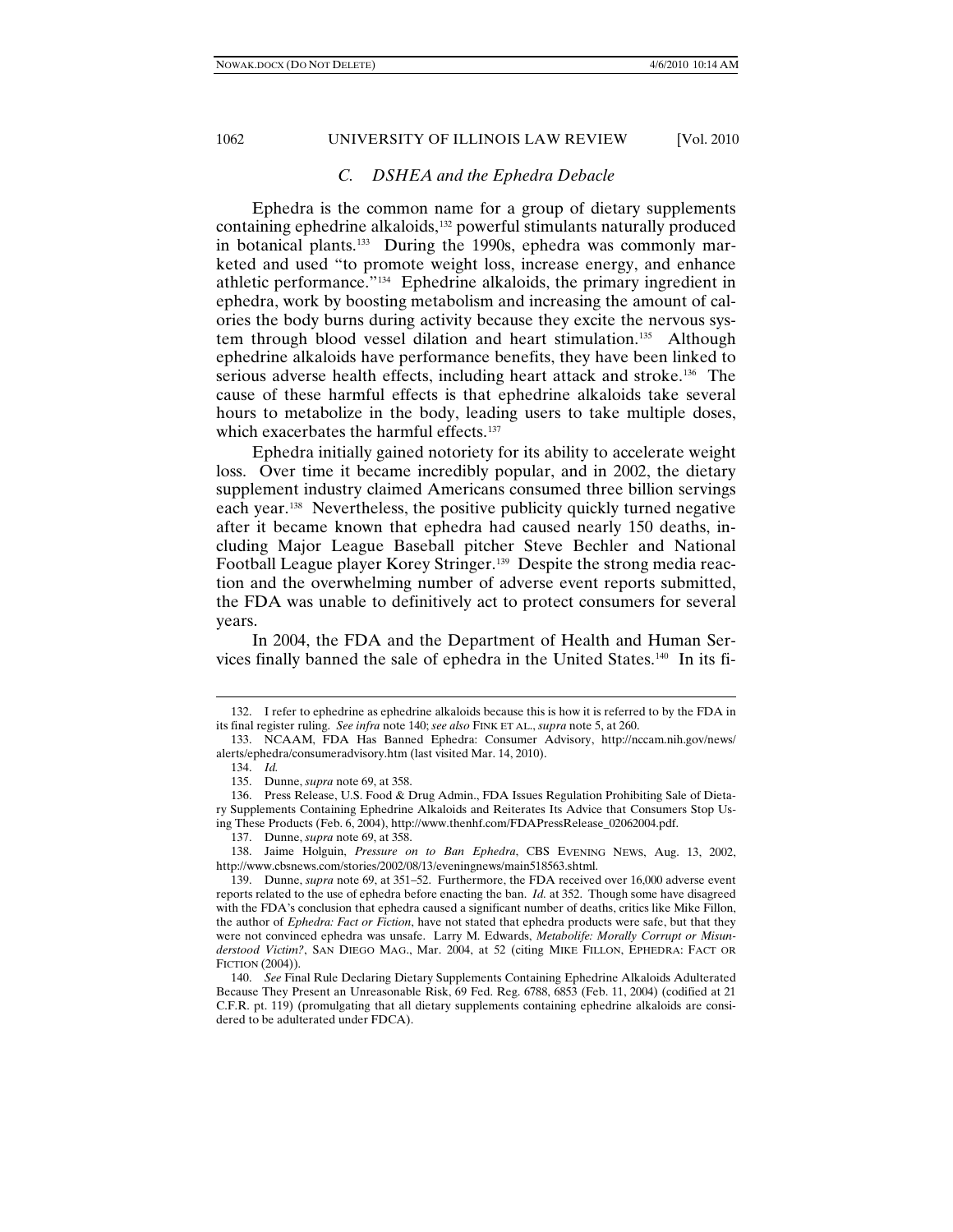nal rule summary, the FDA stated that "dietary supplements containing ephedrine alkaloids pose a risk of serious adverse events, including heart attack, stroke, and death, and that these risks are unreasonable in light of any benefits that may result from the use of these products."[141](#page-18-0) The ban itself was gradually implemented and began with an initial consumer alert notifying all manufacturers that products containing ephedrine al-kaloids were subject to a future ban.<sup>[142](#page-18-1)</sup> This preliminary notification was followed by a final rule and press release stating that ephedra was consi-dered adulterated under FDCA.<sup>[143](#page-18-2)</sup> The reasons for the ban were obvious, but the reasons for the delay revert back to Congress and DSHEA.

The FDA's explanation for the delay accentuates DSHEA's inability to adequately protect consumers. The FDA explained that it "first proposed regulating Ephedra in 1997, but . . . [it was] believed that FDA had not developed sufficient evidence for certain actions proposed."<sup>[144](#page-18-3)</sup> This statement is telling because it shows the FDA was aware of the harmful effects of ephedra for at least seven years prior to the ban. Other evidence supports that the FDA was aware of such effects, however, even prior to DSHEA's enactment.

In September 1994, a month before Congress enacted DSHEA, the FDA issued a Medical Bulletin regarding the effects of ephedra. [145](#page-18-4) The purpose of the bulletin was to inform the public that it had received a significant number of adverse event reports related to dietary supple-ments containing ephedrine.<sup>[146](#page-18-5)</sup> The FDA reported that consumer reactions to ephedra varied from mild symptoms like nervousness, dizziness, and blood pressure changes, to serious ones such as chest pain, infarction, and death.[147](#page-18-6) These symptoms occurred both in healthy persons and specifically in those with high blood pressure.<sup>[148](#page-18-7)</sup> Therefore, although the 2006 Act implemented the serious adverse event reporting require-ment,<sup>[149](#page-18-8)</sup> the FDA actually received similar reports more than ten years earlier.

The delay in the ephedra ban was a proximate result of Congress limiting the FDA's authority to regulate dietary supplements under DSHEA. Congress established that the FDA may only ban a dietary

<span id="page-18-0"></span><sup>141.</sup> Press Release, Nat'l Health Fed'n, Dietary Supplements Containing Ephedrine Alkaloids Final Rule Summary (2004), http://www.thenhf.com/EphedrineBanSummary.pdf.

<span id="page-18-1"></span><sup>142.</sup> Press Release, U.S. Food & Drug Admin., FDA Acts to Remove Ephedra-Containing Dietary Supplements from Market (Nov. 23, 2004), *available at* http://www.fda.gov/NewsEvents/ Newsroom/PressAnnouncements/2004/ucm108379.htm.

<sup>143.</sup> *Id.*

<span id="page-18-3"></span><span id="page-18-2"></span><sup>144.</sup> WILLIAM B. SCHULTZ & LISA BARCLAY, A HARD PILL TO SWALLOW: BARRIERS TO EFFECTIVE FDA REGULATION OF NANOTECHNOLOGY-BASED DIETARY SUPPLEMENTS 18 (2009).

<span id="page-18-8"></span><span id="page-18-7"></span><span id="page-18-6"></span><span id="page-18-5"></span><span id="page-18-4"></span><sup>145</sup> U.S. Food & Drug Administration, Adverse Events with Ephedra and Other Botanical Dietary Supplements (Sept. 1994), http://www.fda.gov/Food/DietarySupplements/Alerts/ucm111208.htm.

<sup>146.</sup> *See id.* 

<sup>147.</sup> *Id.*  148. *Id.*

<sup>149.</sup> *See supra* notes 124–27 and accompanying text.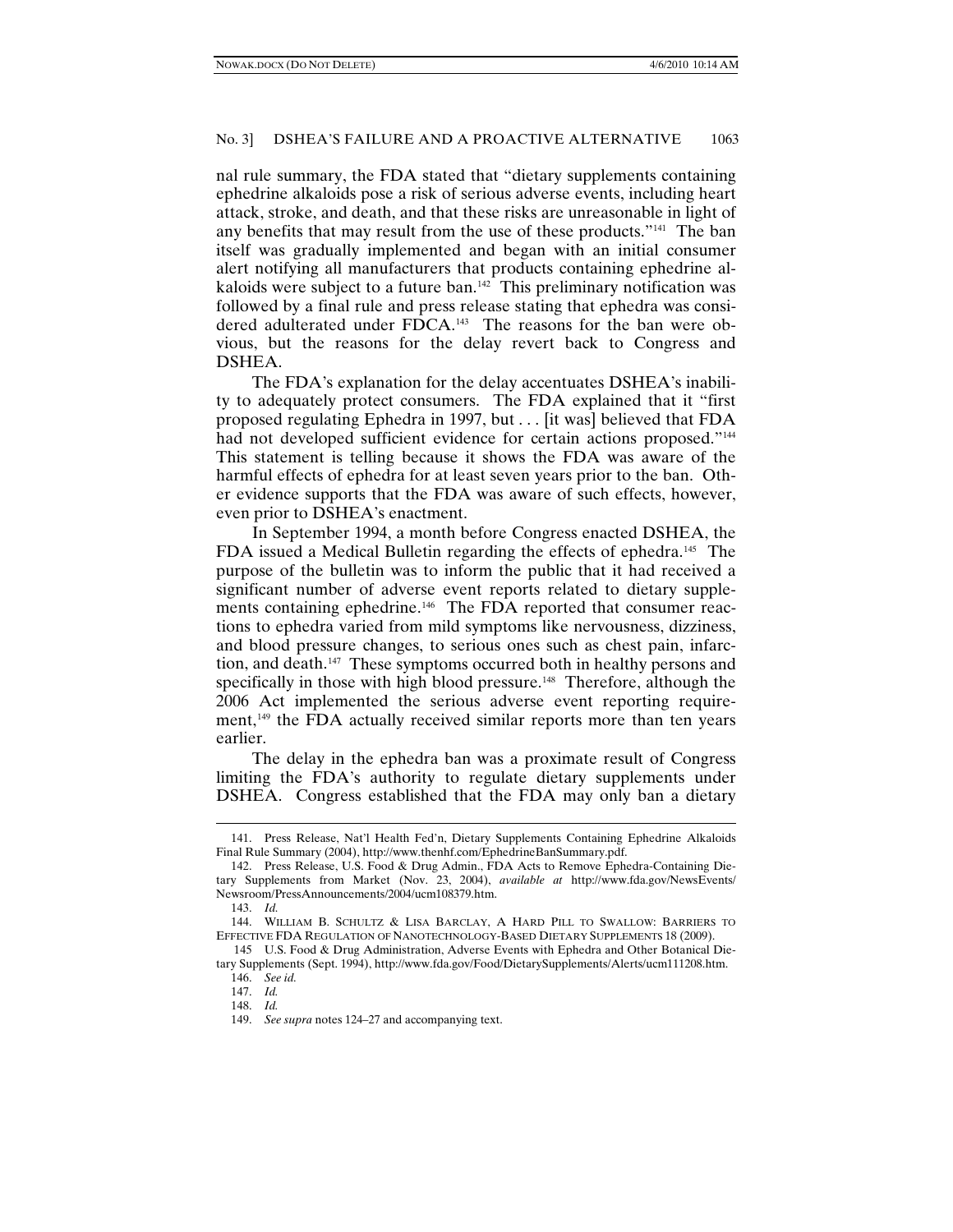supplement if it "presents a significant or unreasonable risk of illness or injury when used according to its labeling or under ordinary conditions of use."[150](#page-19-0) Nevertheless, the FDA sought to impose regulations on ephe-dra in 1997,<sup>[151](#page-19-1)</sup> but the U.S. Government Accountability Office  $(GAO)^{152}$  $(GAO)^{152}$  $(GAO)^{152}$ determined that the "FDA had not been thorough in its investigation and requested further research."[153](#page-19-3) In light of the GAO report, criticism and opposition to the proposed rule were strong and the FDA was forced to withdraw it.<sup>[154](#page-19-4)</sup>

Obviously, despite the FDA withdrawing its proposed rule, ephedra was still harmful, and other private organizations decided to take action. In fact, the National Football League, the National Collegiate Athletic Association, and the International Olympic Committee instituted ephedra bans to protect their athletes from the publicized harmful effects.<sup>155</sup> Even states were unwilling to wait for a federal ban as Illinois and New York implemented statewide bans in 2003.<sup>[156](#page-19-6)</sup>

Eventually in 2006, after a decade of waiting, significant test results, organizational bans, individual statewide bans, and several years of litiga-tion,<sup>[157](#page-19-7)</sup> the FDA successfully banned ephedra.<sup>[158](#page-19-8)</sup> With dietary supplements becoming so prevalent, other countries also began to implement their own dietary supplement regulatory schemes. The European Union is an example of this, but the European Commission sought to avoid DSHEA's regulatory deficiencies and instead enacted the much more proactive Food Supplements Directive.

<span id="page-19-0"></span><sup>150.</sup> Press Release, U.S. Food & Drug Admin., *supra* note 136. The statement explicitly refers to section 4 of DSHEA, which states that the "United States shall bear the burden of proof on each element to show that a dietary supplement is adulterated." Dietary Supplement Health and Education Act of 1994, Pub. L. No. 103-417, § 4, 108 Stat. 4325, 4328 (codified as amended at 21 U.S.C. § 342(f)(1) (2006)).

<span id="page-19-1"></span><sup>151.</sup> *See* Dietary Supplements Containing Ephedrine Alkaloids, 62 Fed. Reg. 30,678 (proposed June 4, 1997) (to be codified at 21 C.F.R. pt. 111).

<span id="page-19-2"></span><sup>152.</sup> *See* U.S. Government Accountability Office, http://www.gao.gov/ (last visited Mar. 14, 2010). The GAO is a nonpartisan agency that seeks to "provide Congress with timely information that is objective, fact-based, nonpartisan, nonideological, fair, and balanced." *Id.* (follow "About GAO" hyperlink) (last visited Mar. 14, 2010).

<span id="page-19-3"></span><sup>153.</sup> Nutraceutical Corp. v. Von Eschenbach, 459 F.3d 1033, 1036 (10th Cir. 2006) (citing GOVERNMENT ACCOUNTING OFFICE, DIETARY SUPPLEMENTS: UNCERTAINTIES IN ANALYSES UNDERLYING FDA'S PROPOSED RULE ON EPHEDRINE ALKALOIDS 11 (1999), http://www.gao.gov/ archive/1999/h299090.pdf.).

<span id="page-19-4"></span><sup>154.</sup> *See* Dietary Supplements Containing Ephedrine Alkaloids; Withdrawal in Part, 65 Fed. Reg. 17,474 (proposed Apr. 3, 2000) (to be codified at 21 C.F.R. pt. 111).

<sup>155.</sup> Dunne, *supra* note 69, at 363.

<span id="page-19-6"></span><span id="page-19-5"></span><sup>156.</sup> *See* 720 ILL. COMP. STAT. ANN. 602/10 (West 2004); *see also* N.Y. GEN. BUS. LAW § 391-o (McKinney 2009).

<span id="page-19-7"></span><sup>157.</sup> This litigation culminated in the Tenth Circuit case of *Nutraceutical Corp. v. Von Eschenbach*, which is discussed at length *infra* Part III.A.4.

<span id="page-19-8"></span><sup>158.</sup> The actual ban was first promulgated in 2004, but it was not until the Court of Appeals in *Nutraceutical* reversed the lower court's overturning of the ephedra ban that it was fully implemented. *See infra* notes 216–22 and accompanying text.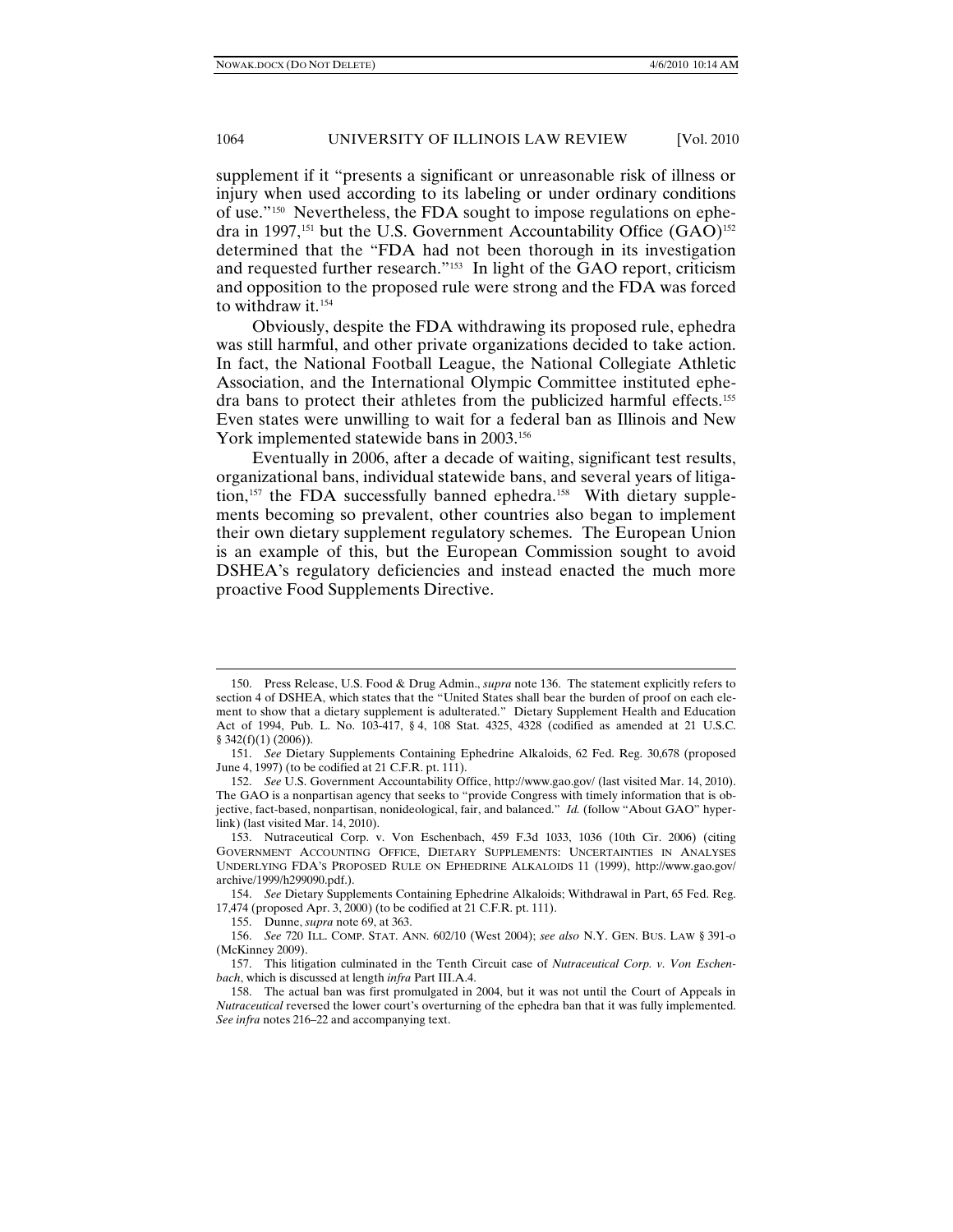#### *D. The European Union's Food Supplements Directive*

In 2002, after much debate and deliberation, the European Commission enacted a uniform dietary supplement policy entitled the Food Supplements Directive.<sup>159</sup> Similar to DSHEA, the Food Supplements Directive was enacted with two primary goals in mind: (1) to protect consumers from unsafe and misleading products, and (2) to prevent food from being represented as medicine[.160](#page-20-1) The European Commission stated publicly that it sought to ensure "a high degree of protection of consumer health."[161](#page-20-2) Although DSHEA and the Food Supplements Directive share similar purposes, the European Commission took a much more deliberate approach to consumer safety. The primary feature of the Food Supplements Directive is that it contains a "positive list" of vitamins and minerals permitted to be used in dietary supplements.[162](#page-20-3) The title is fitting because any ingredient not on the positive list may not be sold to consumers in any member State of the European Union.<sup>[163](#page-20-4)</sup> Therefore, manufacturers must exclusively rely on the positive list when developing new dietary supplements.

The positive list contains just over one hundred different vitamins, minerals, and other substances. [164](#page-20-5) Not surprising, the list includes well recognized vitamins and minerals such as vitamin C, calcium, iron, and zinc.[165](#page-20-6) Nevertheless, the positive list remains exclusive and restrictive; several formulations of vitamin E commonly sold in the United States have not been given clearance by the European Commission.<sup>[166](#page-20-7)</sup> Manufacturers most certainly appreciate the lax standards of DSHEA when compared with the Food Supplements Directive as getting ingredients placed on the positive list is both an absolute priority and a necessity.

165. *Id.*

<sup>159.</sup> Food Supplements Directive, *supra* note 19, at 51.

<span id="page-20-1"></span><span id="page-20-0"></span><sup>160.</sup> Nicole Coutrelis, *The Legal Status and Regulatory Context of "Health Foods" in the European Union*, 58 FOOD & DRUG L.J. 35, 36 (2003).

<span id="page-20-2"></span><sup>161.</sup> *See* Health Supreme News Blog, EU Food Supplements Directive: Scientists Challenge Philosophy of Precaution, Apr. 4, 2007, http://www.newmediaexplorer.org/sepp/2007/04/04/eu\_food\_ supplements\_directive\_scientists\_challenge\_philosophy\_of\_precaution.htm.

<sup>162.</sup> *See* Food Supplements Directive, *supra* note 19, art. 4.

<span id="page-20-4"></span><span id="page-20-3"></span><sup>163.</sup> This includes states such as the United Kingdom, as European legislation overrides domestic legislation within the individual member states. *See* Fiona LeCong, *Food Supplements Directive: An Attempt to Restore the Public Confidence in Food Law*, 29 LOY. L.A. INT'L & COMP. L. REV. 105, 108 (2007).

<sup>164.</sup> Food Supplements Directive, *supra* note 19, Annex II.

<span id="page-20-7"></span><span id="page-20-6"></span><span id="page-20-5"></span><sup>166.</sup> The reason for the regulatory differences is that eight different compounds may comprise vitamin E tablets, but only alpha-tocopherol is on the positive list and permitted to be sold in the European Union, while the other seven are permitted in the United States. *See id. Compare* European Union Directive on Dietary Supplements, http://www.thefactsaboutfitness.com/news/eu.htm (last visited Mar. 14, 2010) (noting the several "victim" vitamins left off the positive list), *with* U.S. Food & Drug Administration, Dietary Supplement Alerts and Safety Information, http://www.fda.gov/Food/ DietarySupplements/Alerts/default.htm (last visited Mar. 14, 2010) (advising consumers of the many supplement risks). Additionally, other dietary supplements such as selenium yeast, tin, manganese, and vitamin K2 were not on the "positive list" as of summer 2004 and were the subject of over 500 separate appeals. *See* Sam Lister, *Health Groups Lose Appeal on EU Food Supplement Ban*, TIMES (London), July 13, 2005, http://www.timesonline.co.uk/tol/news/uk/article543347.ece.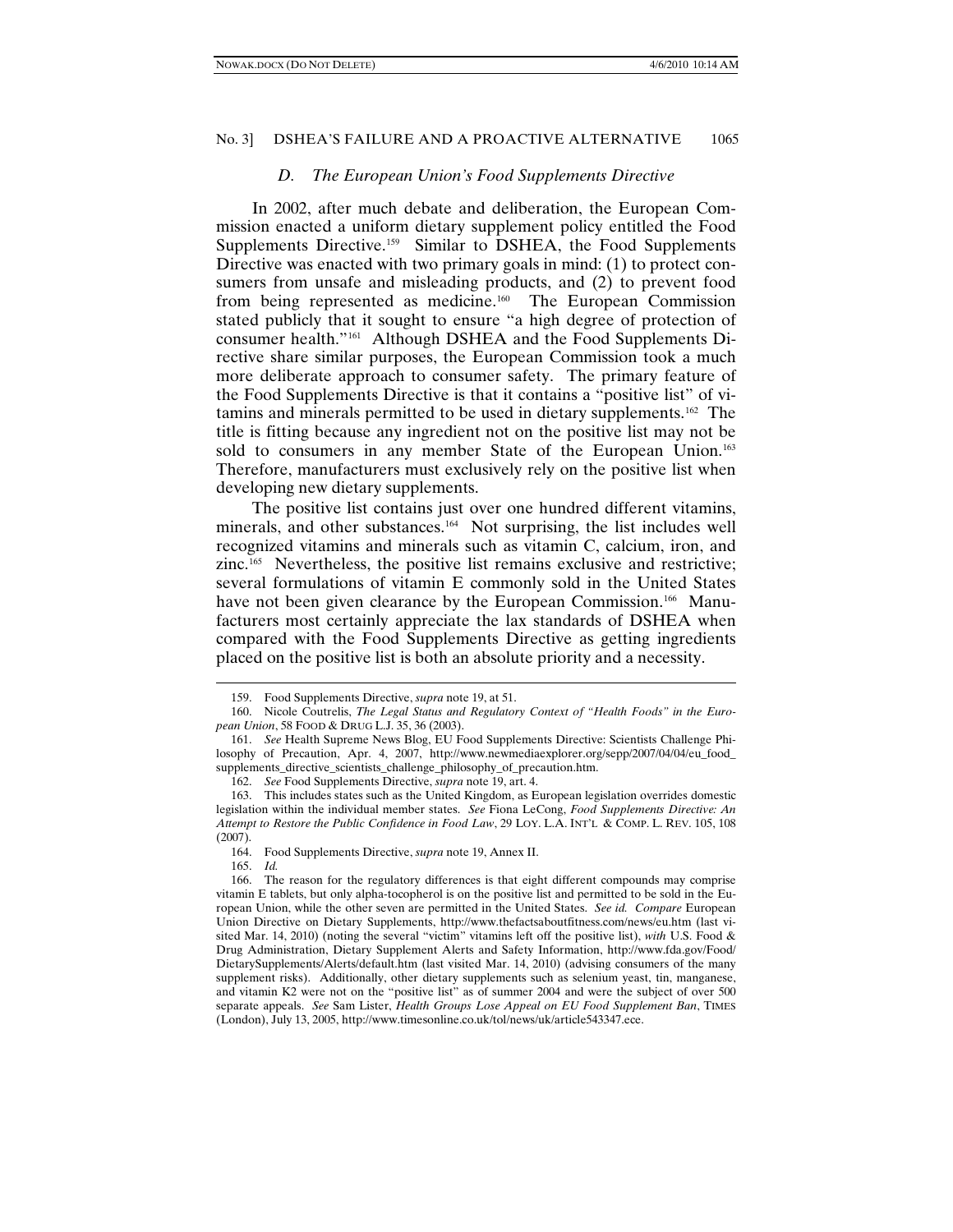The burden on a manufacturer seeking to have a dietary ingredient added to the positive list is significant. The process itself can be both arduous and expensive. Reports have estimated costs between  $\epsilon 00,000$ and €400,000 just to conduct the tests necessary for a dietary ingredient to even receive list consideration.<sup>[167](#page-21-0)</sup> Even then, the process can take years.[168](#page-21-1) This is because actually obtaining high quality information and test results demonstrating the safety of a vitamin, mineral, or other dieta-ry ingredient generally takes two to three years to complete.<sup>[169](#page-21-2)</sup> These time and cost restraints would likely impair all but large, established dietary supplement manufacturers. Smaller companies or start-ups would also be less likely to risk such tests when actually gaining admission to the positive list is not guaranteed. As might be expected, the Food Supplements Directive, like the more restrictive historic schemes in the United States, has been criticized significantly since its passing.

The critical reaction was, in fact, quite swift because in 2004, just two years after the Food Supplements Directive was enacted, over one million Britons signed a petition, three hundred doctors and scientists sent a protest letter to then Prime Minister Tony Blair, and the legislation was challenged and reviewed by the European Court of Justice (ECJ). [170](#page-21-3) Despite the public and professional outcry, the ECJ unanimously upheld the Food Supplements Directive in a decision favoring con-sumer protection over the free movement of goods.<sup>[171](#page-21-4)</sup> Although reaction to the decision was mixed,[172](#page-21-5) the ECJ decision was the law and ultimately carried the day.

Overall, there are significant differences between DSHEA and the Food Supplements Directive. Parts III and IV discuss the differences and emphasize the need for Congress to adopt a more proactive approach to dietary supplement regulation. By emulating some of the provisions in the Food Supplements Directive, the FDA would be able to effectively protect consumers from dangerous dietary supplements and avoid future tragedies like those involving ephedra and L-tryptophan.

<span id="page-21-0"></span><sup>167.</sup> Kathrin Jungbeck, *Food Supplements Directive Set to Overhaul Europe*, EUROMONITOR INT'L, June 15, 2004, http://www.euromonitor.com/Food\_supplements\_directive\_set\_to\_overhaul\_ Europe; *see also* LeCong, *supra* note 163, at 109 (estimating the costs at £80,000 to £250,000). Based on the exchange rate as of February 2, 2009, a single euro traded for \$1.29050, meaning that getting a dietary ingredient added to the positive list would cost between \$129,050 and \$516,200. *See* U.S. Dollar Exchange Rate Graph-Euro, http://www.exchange-rates.org/history/USD/EUR/T (last visited Mar. 14, 2010).

<sup>168.</sup> *See* LeCong, *supra* note 163, at 109.

<sup>169.</sup> *Id.*

<sup>170.</sup> Lister, *supra* note 166.

<span id="page-21-4"></span><span id="page-21-3"></span><span id="page-21-2"></span><span id="page-21-1"></span><sup>171.</sup> Joined Cases C-154/04 & C-155/04, The Queen, *In re* Alliance for Natural Health v. Sec'y of State for Health, 2005 E.C.K. I-6451, I-6524. Jim Murray, the Director of the European Consumers' Organisation, even opined that the decision was "a clear victory for consumers and for the EU's right to regulate on the safety of food products." Lister, *supra* note 166.

<span id="page-21-5"></span><sup>172.</sup> In fact, even celebrities spoke out against the Food Supplements Directive, including Paul McCartney and Elton John. LeCong, *supra* note 163, at 109.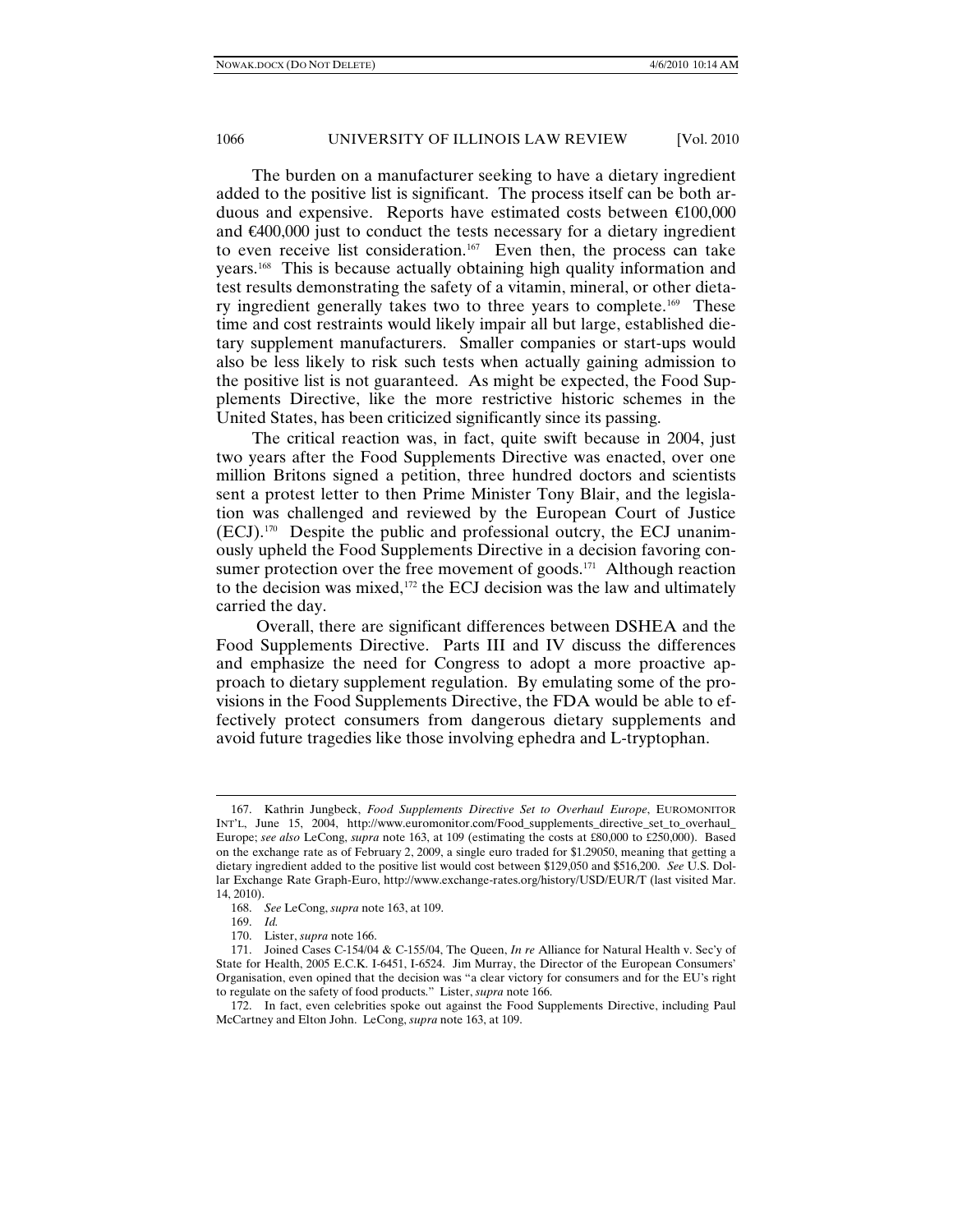#### III. ANALYSIS

The Senate Committee on Labor and Human Resources, in supporting DSHEA's enactment, stated that the appropriate use of "safe dietary supplements," along with other preventive measures, would "limit the incidence of chronic diseases and reduce long-term health care expenditures . . . ."[173](#page-22-0) Though open access to *safe* dietary supplements is a worthwhile goal, DSHEA fails to protect consumers from *unsafe* dietary supplements. This Part addresses this ongoing problem and proceeds as follows. First, this Part discusses the FDA's limited ability to classify dietary supplements as adulterated and subsequently remove them from the market. Then this Part compares DSHEA with the Food Supplements Directive and demonstrates why the latter is a much more effective approach to dietary supplement regulation.[174](#page-22-1)

# *A. The FDA's Limited Ability to Protect Consumers from Unsafe Dietary Supplements*

The first major problem with DSHEA is that it limits the FDA's ability to classify unsafe dietary supplements as adulterated and remove them from the market. Under DSHEA, a dietary supplement is adulterated if it "presents a significant or unreasonable risk of . . . injury under conditions of use recommended or suggested in labeling  $\dots$ ."<sup>175</sup> On its face, this provision seems a reasonable implementation of Congress's goal to provide consumers with only safe dietary supplements[.176](#page-22-3) In the entire context of DSHEA, however, this provision is nothing more than cautionary language and is mostly ineffective.

An effective analysis of DSHEA begins with the understanding that the FDA bears the burden of showing, by a preponderance of the evidence, that a dietary supplement, when taken as recommended, presents a significant or unreasonable risk to consumers. [177](#page-22-4) As a result, the FDA only has the power to act reactively in its attempts to protect consumers

<sup>173.</sup> S. REP. NO. 103-410, at 2 (1994).

<span id="page-22-1"></span><span id="page-22-0"></span><sup>174.</sup> As discussed *supra* Part II.B.1, DSHEA also regulates the content of dietary supplement labels as well as statements of nutritional support. Dietary Supplement Health and Education Act of 1994, Pub. L. No. 103-417, §§ 5–7, 108 Stat. 4325, 4328–31 (codified as amended at 21 U.S.C. §§ 341– 350 (2006)). These issues are outside the scope of this Note as I argue that a proactive approach is necessary to protect consumers from unsafe dietary supplements. Many of the labeling and advertising issues deal with claims related to the effectiveness of the supplement and not to their safety. Furthermore, the Federal Trade Commission as well as the FDA play a role in this type of regulation. *See*  Eric S. Nguyen, *Weight Loss Testimonials: A Critique of Potential FTC Restrictions on Diet Advertising*, 63 FOOD & DRUG L.J. 493, 495 (2008).

<sup>175.</sup> § 4, 108 Stat. at 4328 (codified as amended at 21 U.S.C. § 342(f)).

<sup>176.</sup> *See id.* § 2; *see also* S. REP. NO. 103-410, at 2.

<span id="page-22-4"></span><span id="page-22-3"></span><span id="page-22-2"></span><sup>177.</sup> 21 U.S.C. § 342(f); Nutraceutical Corp. v. Von Eschenbach, 459 F.3d 1033, 1038, 1040 n.6 (10th Cir. 2006). This standard requires the FDA to support its position with the greater weight of the evidence. *See* Metropolitan Stevedore Co. v. Rambo, 521 U.S. 121, 137–38 n.9 (1997).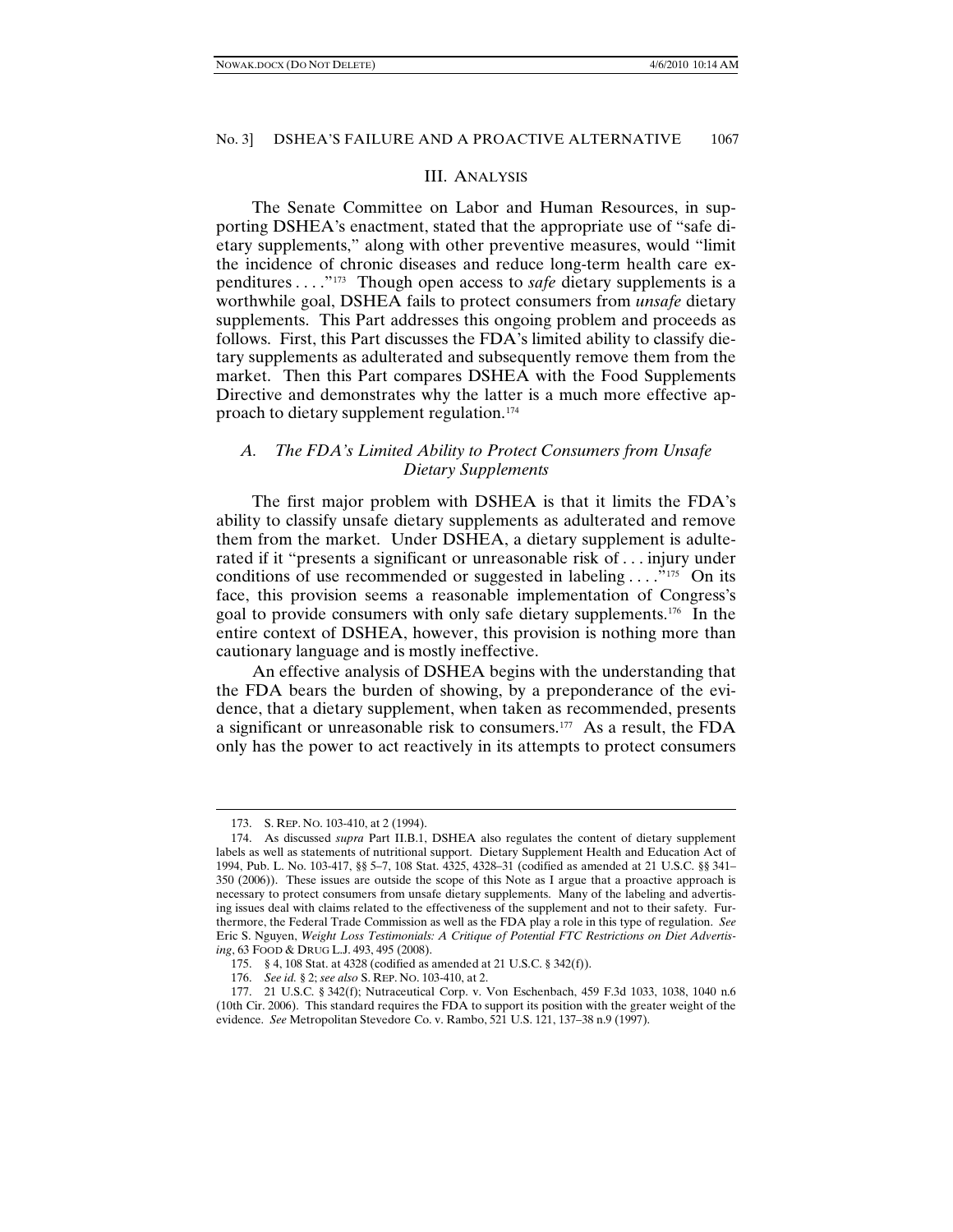from unsafe dietary supplements that have already been marketed.[178](#page-23-0) As the Committee on Labor and Human Resources stated, "Under present law, a dietary supplement, as with any food, is presumed to be safe. It therefore may be lawfully marketed, unless and until the FDA, by a preponderance of the evidence, shows that the supplement is 'injurious to health.'"[179](#page-23-1) In other words, until the FDA can accumulate sufficient evidence demonstrating that a given dietary supplement presents a significant or unreasonable risk to consumers, it will remain freely marketable. As if this was not problematic enough, even the FDA's power to act reactively is limited.

The FDA's limited reactive authority is demonstrated in four primary areas, which are discussed in the following Sections. The first Section discusses the FDA's ability to regulate dietary supplements only based on recommended dosages. The second Section continues with a discussion of the lack of a general premarket notification requirement. The third Section then discusses the limited safeguards added by the 2006 Act. Finally, the fourth Section concludes with a discussion of the FDA's limited ability to implement a postmarket ban.

# *1. Regulation of Recommended Dosages*

The FDA's ability to classify existing dietary supplements as adulterated is based on the dosages or uses recommended by the manufacturer.[180](#page-23-2) This is significant because there is a difference between demonstrating the harmful effects caused by recommended dosages and all dosages. If the FDA could consider dosages beyond the recommended ones, this would clearly strengthen its ability to remove harmful dietary supplement products from the market. Like over-the-counter drugs, some dietary supplements are safe when taken as recommended, but can be extremely harmful in large doses.<sup>[181](#page-23-3)</sup> Nevertheless, the FDA's narrow ability to regulate based on the recommended dosages seems to imply one of two things. Either Congress believes the average U.S. consumer actually complies with recommended dosages, or it decided the benefits

<span id="page-23-0"></span><sup>178.</sup> As discussed throughout Part II, Congress intended to limit the FDA's ability to proactively regulate dietary supplements in order to increase consumer access and in response to public outcry to heightened restrictions. *See supra* Part II.A–B.

<sup>179.</sup> S. REP. NO. 103-410, at 21 (1994).

<span id="page-23-2"></span><span id="page-23-1"></span><sup>180.</sup> § 4, 108 Stat. at 4328 (codified as amended at 21 U.S.C. § 342(f)). While DSHEA provides that the U.S. Secretary of Health and Human Services may also declare that the dietary supplement at issue poses an imminent hazard to public health and safety, I disregard this because as of 2004, it has never happened. *See* 150 CONG. REC. S86, 7081 (daily ed. June 21, 2004) (statement of Sen. Hatch). Furthermore, if a dietary supplement label does not contain suggested or recommended conditions of use, the FDA must show that it presents a significant or unreasonable risk of illness or injury under "ordinary conditions of use." § 4, 108 Stat. at 4328 (codified as amended at 21 U.S.C. § 342(f)). Congress chose not to define "ordinary conditions of use" in DSHEA, yet the burden remains on the FDA to meet this standard. *See id.*

<span id="page-23-3"></span><sup>181.</sup> Ephedra is a perfect example of this phenomenon. *See supra* Part II.C.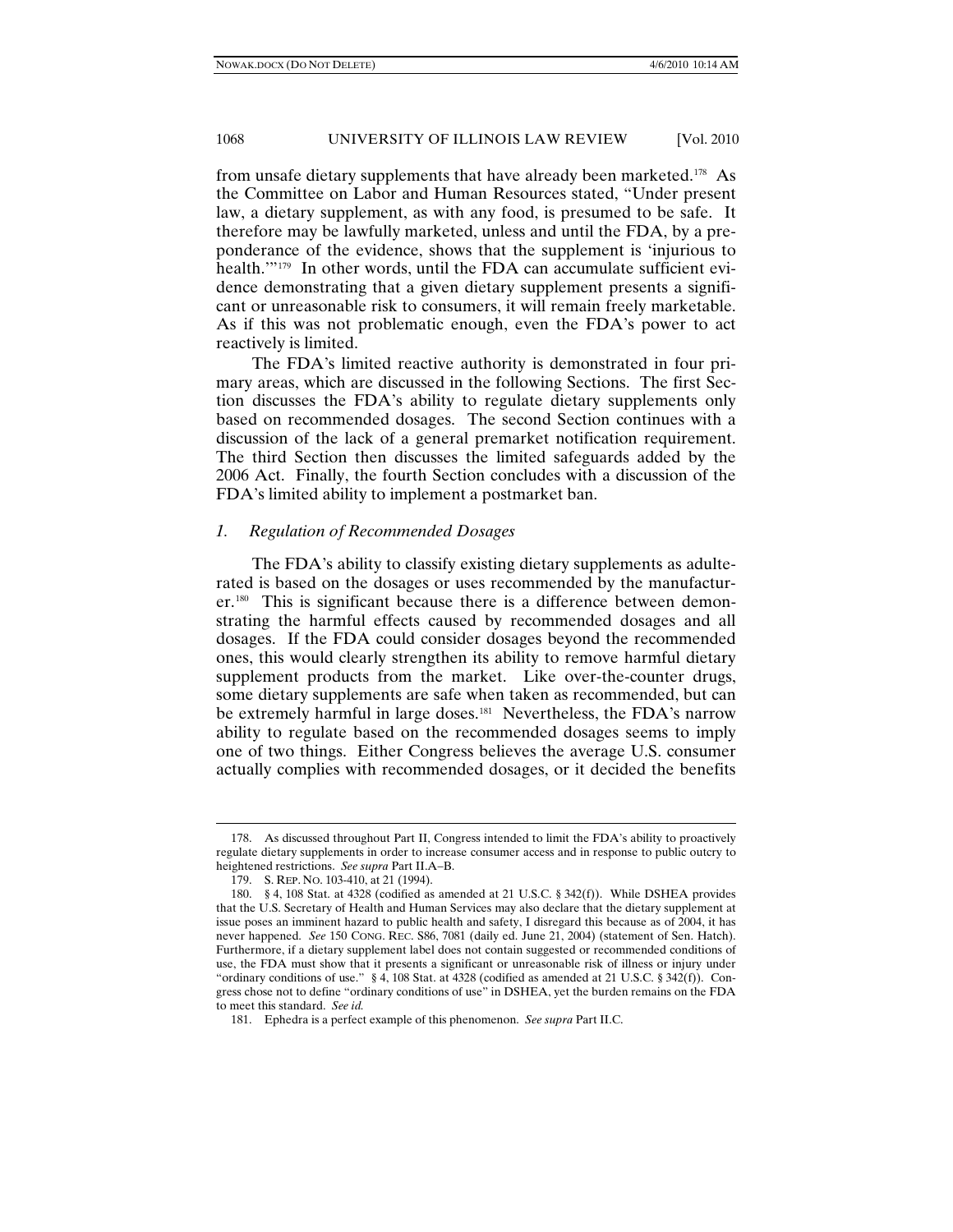of consumer access outweigh the harmful effects of consumers taking higher than recommended dosages.

Although a congressional belief that consumers follow recommended dosages would justify its statement that "dietary supplements are safe within a broad range of intake," the belief is misplaced.<sup>182</sup> U.S. consumers often do not follow recommended dosages. In 2003, the National Consumers League reported that over one-third of consumers take more than the recommended dosage of over-the-counter drugs because they believed that doing so would increase the drug's effectiveness or response time.<sup>183</sup> This, combined with the finding that certain population groups, especially the young and the economically disadvantaged, "excessively underestimate the relevant risks of dietary supplement consumption," makes overdosing a common occurrence.<sup>184</sup> Although dietary supplements and over-the-counter medications are classified different-ly,<sup>[185](#page-24-3)</sup> incorrect dosages of either can result in severe health consequences.[186](#page-24-4) For example, high doses of vitamin A can lead to birth defects in pregnant women, and high doses of the dietary supplement herb yohimbe can cause kidney failure, seizures, and even death.[187](#page-24-5) The FDA should be given flexibility to regulate dosages beyond those recommended by manufacturers because Congress should take into account that consumers do not always follow recommendations.

Congress might also believe that the benefits of consumer access outweigh the potential harms associated with consumers taking incorrect dosages of dietary supplements. Admittedly, the risks associated with high dosages are preventable, and Congress cannot protect consumers from every possible mishap. Nevertheless, Congress takes the opposite approach with both over-the-counter and prescription drugs, which require premarket notification. [188](#page-24-6) Although drugs may have a higher propensity for causing harm, the serious harms caused by dietary supplements emphasize the need for a similar approach. Ephedra, Ltryptophan, Hydroxycut, and the documented effects of high doses of certain vitamins all demonstrate the potential harm of dietary supplements.

<sup>182.</sup> § 2(14), 108 Stat. at 4326 (codified as amended at 21 U.S.C. § 321).

<span id="page-24-1"></span><span id="page-24-0"></span><sup>183.</sup> National Consumers League, Health: Answers to Your Questions About OTC Painkillers, http://www.nclnet.org/health/100-over-the-counter-medicines/272-answers-to-your-questions-aboutotc-painkillers (last visited Mar. 14, 2010).

<span id="page-24-2"></span><sup>184.</sup> Michael A. McCann, *Dietary Supplement Labeling: Cognitive Biases, Market Manipulation & Consumer Choice*, 31 AM. J.L. & MED. 215, 258 (2005). For clarity, I am using the word overdose to mean taking more than the recommended dosage and not as a cause of death.

<span id="page-24-3"></span><sup>185.</sup> Over-the-counter medications are considered to be drugs because they satisfy the Code definition of drug. *See* 21 U.S.C. § 321(g)(1).

<span id="page-24-6"></span><span id="page-24-5"></span><span id="page-24-4"></span><sup>186.</sup> *See* JULIE GARDEN-ROBINSON, N.D. STATE UNIV. EXTENSION SER., Q & A ABOUT DIETARY SUPPLEMENTS 1 (1997), http://www.ag.ndsu.edu/pubs/yf/foods/fn574.pdf.

<sup>187.</sup> *Id.*

<sup>188.</sup> *See* 21 U.S.C. § 360e.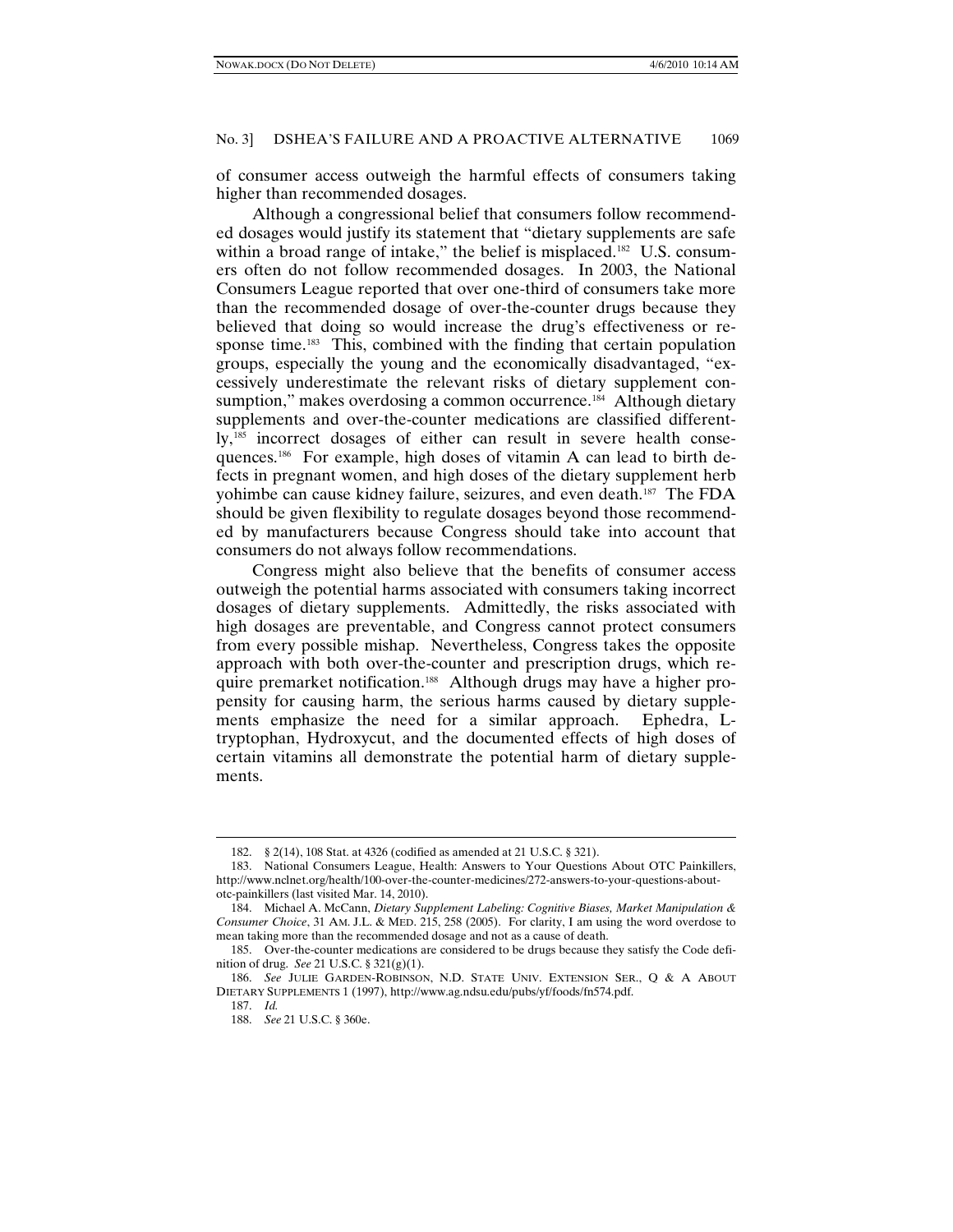#### *2. No Premarket Approval for Most Dietary Supplements*

DSHEA, as its drafters admit,<sup>[189](#page-25-0)</sup> generally enables manufacturers to market dietary supplements without "approval from FDA."<sup>190</sup> Under DSHEA, dietary supplements not containing new dietary ingredients are not subject to any premarket notification requirements.<sup>[191](#page-25-2)</sup> It was because of this that ephedra remained on the market for years following DSHEA's enactment.[192](#page-25-3) Different ephedrine-alkaloid formulas were available to consumers prior to 1994 so the majority of new formulations did not contain any new dietary ingredients.[193](#page-25-4) Therefore, despite the ongoing health crisis, the FDA was limited to a slow and burdensome reactive evaluation of ephedra.

Conversely, DSHEA does require manufacturers to submit information regarding the safety and efficacy of dietary supplements containing new dietary ingredients. [194](#page-25-5) Though a beneficial step, consumers are still at risk. First, neither Congress nor the FDA maintains a list of dieta-ry ingredients marketed prior to DSHEA's enactment.<sup>[195](#page-25-6)</sup> Accordingly, the FDA recommends that manufacturers submit a notification to the FDA if they are unsure whether a new dietary supplement contains a new dietary ingredient.[196](#page-25-7) Otherwise, the FDA warns that the dietary supplement may be "adulterated as a matter of law."<sup>[197](#page-25-8)</sup> This is merely a warning, however, because in these situations the burden of proof remains on the FDA.<sup>198</sup> The FDA would still have to demonstrate, by a preponderance of the evidence, that the dietary ingredient at issue was not marketed before DSHEA.<sup>[199](#page-25-10)</sup> Furthermore, in cases involving actual new dietary ingredients, as long as the manufacturer submits the requisite information to the FDA, the dietary supplement may be marketed

<sup>189.</sup> *See* S. REP. NO. 103-410, at 20 (1994).

<span id="page-25-1"></span><span id="page-25-0"></span><sup>190.</sup> Press Release, U.S. Food & Drug Admin., FDA Announces Major Initiatives for Dietary Supplements (Nov. 4, 2004), *available at* http://www.fda.gov/NewsEvents/Newsroom/ PressAnnouncements/2004/ucm108369.htm [hereinafter FDA Initiative].

<sup>191.</sup> *See* Nutraceutical Corp. v. Von Eschenbach, 459 F.3d 1033, 1039 n.35 (10th Cir. 2006).

<sup>192.</sup> *See id.*

<span id="page-25-4"></span><span id="page-25-3"></span><span id="page-25-2"></span><sup>193.</sup> Ephedrine and ephedrine alkaloids were first isolated in 1887 and were introduced to the United States in 1924 as decongestants and bronchodilators for asthma. *See* UNIV. OF WASH., EPHEDRA 17 (n.d.), www.fammed.washington.edu/predoctoral/CAM/images/ephedra.pdf. As a result, neither fell within the definition of new dietary ingredient, or one that was "not marketed in the United States before [DSHEA]." Dietary Supplement Health and Education Act of 1994, Pub. L. No. 103- 417, § 8, 108 Stat. 4325, 4331 (codified as amended at 21 U.S.C. § 350b).

<span id="page-25-5"></span><sup>194.</sup> § 8, 108 Stat. at 4331 (codified as amended at 21 U.S.C. § 350b); 21 C.F.R. § 190.6(a) (2009); s*ee also* FDA Initiative, *supra* note 190.

<span id="page-25-7"></span><span id="page-25-6"></span><sup>195.</sup> U.S. Food & Drug Administration, New Dietary Ingredients in Dietary Supplements— Background for Industry, http://www.cfsan.fda.gov/~DMS/ds-ingrd.html (last visited Mar. 14, 2010) [hereinafter DSHEA New Dietary Ingredients].

<sup>196.</sup> *Id.*

<sup>197.</sup> *Id.*

<sup>198.</sup> § 4, 108 Stat. at 4328 (codified as amended at 21 U.S.C. § 342(f)).

<span id="page-25-10"></span><span id="page-25-9"></span><span id="page-25-8"></span><sup>199.</sup> *See* Nutraceutical Corp. v. Von Eschenbach, 459 F.3d 1033, 1040 n.6 (10th Cir. 2006). The FDA would have to demonstrate that the evidence does not establish that the dietary supplement would not reasonably be expected to be safe under the conditions recommended or suggested in the dietary supplement label. § 8, 108 Stat. at 4331 (codified as amended at 21 U.S.C. § 350b(a)(2)).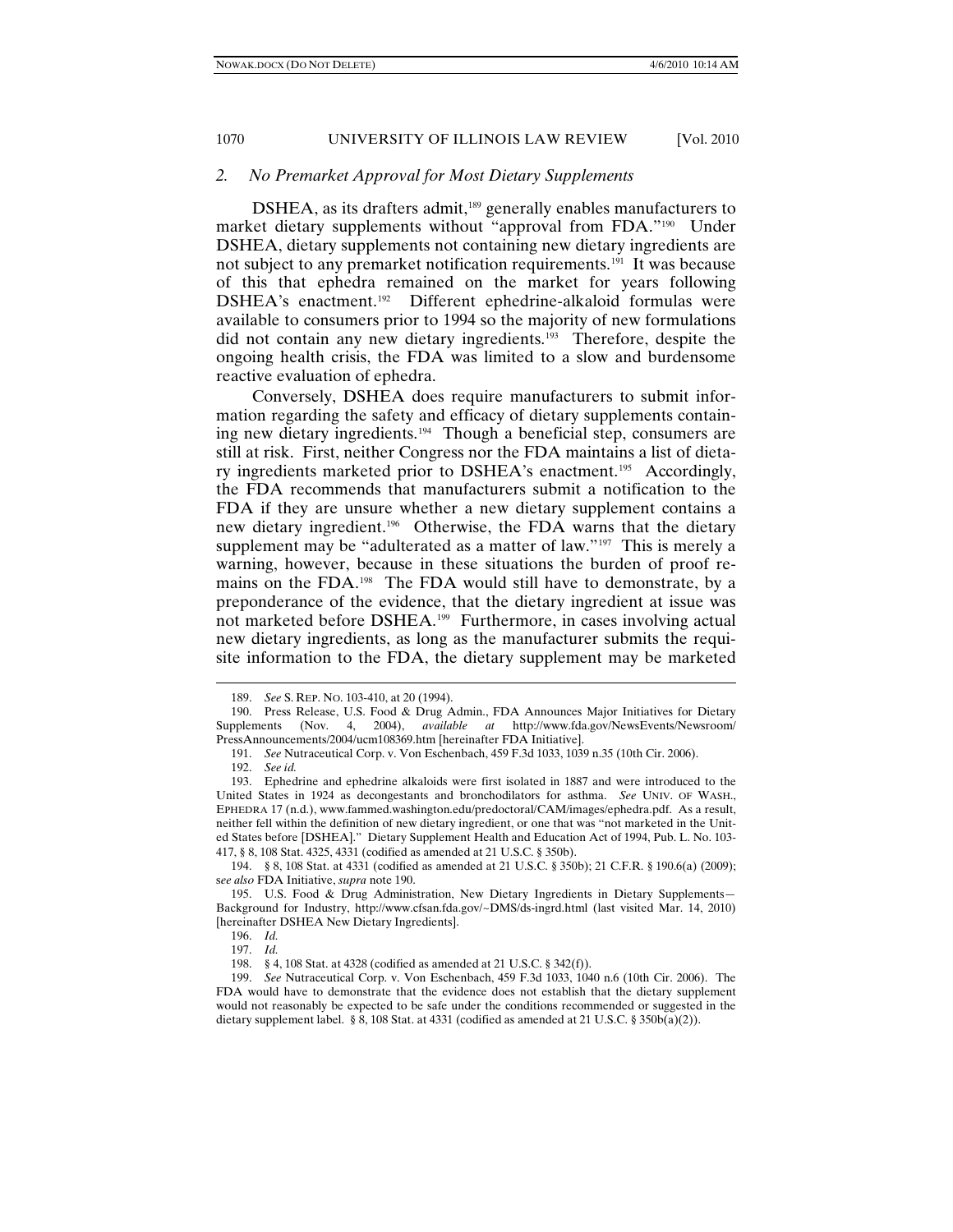once the seventy-five day period expires.[200](#page-26-0) This seventy-five day period gives the FDA the ability to respond to the notification if the manufacture did not provide the requisite information, the information is inadequate to provide reasonable assurance that the new dietary ingredient does not present a significant or unreasonable risk, or if there are questions or concerns about the information in the notification.[201](#page-26-1) If the FDA does not respond during the seventy-five day period, its authority reverts back to requiring a showing that the dietary supplement presents a significant or unreasonable risk of illness or injury to consumers to be taken off the market.<sup>202</sup>

In all, the FDA's limited ability to regulate dietary supplements emphasizes that despite Congress's assurances to protect consumers from unsafe dietary supplements, it will stand by a reactive regulatory approach. As a result, the consumer market could potentially be littered with dietary supplements that are untested and potentially dangerous. Congress recognized the problems with DSHEA and sought to remedy the situation with the 2006 Act.<sup>203</sup> The changes, however, were merely additional reactive provisions that do not adequately address DSHEA's shortcomings.<sup>[204](#page-26-4)</sup>

# *3. The Limited Effect of the 2006 Act*

The 2006 Act primarily added the requirement that manufacturers submit to the FDA any reports they receive that a dietary supplement was related to a *serious* adverse event.<sup>205</sup> When this requirement is analyzed, several observations emerge. First, manufacturers are required to submit only reports involving *serious* adverse events, and not merely moderately adverse events. This is noteworthy because serious adverse events only involve situations resulting in death, life-threatening experiences, inpatient hospitalization, or other equally severe conse-

<sup>200.</sup> DSHEA New Dietary Ingredients, *supra* note 195.

<span id="page-26-1"></span><span id="page-26-0"></span><sup>201.</sup> *Id.* For example, the FDA provided such a response to the manufacturer of a dietary supplement containing manganese glucosamine gluconate in 2005. *See* Letter from Dr. Susan J. Walker, Dir., Div. of Dietary Supplement Programs, U.S. Food & Drug Admin., to Brent M. Burningham, Gen. Counsel, Albion Laboratories, Inc. (Nov. 10, 2005), http://www.fda.gov/ohrms/dockets/ DOCKETS/95s0316/95s-0316-rpt0298-02-vol233.pdf.

<sup>202.</sup> *See* Letter, *supra* note 201.

<span id="page-26-3"></span><span id="page-26-2"></span><sup>203.</sup> *See* Dietary Supplement and Nonprescription Drug Consumer Protection Act, Pub. L. No. 109-462, 120 Stat. 3469 (2006) (codified as amended at 21 U.S.C. § 371).

<span id="page-26-4"></span><sup>204.</sup> In fact, the Senate Committee on Health, Education, Labor, and Pensions affirmed this fact by stating:

Critics of the regulatory scheme laid out by DSHEA argue that all, or at least some, dietary supplement products or ingredients (such as stimulants) should be subject to premarketing approval by the government. When approving DSHEA, this committee and later the Congress rejected such a regulatory system given the history of safe use of the majority of supplement products and the inherent cost of any preapproval marketing requirement. The committee is not reconsidering that decision with this legislation.

<span id="page-26-6"></span><span id="page-26-5"></span>S. REP. NO. 109-324, at 2 (2006).

<sup>205.</sup> § 760, 120 Stat. at 3469 (codified as amended at 21 U.S.C. § 379aa).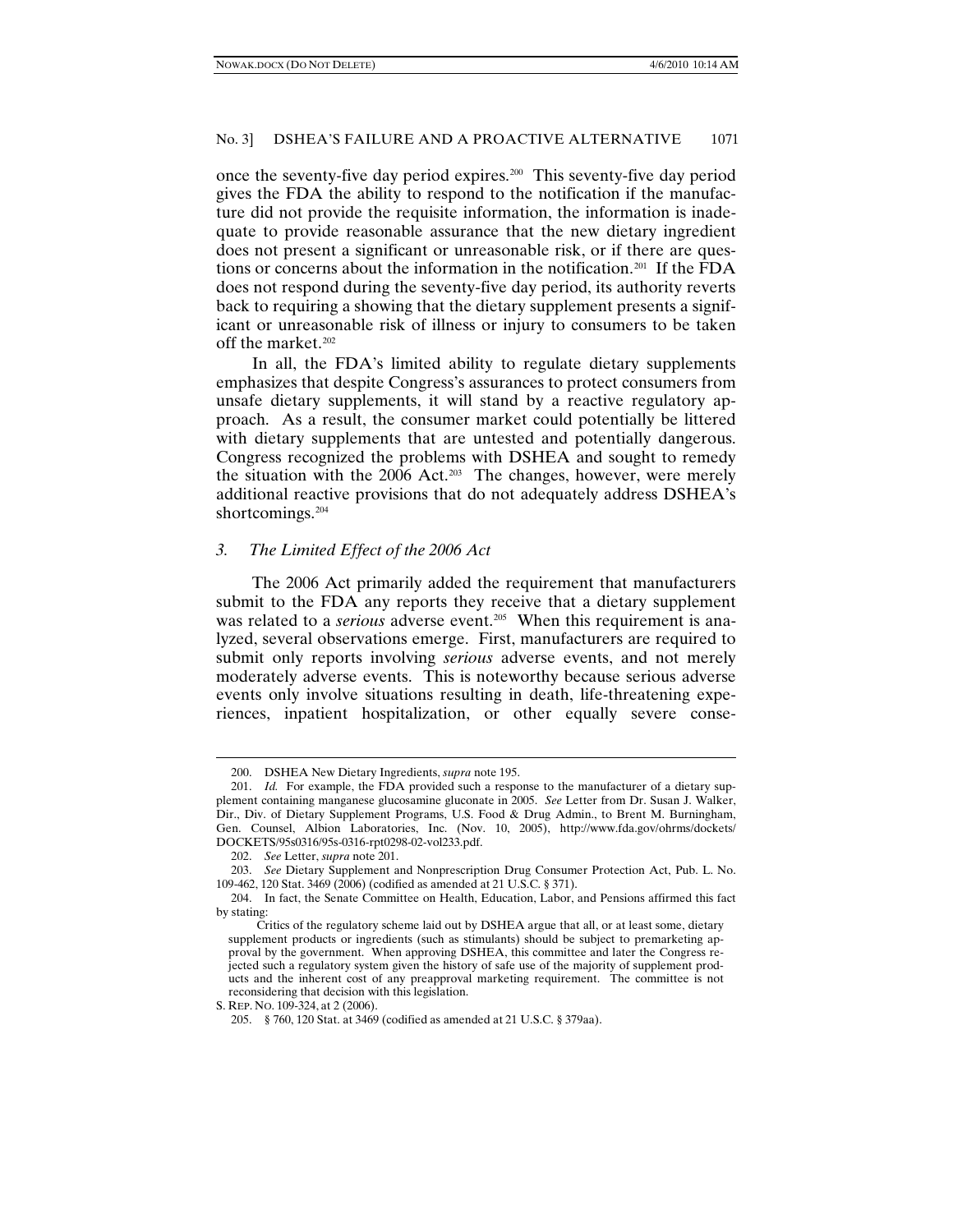quences.[206](#page-26-6) Most harmful effects do not rise to this level and would be considered adverse events, which are not subject to the reporting requirement[.207](#page-27-0)

Second, the 2006 Act does not require the manufacturer<sup>[208](#page-27-1)</sup> to report any serious adverse effects which it did not itself receive. [209](#page-27-2) Therefore, unless the manufacturer actually receives a report that one of its dietary supplements was involved in a serious adverse event, the FDA does not need to be notified.[210](#page-27-3) Furthermore, the manufacturer does not need to report any events it may have merely heard about through some other means.[211](#page-27-4) Finally, as the Senate Committee acknowledged, the 2006 Act does not remedy the most problematic aspect of DSHEA, its reactive approach.[212](#page-27-5) Instead, it merely enables the FDA to respond more quickly to harmful dietary supplements by increasing communications regarding serious adverse events. The result: harmful dietary supplements may still be marketed and it will still take significant harm for the FDA to ban them.

# *4. Removing Unsafe Dietary Supplements from the Market*

The final major problem with DSHEA is that even when a dietary supplement is by all accounts harmful, the FDA struggles to implement an effective ban. This is demonstrated by it taking the FDA over ten years to ban ephedra after it became aware of the dietary supplement's harmful effects. Although the FDA first issued a warning about ephedra a month before DSHEA was enacted, it still took years, overt test results, organizational bans, and statewide bans before the ephedra ban was finally promulgated.<sup>[213](#page-27-6)</sup> With over 16,000 adverse events and 150

<sup>206.</sup> *Id.* § 760 (codified at 21 U.S.C. § 379aa(a)(3)(A)).

<span id="page-27-0"></span><sup>207.</sup> *See id.* § 760 (codified at 21 U.S.C. § 379aa). An adverse event, for purposes of dietary supplements, is simply defined as an event "that is adverse." *Id.* § 760 (codified at 21 U.S.C. § 379aa(a)(1)). As discussed in Part II.B.2, this definition is circular but its interpretation as meaning to cause harm is pretty clear.

<span id="page-27-1"></span><sup>208.</sup> The 2006 Act requires a "responsible person" to submit the information. *Id.* § 760 (codified at § 379aa(b)(1)). The responsible person includes the manufacturer, packer, or distributor whose name appears on the dietary supplement label. *Id.* For the purposes of this Note and for simplicity's sake, I refer to the responsible person collectively as the manufacturer.

<sup>209.</sup> *Id.*

<span id="page-27-3"></span><span id="page-27-2"></span><sup>210.</sup> The Senate Committee's explanation of the 2006 Act affirms this interpretation as it specifically states in the Senate Report that "[t]he manufacturer ... of the supplement ... must submit through the MedWatch form any serious adverse event report *it receives* and a copy of the labeling for the product to the [FDA] within 15 business days after the report is received." S. REP. NO. 109-324, at 5 (2006) (emphasis added).

<span id="page-27-4"></span><sup>211.</sup> *See id.*; *see also* § 760, 120 Stat. at 3469 (codified as amended at 21 U.S.C. § 379aa).The limited reporting requirement also suggests that adverse events are underreported to the FDA. For example, Metabolife, the manufacturer of an ephedra-containing weight loss product, in a letter to the FDA explained it had never received consumer notice of a serious adverse health event when it had received over fifteen thousand reports of adverse events from consumers. Edwards, *supra* note 139, at 54.

<sup>212.</sup> *See supra* note 204 and footnote text.

<span id="page-27-6"></span><span id="page-27-5"></span><sup>213.</sup> Dunne, *supra* note 69, at 351–52.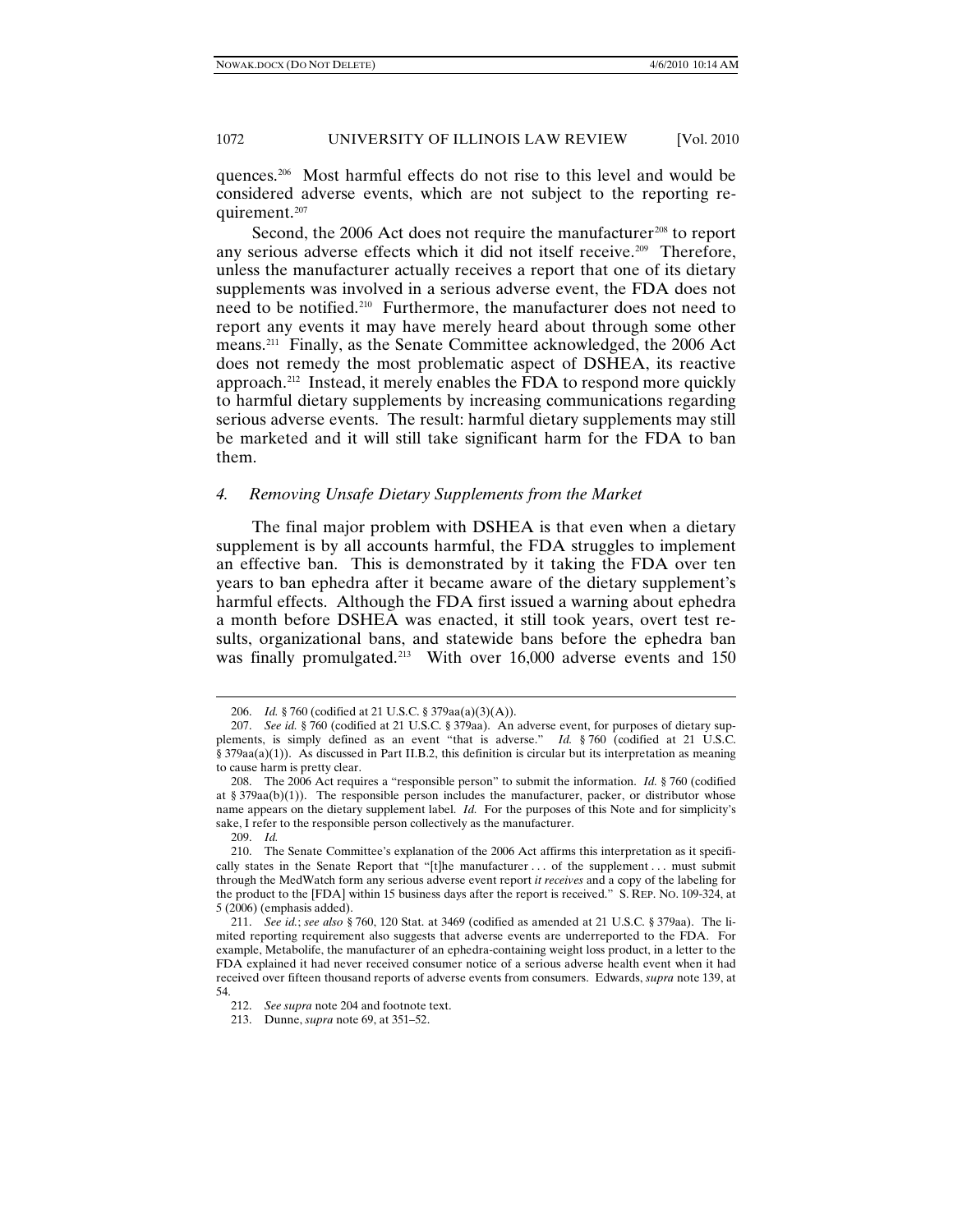deaths taking place during that period,<sup>[214](#page-28-0)</sup> the delay was simply inexcusable. What makes matters worse is that the delay was not a result of mismanagement by the FDA,<sup>[215](#page-28-1)</sup> but an intentional policy implemented by Congress with DSHEA.

The Tenth Circuit's decision in *Nutraceutical Corp*. *v*. *Von Eschenbach*, [216](#page-28-2) exemplifies the FDA's uphill battle in banning dietary supplements.[217](#page-28-3) In *Nutraceutical*, a dietary supplement manufacturer challenged the validity of the ephedra ban after it was promulgated in 2004.[218](#page-28-4) The manufacturer, which produced a dietary supplement containing small amounts of ephedrine alkaloids, argued the ban was unlawful because the FDA could not demonstrate that dietary supplements containing less than 10 mg of ephedrine alkaloids qualified as adulterated.<sup>[219](#page-28-5)</sup> The district court granted summary judgment for the manufacturer, holding that the FDA's use of a risk-benefit analysis was improper and that the FDA had failed to meet its burden of showing that 10 mg dosages of ephedrine al-kaloids presented a significant or unreasonable risk of injury.<sup>[220](#page-28-6)</sup> After the district court ruling and while the appeal was pending, the ban was effectively repealed. Eventually, fourteen months later, the Tenth Circuit reversed the district court's decision<sup>221</sup> and the ephedra ban was finally complete after the Supreme Court refused to grant certiorari.<sup>[222](#page-28-8)</sup>

According to the Tenth Circuit panel, the FDA properly conducted a risk-benefit analysis because it understood "[t]he plain meaning of 'unreasonable'... [to] connote... comparison of the risks and benefits of the product." $223$  To satisfy its burden of proof, $224$  the FDA necessarily hired an expert to conduct pharmacokinetics research on the effects of

<sup>214.</sup> *Id.* at 352.

<span id="page-28-1"></span><span id="page-28-0"></span><sup>215.</sup> In fact, the FDA wanted to implement the ban much sooner. *See* Dietary Supplements Containing Ephedrine Alkaloids, 62 Fed. Reg. 30,678 (proposed June 4, 1997) (to be codified at 21 C.F.R. pt. 111).

<span id="page-28-2"></span><sup>216.</sup> 459 F.3d 1033 (10th Cir. 2006), *rev'g sub nom.* Nutraceutical Corp. v. Crawford, 364 F. Supp. 2d 1310 (D. Utah 2005), *cert. denied*, 550 U.S. 933 (2007). What makes this case noteworthy is that such a challenge is incredibly rare because dietary supplements containing ephedrine alkaloids are the *only* dietary supplements banned for presenting a significant or unreasonable risk. *See* 21 C.F.R. § 119.1 (2009) (listing only supplements containing ephedrine alkaloids among "Dietary Supplements that Present a Significant or Unreasonable Risk").

<span id="page-28-3"></span><sup>217.</sup> Several other cases did arise out of the ephedra ban following *Nutraceutical*, but these were often dismissed at the summary judgment stage. *See, e.g.*, Hi-Tech Pharm., Inc. v. Crawford, 505 F. Supp. 2d 1341, 1358 (N.D. Ga. 2007).

<span id="page-28-5"></span><span id="page-28-4"></span><sup>218.</sup> *See* Final Rule Declaring Dietary Supplements Containing Ephedrine Alkaloids Adulterated Because They Present an Unreasonable Risk, 69 Fed. Reg. 6788 (Feb. 11, 2004) (codified at 21 C.F.R. pt. 119).

<sup>219.</sup> *Nutraceutical*, 459 F.3d at 1035.

<sup>220.</sup> *Crawford*, 364 F. Supp. 2d. at 1319, 1321.

<sup>221.</sup> *Nutraceutical*, 459 F.3d at 1044.

<sup>222.</sup> Nutraceutical Corp. v. Von Eschenbach, 550 U.S. 933 (2007).

<span id="page-28-9"></span><span id="page-28-8"></span><span id="page-28-7"></span><span id="page-28-6"></span><sup>223.</sup> *Nutraceutical*, 459 F.3d at 1038 (quoting Final Rule Declaring Dietary Supplements Containing Ephedrine Alkaloids Adulterated Because They Present an Unreasonable Risk, 69 Fed. Reg. at 6823).

<span id="page-28-10"></span><sup>224.</sup> To meet its preponderance burden, the FDA had to support its position with the greater weight of the evidence. *Nutraceutical*, 459 F.3d at 1040.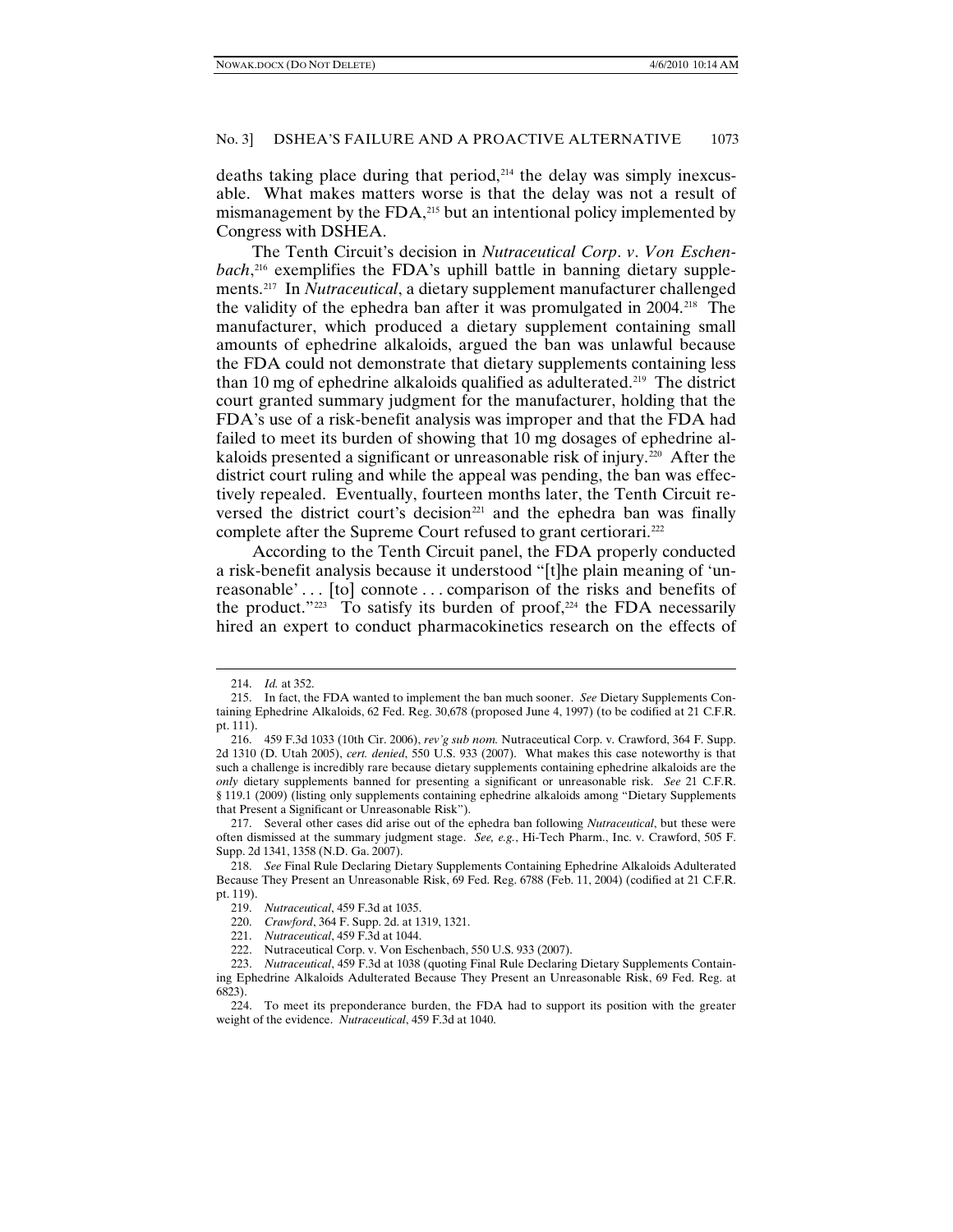ephedra on the cardiovascular system.[225](#page-29-0) The FDA also considered findings by the National Institute of Health, the GAO, and the 1996 Food Advisory Committee.<sup>[226](#page-29-1)</sup> The FDA submitted all of its research to the court, which ultimately determined that the majority of data in the record suggested that ephedra posed an "unreasonable threat to the public's health."[227](#page-29-2) Considering the large amount of information the FDA compiled in support of the ephedra ban, and that the district court still invalidated it, the FDA's ability to enact additional dietary supplement bans is an uncertain proposition. Perhaps lamenting the reactive nature of DSHEA, Judge Eagan wrote for the Tenth Circuit panel that ephedra supplements "were allowed to enter the market without findings of safety or effectiveness."[228](#page-29-3)

Overall, DSHEA is ineffective because it limits the FDA's ability to remove unsafe dietary supplements from the market until significant damage has been done.<sup>229</sup> Dr. Richard Friedman, the current Director of the Psychopharmacology Clinic at Weill Cornell Medical College, commented that the FDA "couldn't stop [anyone] from selling hemlock tea until the bodies piled up."[230](#page-29-5) Instead the FDA must issue frequent public warnings about the dangers of certain dietary supplements as the only way to protect consumers.<sup>231</sup> Replacing DSHEA with a more proactive regulatory approach would alleviate these concerns and dramatically increase the FDA's ability to ensure consumer safety. Congress should emulate the European Commission, which was not willing to adopt DSHEA's reactive approach. Instead it favored a proactive and exclu-sionary approach—the result being the Food Supplements Directive.<sup>[232](#page-29-7)</sup>

# *B. Comparing DSHEA and the Food Supplements Directive*

Congress enacted DSHEA with the purported belief that dietary supplements are safe, adverse reactions are rare, and the American con-sumer should have wide access to them.<sup>[233](#page-29-8)</sup> It is more likely, however, that Congress believed that the dietary supplement industry, which has significant lobbying power, should not be hampered by unnecessary legislation

<sup>225</sup>*. See id.* at 1041–42.

<sup>226.</sup> *Id.* at 1042–43.

<sup>227.</sup> *Id.* at 1043.

<sup>228.</sup> *Id.* at 1039.

<sup>229.</sup> LeCong, *supra* note 163, at 117.

<span id="page-29-5"></span><span id="page-29-4"></span><span id="page-29-3"></span><span id="page-29-2"></span><span id="page-29-1"></span><span id="page-29-0"></span><sup>230.</sup> *Id.* at 117 (quoting Gina Kolata, *The Unwholesome Tale of the Herb Market*, N.Y. TIMES, Apr. 21, 1996, at E6).

<span id="page-29-6"></span><sup>231.</sup> Dunne, *supra* note 69, at 357. The effectiveness of these public warnings, however, is questionable as these warnings by themselves do not result in the removal of the product from the market. *Id.*

<sup>232.</sup> *See supra* Part II.D.

<span id="page-29-8"></span><span id="page-29-7"></span><sup>233.</sup> *See* Dietary Supplement Health and Education Act of 1994, Pub. L. No. 103-417, § 2(9), 2(12), 2(14), 108 Stat. 4325, 4325–26 (codified as amended at 21 U.S.C. § 321 (2006)).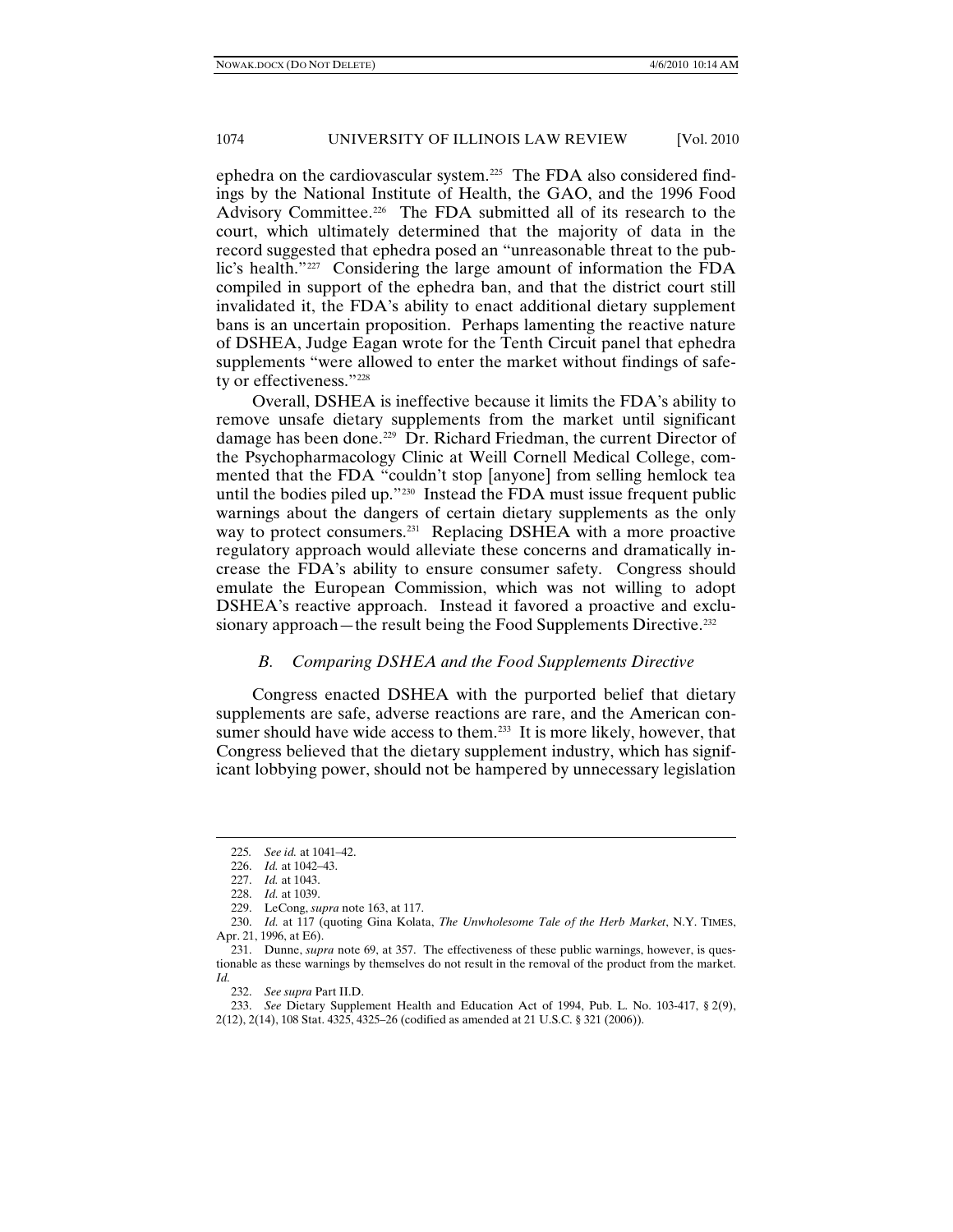and prohibitions.<sup>[234](#page-30-0)</sup> Additional restrictions or a proactive regulatory approach would likely require manufacturers to spend more time and money on efforts to market dietary supplements. The European Commission decided that consumer safety was worth additional manufacturer expense and enacted the Food Supplements Directive.

Congress's reactive approach is justified if we assume that all dietary supplements are actually safe. Comparing DSHEA with the Food Supplements Directive makes it obvious that the European Commission did not hold this assumption. Whereas Congress took the approach of not "tak[ing] any actions to impose unreasonable regulatory barriers limiting or slowing the flow of safe products and accurate information to consumers," [235](#page-30-1) the European Commission prohibited the sale of all dietary supplements containing ingredients not on the positive list.[236](#page-30-2)

Under DSHEA, dietary supplement manufacturers are not required to obtain premarket approval unless the dietary supplement contains a new dietary ingredient. Even then, the manufacturer need only submit a report demonstrating a "history of use or other evidence of safety establishing that the dietary ingredient when used . . . [as recommended] will reasonably be expected to be safe," and the "basis" for establishing that history.<sup>[237](#page-30-3)</sup>

The Food Supplements Directive takes the opposite approach and requires manufacturers to have each dietary supplement they seek to market evaluated and approved by the Scientific Committee on Food (SCF).[238](#page-30-4) Only those vitamins and minerals explicitly approved by the SCF and placed on the positive list are permitted to be used in the manufacture of food[.239](#page-30-5) Nevertheless, having a dietary ingredient added to the positive list is not the end of the story. Even then, maximum amounts of vitamins and minerals present in food supplements per daily portion as recommended by the manufacturer are established.[240](#page-30-6) Therefore, unlike Congress, the European Commission ensured that consumers would be protected from unsafe dietary supplements.[241](#page-30-7)

This is not to say that the Food Supplements Directive is not without its critics or flaws. Attempts to add a dietary ingredient to the posi-tive lists takes significant amounts of time and money.<sup>[242](#page-30-8)</sup> These costs are inherent in a system that places the burden on the manufacturer instead

<span id="page-30-2"></span><span id="page-30-1"></span><span id="page-30-0"></span><sup>234.</sup> *See, e.g.*, Grossman, *supra* note 9, at 1139 (discussing how the herbal supplement industry grew from a market of "small niche companies" to a corporation-dominated industry capable of defending itself against the FDA).

<sup>235.</sup> § 2(13), 108 Stat. at 4326.

<sup>236.</sup> Food Supplements Directive, *supra* note 19, art. 4.

<sup>237.</sup> § 8, 108 Stat. at 4331 (codified as amended at 21 U.S.C. § 350b(a)(2)).

<sup>238.</sup> LeCong, *supra* note 163, at 115.

<sup>239.</sup> Food Supplements Directive, *supra* note 19, art. 4.

<span id="page-30-8"></span><span id="page-30-7"></span><span id="page-30-6"></span><span id="page-30-5"></span><span id="page-30-4"></span><span id="page-30-3"></span><sup>240.</sup> *Id.* art. 5. Once this maximum dosage is established, the manufacturer must include a warning not to exceed the state recommended daily dose on the label. *Id.* art. 6(1)–(3)(c).

<sup>241.</sup> *See* Coutrelis, *supra* note 160, at 36.

<sup>242.</sup> *See supra* note 167 and accompanying text.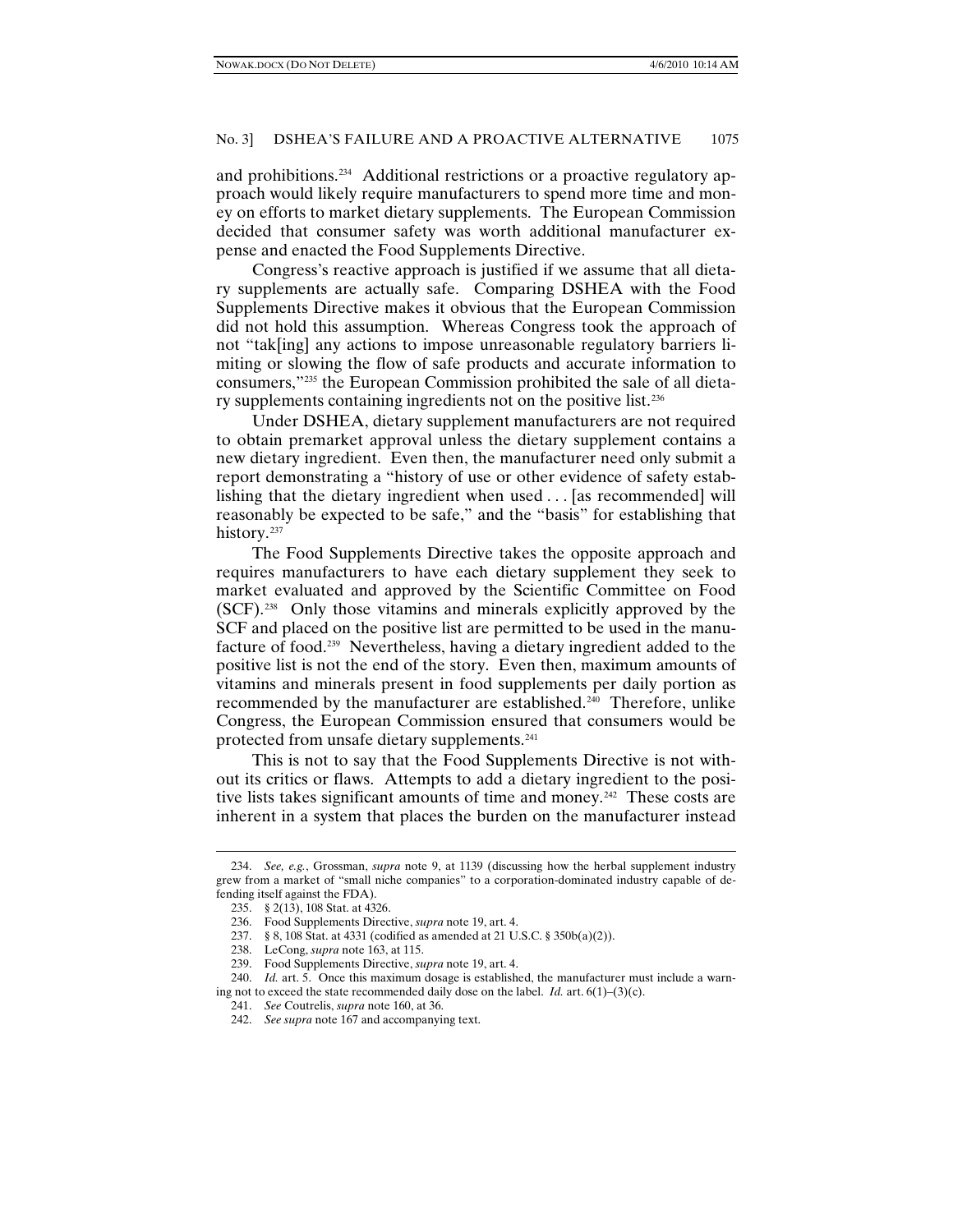of the government. It is also likely that this burden may result in fewer new dietary supplements marketed to consumers.<sup>243</sup> Nevertheless, the benefits of the proactive approach outweigh the negatives. If Congress had adopted the Food Supplements Directive twenty years ago, the ephedra and L-tryptophan crises would have been avoided<sup>[244](#page-31-1)</sup> because the inherent risks in taking those dietary supplements would have been discovered before they reached the market.<sup>245</sup>

As a whole, the Food Supplements Directive protects consumers more effectively than DSHEA because it uses a proactive regulatory scheme. This proactive approach has been quite effective, and its effects have been noticed. For example, Canada adopted a similar approach in 2004 with the National Health Products Regulations.<sup>246</sup> Nevertheless, Congress's hesitation to overly burden manufacturers and limit consumer access to dietary supplements does have some merit. Therefore, the optimal approach to dietary supplement regulation, which Congress should hereinafter adopt, is an intermediate approach that proactively regulates new dietary supplements while not overly inhibiting those dietary supplements previously marketed.

#### IV. RECOMMENDATION

Parts II and III discussed DSHEA's limitations and emphasized the need for additional legislation to prevent future health crises like those involving ephedra and L-tryptophan. The European Commission was not willing to settle for DSHEA's reactive approach and enacted the proactive Food Supplements Directive. Though an improvement, the Food Supplements Directive has its own drawbacks and potentially overly restricts consumer access to dietary supplements. In order to properly balance safety and consumer access, Congress should adopt an intermediate approach implementing premarketing requirements based on a three-tier regulatory scheme. These tiers would regulate dietary supplements based on their marketing date and potential risk of consumer harm.

Tier I would be the least restrictive category and would encompass dietary supplements containing only ingredients marketed prior to DSHEA's enactment. Tier II would include all dietary supplements marketed in the time since DSHEA. Finally, Tier III would include future dietary supplements with ingredients not currently marketed in the United States at the time the tier system is implemented. The tier system would represent a sliding-scale approach in which most dietary supple-

<sup>243.</sup> Jungbeck, *supra* note 167.

<sup>244.</sup> *See* LeCong, *supra* note 163, at 117–18.

<sup>245.</sup> *Id.*

<span id="page-31-3"></span><span id="page-31-2"></span><span id="page-31-1"></span><span id="page-31-0"></span><sup>246.</sup> Natural Health Products Regulations (Food and Drugs Act) SOR/2003-196 (Can.); *see also*  Health Canada, Compliance Policies for Natural Health Products, http://www.hc-sc.gc.ca/dhp-mps/ prodnatur/legislation/pol/complian-conform\_pol-eng.php#toc1 (last visited Mar. 14, 2010).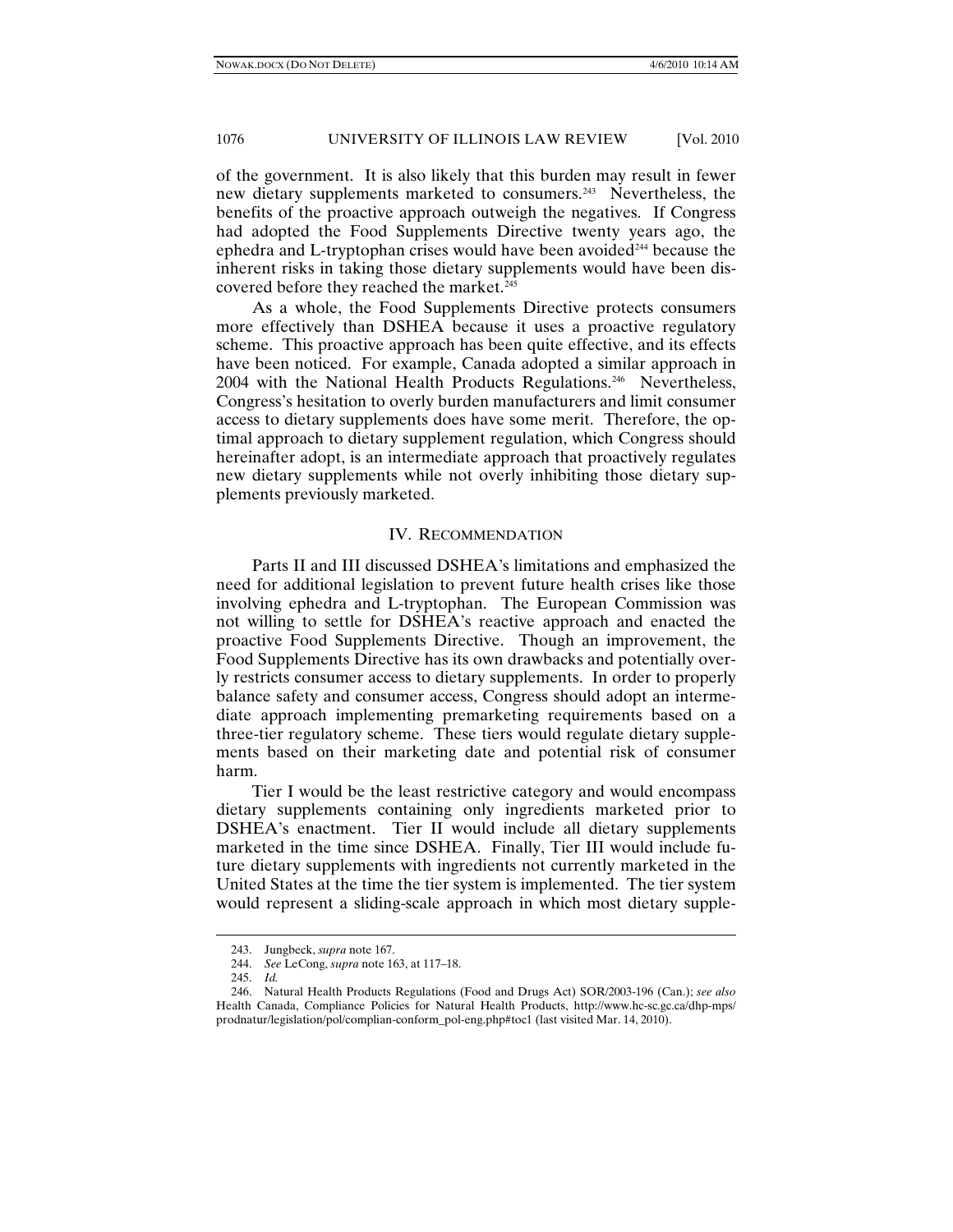ments, including those currently marketed, would remain marketable. At the same time, the tier system would increase the burden on manufacturers seeking to market new ingredients that have the largest potential risk. The overall goal of the tier system is to take a more proactive regulatory approach to dietary supplements while still balancing the competing interests of consumer safety and access.

# *A. Tier I: Pre-DSHEA Dietary Supplements*

Tier I would include dietary supplements containing only ingredients marketed prior to DSHEA's enactment. Unlike the current new dietary ingredient requirements, the FDA would establish a list of Tier I dietary ingredients, similar to the Food Supplements Directive's positive list.<sup>247</sup> The FDA list, however, would not be as exclusive as the positive list and would include all dietary ingredients available before DSHEA, except in extreme circumstances. This would basically enable all pre-DSHEA dietary supplements to remain on the market without inhibition. To be added to the list, the manufacturer would bear the burden of demonstrating that a specific dietary supplement and its ingredients were marketed before DSHEA. For the large majority of dietary supplements this should only be a minor inconvenience as manufacturers should have readily accessible business records.<sup>[248](#page-32-1)</sup> Placing the burden on the manufacturers would also speed up the process of compiling the FDA list and would relieve the FDA of a significant administrative burden.<sup>[249](#page-32-2)</sup>

Once an ingredient is added to the FDA list, it would be freely marketable and only subject to the DSHEA's current reactive provisions. As the ingredients on this list will have been marketed for over fifteen years when the list is compiled, any related health concerns will likely have been alleviated. Only in extreme circumstances in which harmful scientific data and serious adverse events have been reported should a dietary ingredient not gain automatic entry. In these cases, the FDA would evaluate the dietary supplement and decide between seeking an adulteration ban of the supplement and allowing it list entry.

It is likely that the overwhelming majority of dietary supplements available since before DHSEA are safe and Congress's finding that "dietary supplements are safe within a broad range of intake, and safety

<sup>247.</sup> *See supra* Part III.B.

<span id="page-32-1"></span><span id="page-32-0"></span><sup>248.</sup> For the purposes of this Note, it is not necessary to fully lay out specific requirements the dietary supplement manufacturers must satisfy to have their supplements placed on the list of permitted supplements. Newer manufacturers of dietary supplements would also not be harmed under this standard because they would be allowed to use ingredients shown by other manufacturers to have marketed pre-DSHEA. For example, if Company A effectively demonstrates that a certain type of vitamin A was available prior to 1994, then Company B may market its vitamin A as well, so long as it does not contain any additional ingredients that do not satisfy the pre-1994 requirements.

<span id="page-32-2"></span><sup>249.</sup> A manufacturer would have a larger incentive to act quickly because it would likely still be manufacturing the dietary supplements at issue and failure could result in lost profits.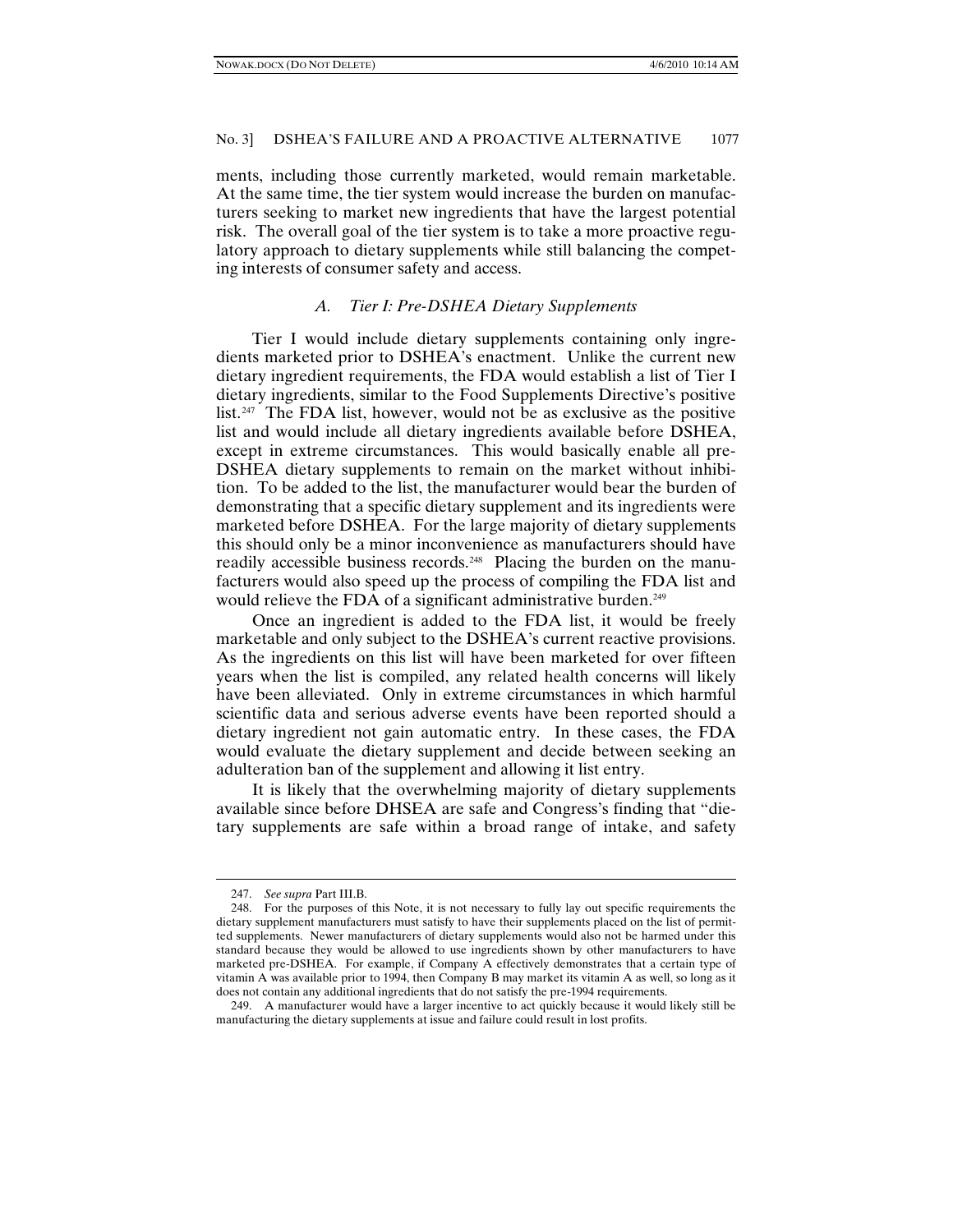problems with the supplements are relatively rare" is accurate.[250](#page-33-0) Since DSHEA, however, scientific advances have led to a significant increase in the number of dietary supplements on the market.<sup>[251](#page-33-1)</sup> These dietary supplements do not have the same safety assurances as the Tier I supplements and require additional safeguards.

### *B. Tier II: Dietary Supplements Marketed Since DSHEA's Enactment*

In the years since DSHEA, thousands of new dietary supplements have been marketed,<sup>[252](#page-33-2)</sup> and the majority of consumers believe that these dietary supplements are safe.[253](#page-33-3) For Tier II supplements, DSHEA currently requires manufacturers to submit to the FDA premarket information regarding their safety.[254](#page-33-4) Though not an overly effective consumer safety measure, the FDA is given notice of the new ingredient and is then able to reactively evaluate it. Tier II supplements do not have the safety assurances of Tier I supplements, but there has been time to evaluate them, which makes them less risky than Tier III supplements. The adequacy of the evaluation period does depend on how long a dietary supplement has been marketed, but the additional event reporting require-ments of the 2006 Act help compensate for this.<sup>[255](#page-33-5)</sup>

Unlike Tier I, the FDA would evaluate Tier II dietary supplements based on all the available relevant information. This would include any scientific studies, tests, adverse event reports, and professional opinions. If the FDA concludes there have been no serious adverse event reports and less than a significant number of adverse event reports, the dietary supplement may continue to be marketed. If the FDA has received serious adverse event reports or a significant number of adverse event reports, however, then it would evaluate the dietary supplement by closely analyzing all the available information. This first step would allow dietary supplements not raising any red flags to remain on the market, but would also protect consumers by forcing the others to be evaluated more thoroughly.

If a dietary supplement requires an FDA evaluation, the FDA must find that the evidence demonstrates that the dietary supplement would reasonably be expected to be safe. This standard mirrors the current

<span id="page-33-0"></span><sup>250.</sup> Dietary Supplement Health and Education Act of 1994, Pub. L. No. 103-417, § 2(14), 108 Stat. 4325, 4326 (codified as amended at 21 U.S.C. § 321 (2006)). Admittedly, both L-tryptophan and ephedra were dangerous dietary supplements marketed before DSHEA. Both are no longer allowed to be sold in the United States, however, alleviating the problems associated with them.

<span id="page-33-1"></span><sup>251.</sup> Throughout the 1990s, the dietary supplement industry experienced growth of over ten percent each year. TALBOTT, *supra* note 56, at 2.

<span id="page-33-2"></span><sup>252.</sup> KAREN EICH DRUMMOND & LISA M. BREFERE, NUTRITION FOR FOODSERVICE AND CULINARY PROFESSIONALS 291 (6th ed. 2007).

<span id="page-33-5"></span><span id="page-33-4"></span><span id="page-33-3"></span><sup>253.</sup> *Id.* This is despite the fact that dietary supplement labels must contain disclaimers stating that any claims they make regarding their effect on the structure or function of the body have not been evaluated by the FDA. *See* U.S. Food & Drug Administration, *supra* note 10.

<sup>254.</sup> *See supra* notes 194–200 and accompanying text.

<sup>255.</sup> *See supra* Part III.A.3.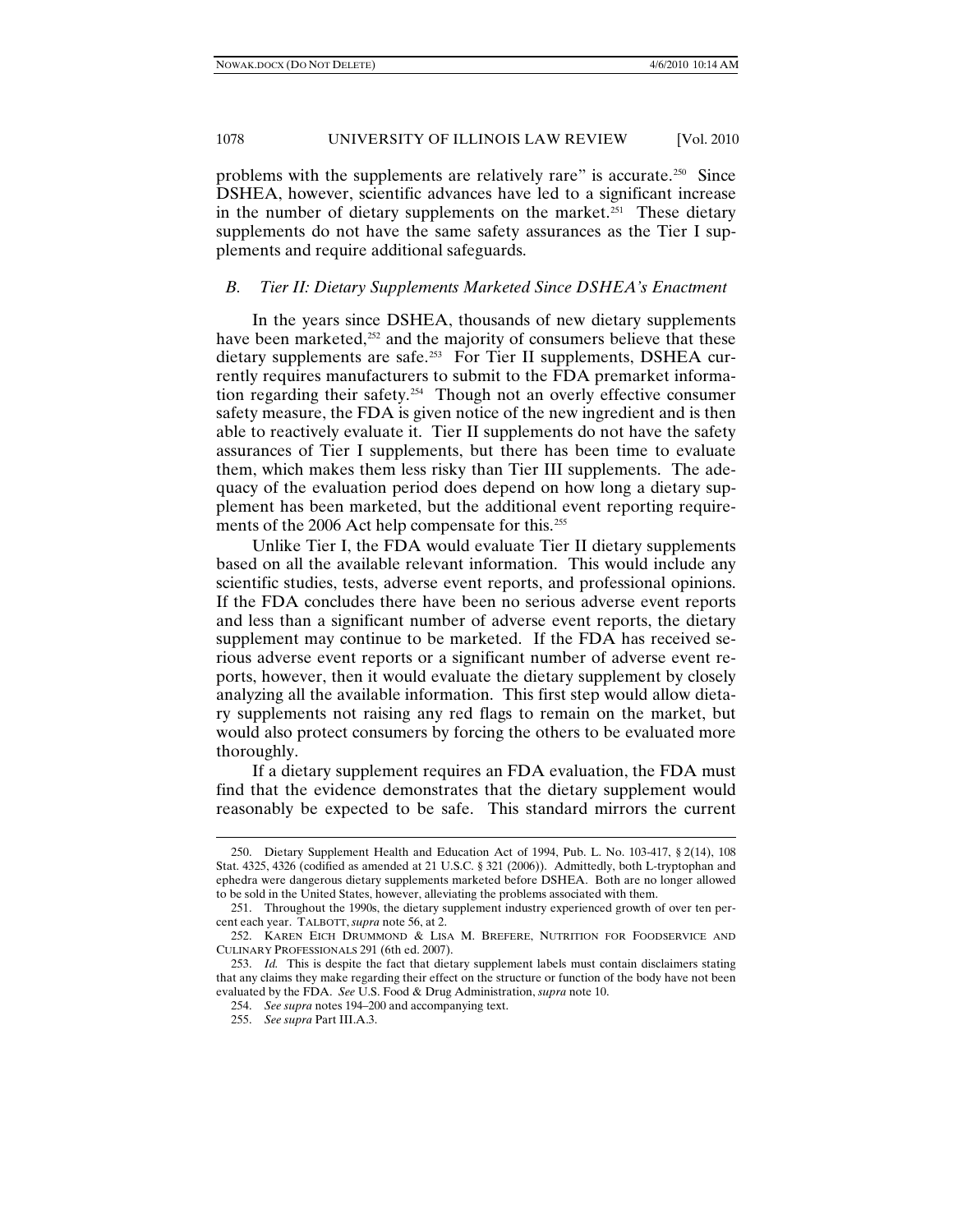#### No. 3] DSHEA'S FAILURE AND A PROACTIVE ALTERNATIVE 1079

new dietary ingredient standard, but the FDA would actually evaluate the dietary supplement and make a marketability finding. If the FDA finds the evidence does not establish the dietary supplement to be safe, then the dietary supplement would no longer be marketable. This, however, would not be a finding of adulteration and would merely be a temporary ban, enabling the manufacturer to submit additional information supporting its position that the dietary supplement is safe.<sup>[256](#page-34-0)</sup>

Though the burden on manufacturers under Tier II is greater than Tier I, the majority of dietary supplements would remain marketable as long as manufacturers actually performed adequate scientific tests or the dietary supplement was not the subject of adverse reports. Unlike Tier I and II, future dietary supplements falling into Tier III do not have similar safety assurances because they have not yet been marketed and shown to be safe, and there has likely not been significant scientific test data.

### *C. Tier III: Future Dietary Supplements*

Considering the number of new dietary supplements currently marketed each year, the growth trend of the supplements industry will likely continue in the foreseeable future. In less than a century, a market consisting of single vitamin tablets has evolved into a market of thousands of dietary supplements. With the speed that technology develops, the future of dietary supplements is difficult to comprehend. For this reason, a proactive regulatory scheme is needed because new technology often comes with unforeseen consequences. For example, when ephedra was first marketed, it was publicized as being a wonderful weight loss product, but as time went on, its harmful effects became highly publicized. To avoid this type of situation from repeating, a more stringent Tier III scheme is necessary.

The current premarket notification requirement for new dietary ingredients is a good start, but enhancements are needed. For Tier III supplements, manufacturers would be required to demonstrate that there is substantial evidence showing the dietary supplement to be safe. Similar to Tier II supplements, the manufacturer could submit any relevant information including scientific test results, studies, and professional opinions. But because the dietary supplements have not been marketed and the number of valid scientific tests is likely limited, the manufacturer would have an increased burden to satisfy the Tier III standard of review.

<span id="page-34-0"></span><sup>256.</sup> This may seem like a harsh result as these dietary supplements will have already been marketed to consumers at the time this approach is enacted. The burden, however, is only heightened for manufacturers of dietary supplements that were first marketed only since the DSHEA's passage or those for whom serious adverse event reports or a significant number of adverse events have been reported.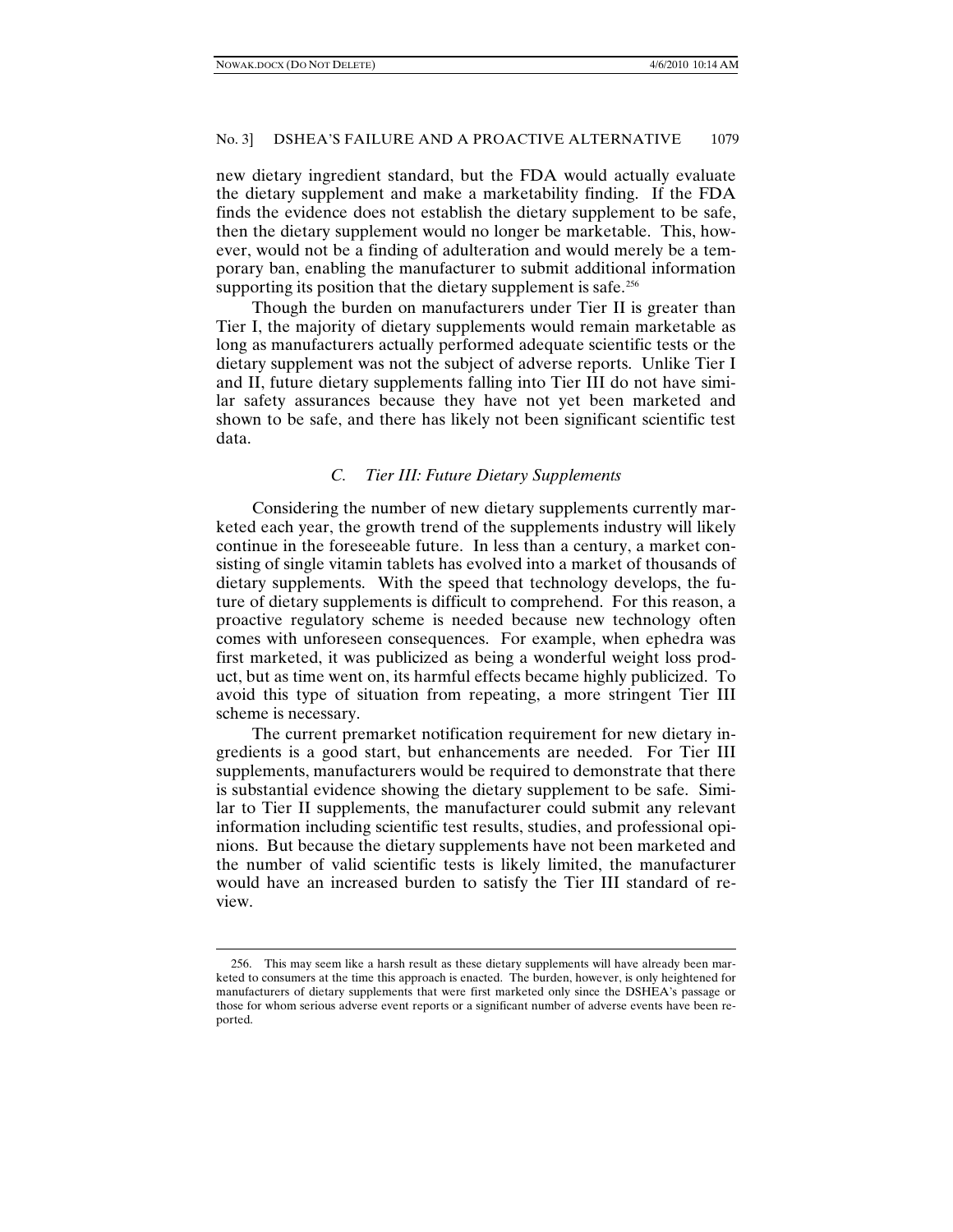In evaluating Tier III supplements, the FDA should use the *Daubert*  reliability standard for expert witness testimony.<sup>[257](#page-35-0)</sup> Although the arenas are quite different, the *Daubert* factors lend themselves quite well to the dietary supplement context because of the limited scientific test results likely to be available. The FDA, to make an informed decision, would only evaluate and accept the results of scientific tests and studies conforming to the scientific method. The *Daubert* reliability factors were established for that very purpose and include: empirical testing, peer review, known or potential error rate, and relevant scientific community acceptance.<sup>[258](#page-35-1)</sup>

Adopting these factors would enable the FDA to evaluate manufacturers' claims under a consistent standard that has been used by the federal courts for over fifteen years. The *Daubert* factors would allow the FDA to efficiently evaluate each claim and do so in a consistent manner.<sup>259</sup> The FDA would also be able to avoid the long delays that have been inherent under the Food Supplements Directive. Though this system would have time and monetary constraints as a result of the necessary testing and evaluation period, it would ensure that the new dietary supplements reaching the market are actually safe. It would also accomplish Congress's goal of protecting "the right of access of consumers to safe dietary supplements."<sup>[260](#page-35-3)</sup>

Admittedly, the flow of safe dietary supplements to consumers would potentially be slowed by the requirement of scientific test evaluation. It may also constrain the development of new dietary supplements. Nevertheless, Tier III would only include dietary supplements containing new ingredients after the tier system is adopted. The large majority of dietary supplements would likely fall into Tier I or II. For the ones that do fall into Tier III, the burden of the heightened testing requirements would be outweighed by the assurances of safety.

As a whole, a tier system would proactively prevent future crises like the ephedra and L-tryptophan episodes, yet still enable widespread consumer access to safe dietary supplements. The three tier approach adopts the beneficial aspects of DSHEA and the Food Supplements Directive, but avoids the drawbacks. With DSHEA, Congress sought to balance consumer access and safety but ultimately access won out. The tier system represents a middle ground of proactively regulating dietary supplements while being less exclusive than the Food Supplements Directive. Congress should continue to promote the great potential of die-

<sup>257.</sup> Daubert v. Merrell Dow Pharm., Inc., 509 U.S. 579, 592–94 (1993).

<sup>258.</sup> *Id.* at 592–95.

<span id="page-35-2"></span><span id="page-35-1"></span><span id="page-35-0"></span><sup>259.</sup> The FDA could implement such interpretations by publishing Proposed and Final Rules in the *Federal Register* and ultimately codifying them in the *Code of Federal Regulations*. Because the FDA would implement these standards and utilize them in its Tier III evaluations, it would be in the best position to establish the most appropriate working standard.

<span id="page-35-3"></span><sup>260.</sup> Dietary Supplement Health and Education Act of 1994, Pub. L. No. 103-417, § 2(15)(A), 108 Stat. 4325, 4326 (codified at 21 U.S.C. § 321 (2006)).